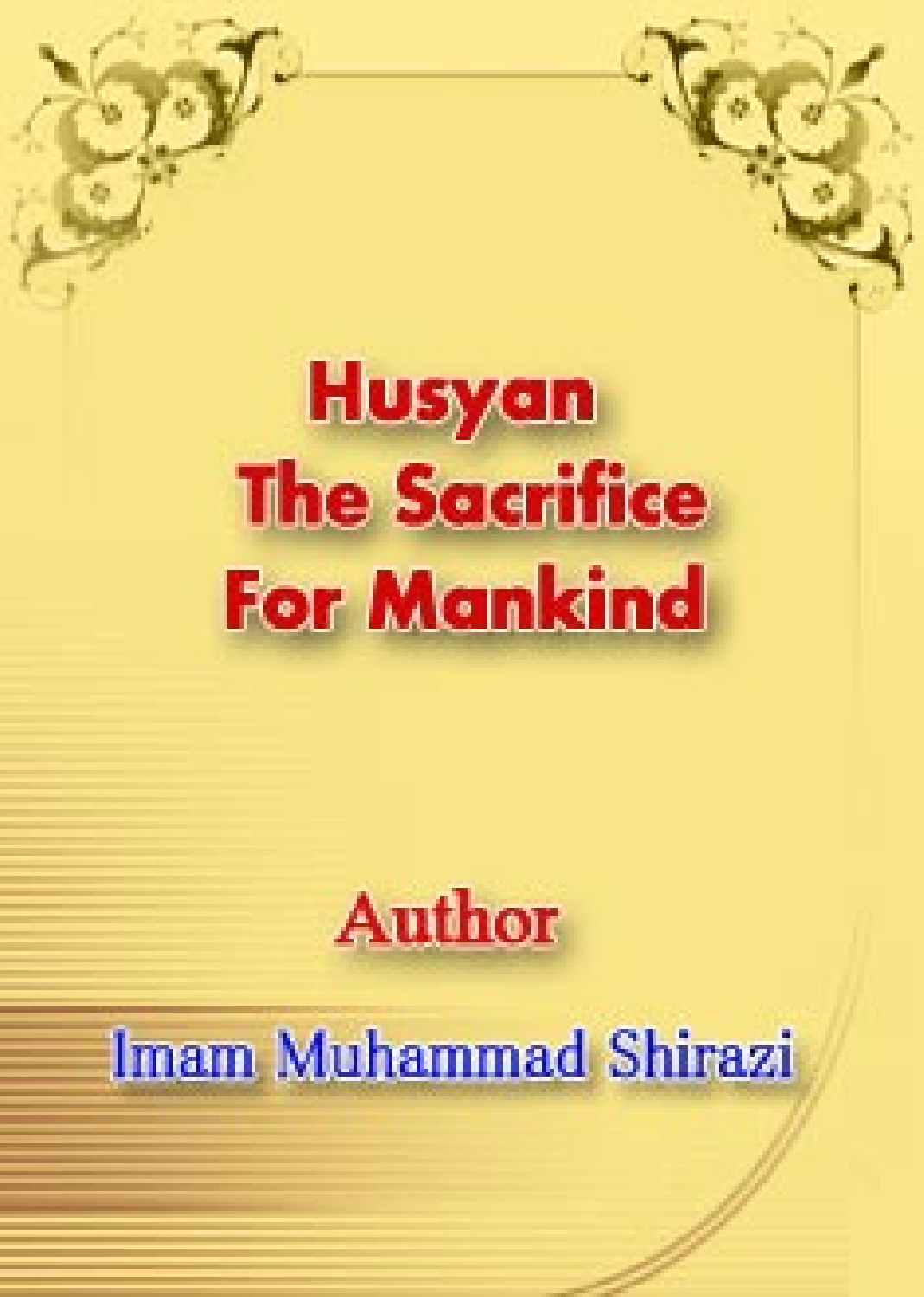Husyan The Sacrifice For Mankind

Author : Imam Muhammad Shirazi

Some of the sayings of Imam Husayn

What they said about Imam Husayn

Foreword

Chapter 1: Imam Husayn – a brief biography

Chapter 2: The Distinct Roles of Imams Hasan and Husayn

Exposing the Savagery of Tyrants

Chapter 3: A Glimpse from the Ray of Imam Husayn24

Companions of Imam Husayn

Conveying the Voice of Imam Husayn to the World

Chapter 4: Upholding the Husayni Sha'a'er

Chapter 5: Benefiting from Ashura

Chapter 6: Fatawa on Ashura Ceremonies

Working on Ashura

Chapter 7: Husayni Ceremonies‐ Interview with a Christian Scholar

# Some of the sayings of Imam Husayn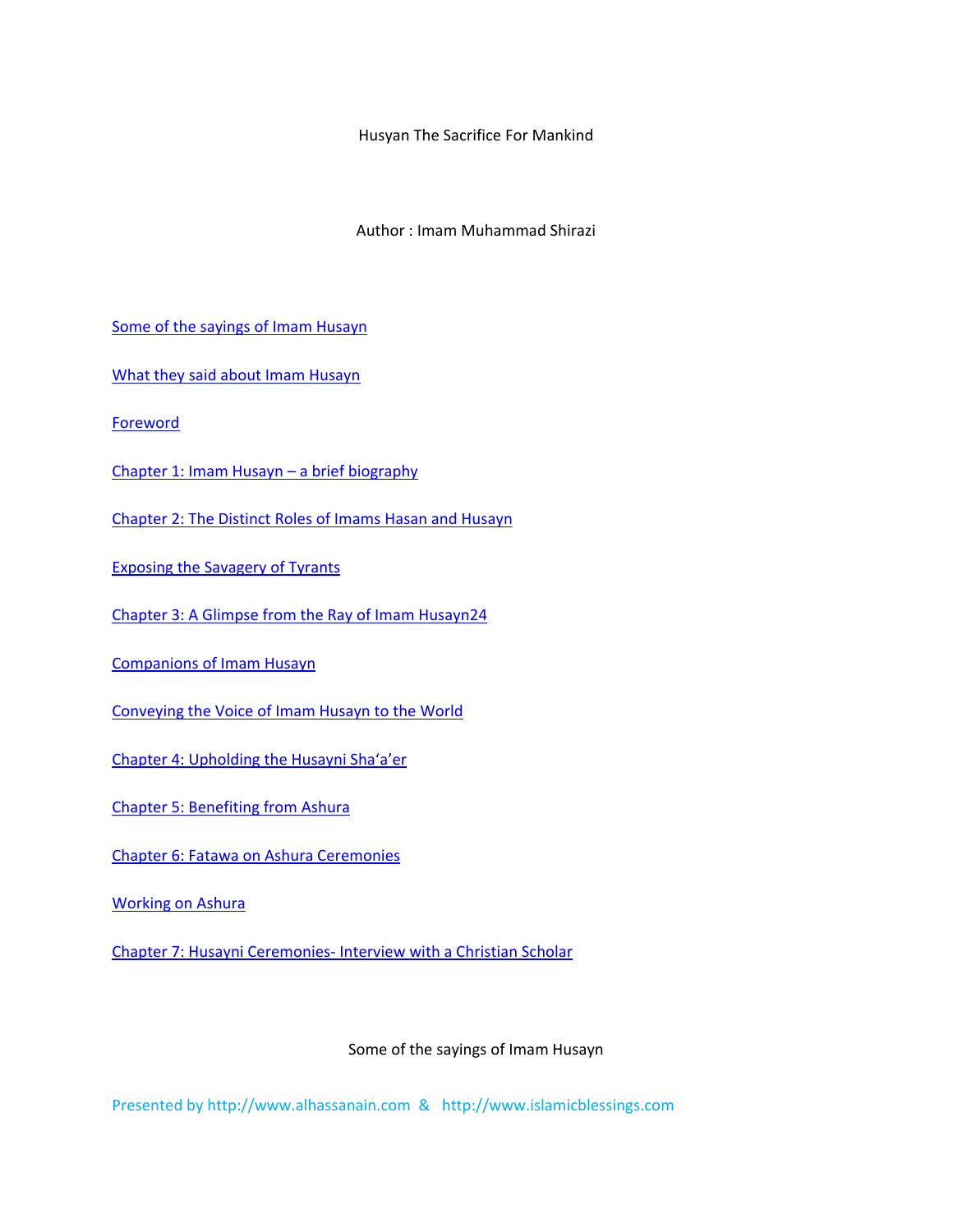The following are some of the sayings of Imam Husayn alayhis‐salam on occasions leading to the tragic event of Ashura – 10th of Muharram – 61 H,around 681 CE:'Death with dignity is better than life with humiliation.'

'I do not see death except happiness and prosperity, and life with oppressors but anguish.'

'I swear by God, I shall not surrender as a humiliated person, and shall not escape like slaves.'

'I have not arisen for the purpose of exuberance, arrogance,corruption, or oppression, but I have done so in order to seek reform in the nation of my Grandfather [Muhammad peace be upon him]. I want to promote virtue and prohibit vice, and I want to go down the path and tradition of my Grandfather [Muhammad peacebe upon him], and the path of my father [Ali ibn Abi Talib peace be upon him].'

Addressing his adversaries on the battlefield, when he was the only fighter left alive, and they started attacking the women and children in the tents:

'If you do not believe in a religion, and do not fear the hereafter,then be free (from arrogance) in your lives.'

'O Allah! You know that all there was from us was not in competition to seek power, nor to gain refuse of the world1, but it was nothing other than to present the signs and essence of Your religion, and to promote reform in Your land, (so that) oppressed members of your servants find safety and security, and Your laws,orders and obligations are acted upon.'

#### **Some of the general sayings of Imam Husayn**

'Say not about your brother in his absence other than that which you would like him to say about you in your absence.'

'There are those who worship Allah out of desire (for reward), and this is the worship of traders, and there are those who worship Allah out of fear (of punishment), and this is the worship of slaves. Whereas certain people worship Allah out of gratitude, and this is the worship of the free, and this is the best of the worships.'

"(O Allah)  $\ldots$ 

How can You be reasoned about with that that is in need of You in its existence?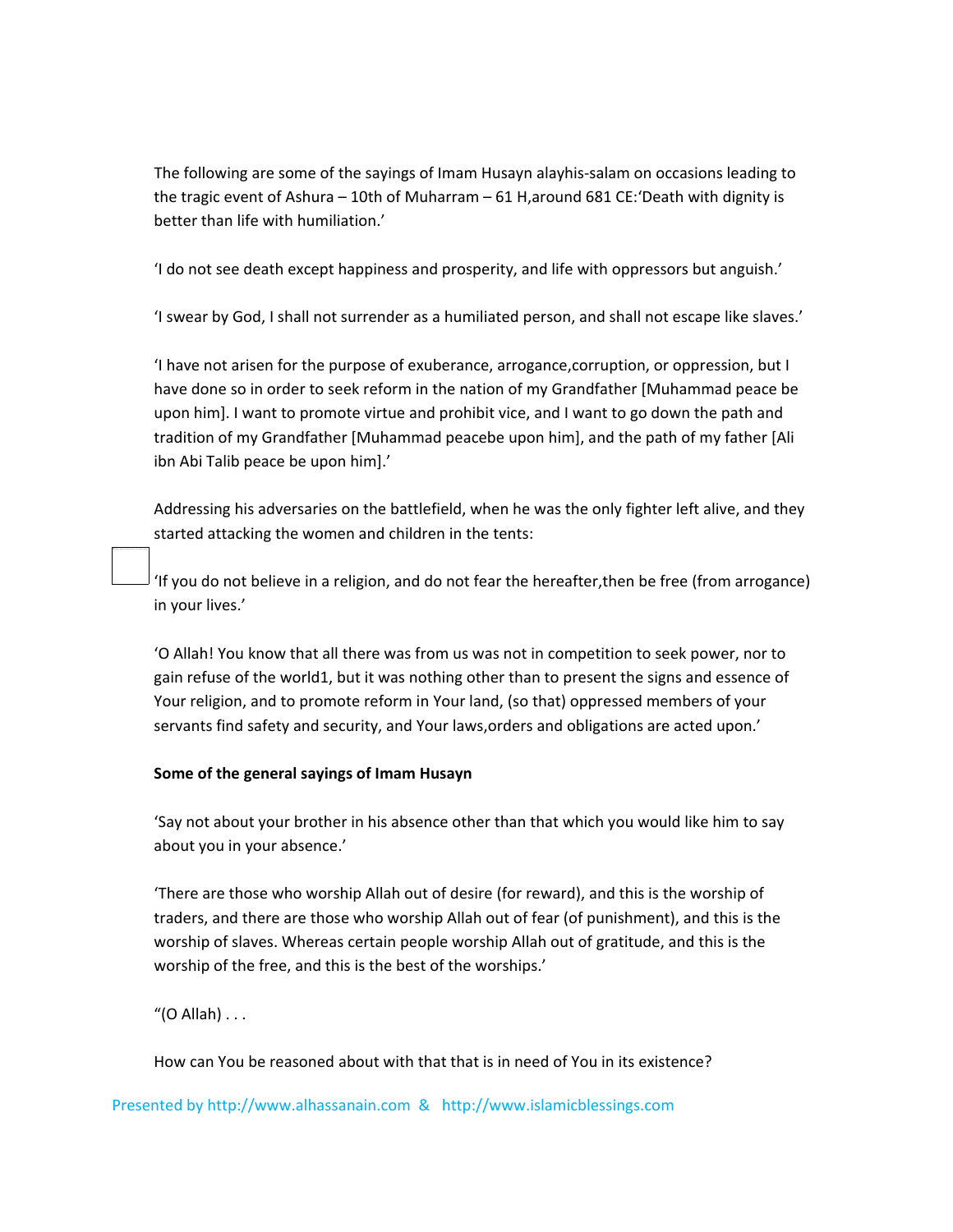Does anything other than You have a manifestation which You do not have, so that it can act as manifestation for You?

When were You ever not present so that You may need a guide (evidence or reason) to lead to You?

And when were You ever distant (from anything) so that the signs and the effects were the lead to You?

Blind is the eye that does not see You . . . . ."

'(O Allah) . . . What did he find he who lost You? And what did he loose he who found You? Truly he has failed who is contended with other than You

What they said about Imam Husayn

#### **Charles Dickens**

"If Husayn fought to quench his worldly desires, then I do not understand why his sisters, wives and children accompanied him. It stands to reason therefore that he sacrificed purely for Islam."

#### **Thomas Carlyle**

"The best lesson which we get from the tragedy of Karbala is that Husayn and his companions were the rigid believers of God. They illustrated that numerical superiority does not count when it comes to truth and falsehood.

The victory of Husayn despite his minority marvels me!"

# **Dr. K. Sheldrake**

"Husayn marched with his little company not to glory, not to power or wealth, but to a supreme sacrifice and every member of that gallant band,male and female, knew that the foes were implacable, were not only ready to fight but to kill. Denied even water for the children, they remained parched under a burning sun, amid scorching sands yet no one faltered for a moment and bravely faced the greatest odds without flinching."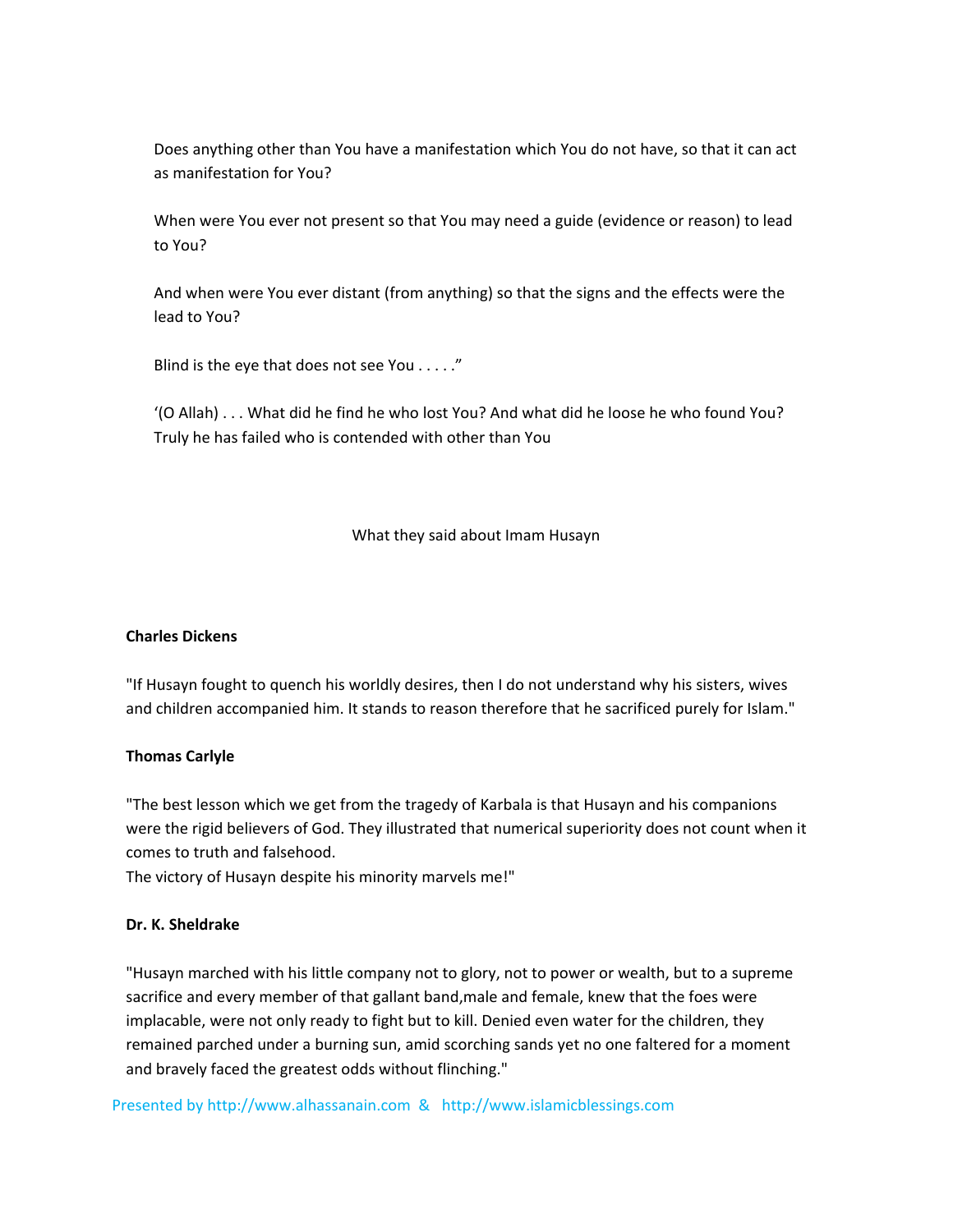#### **Brown**

in his "A Literary History of Persia" writes:

"As a reminder, the blood‐stained field of Karbala' where the grandson of the Apostle of God fell at length, tortured by thirst and surrounded by the bodies of his murdered kinsmen, has been at any time since then sufficient to evoke, even in the most lukewarm and heedless, the deepest emotion, the most frantic grief and the exaltation of spirit before which pain,danger, and death shrink to unconsidered trifles. Yearly, on the tenth day of Muharram, the tragedy is rehearsed in Persia, in India, in Turkey, in Egypt, wherever a Shiite community or colony exists; ... As I write it all comes back; the wailing chant, the sobbing multitudes, the white raiment red with blood from self-inflicted wounds, the intoxication of grief and sympathy."

#### Foreword

Who was Imam Husayn, and why was he the sacrifice for the whole of humanity?

Imam Husayn alayhis‐salam3 was the grandson of the final Messenger of Allah Almighty to humanity, the holy Prophet of Islam Muhammad sallallahu-alayhi-wa-aalih4; the messenger who "has been sent as Mercy to the worlds" to paraphrase the holy Qur'an.

His father was Imam Ali alayhis‐salam, the commander of faithful, who comes second only to prophet Muhammad in the excellent merits that he possessed; qualities such as piety, sincerity, charity, tolerance, vast knowledge, to name a few.

His mother was Fatima al‐Zahra' alayhas‐salam5, the daughter of prophet Muhammad and, given her immaculate qualities and moral values that she possessed, the leading lady of the worlds.

After the death of his grandfather, father and brother Imam Hasan, Imam Husayn was in charge of protecting Islam, the Almighty's final Revelation to humanity, from deviation. It was 60 H (around 680 CE). It was the most crucial time in the history of mankind. The forces of evil have been amassing all their forces, skills and expertise for fifty years, and over this period, and through all the devious means, they had managed to achieve considerable gains, but not enough to totally obliterate the teachings of Islam and its Messenger. They needed one final big push, and this task was assigned to Yazid bin Mo'awiyah. Through threat and brute force, Yazid had managed to quell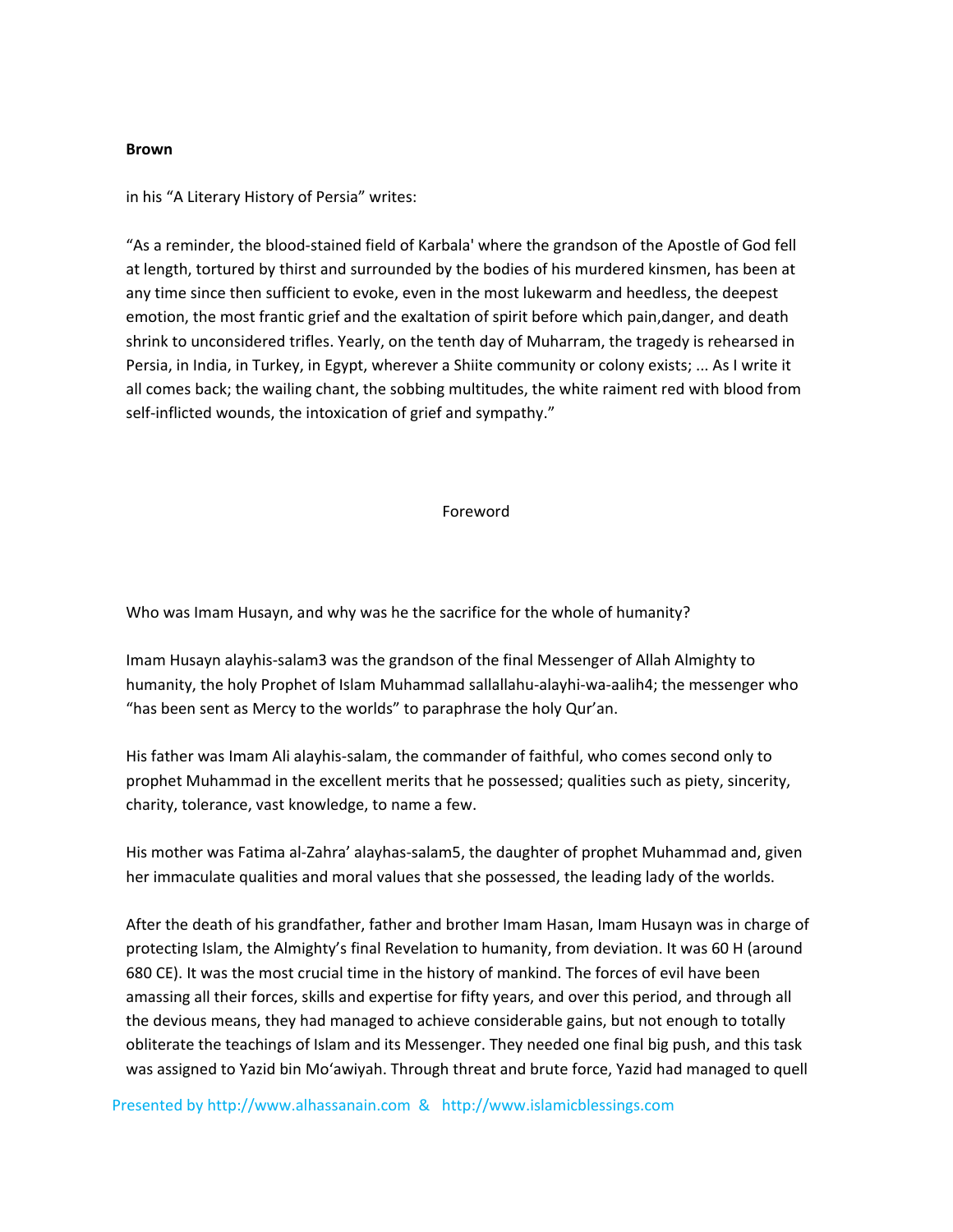all the voices of opposition, except for one.

Husayn, the son of Imam Ali, being who he is, and the Imam (leader) of Islam and Muslims had one duty to discharge; the protection of the final revelation to mankind – and at any cost.

And this is exactly what he did. He stood up to protect the torch that was lit to guide mankind to the light of truth.

3 alayhis‐salam, meaning peace be upon him. This invocation is made after the mention of the name of any of the twelve impeccable imams, out of respect.

4 salla‐llahu‐alayhi‐wa‐aalih, meaning peace and blessings of Allah be upon him and his pure progeny. This invocation is made out of respect and devotion after the mention of the name of the last Messenger of Allah.

5 alayhas‐salam, for feminine use, meaning peace be upon her, as above.

He left Makkah for Karbala, along with his women and children. He was joined by his devout friends, along with their families. There were also those how did not share his stance to begin with, but when they heard his call they joined in. Even some Christians joined him in his struggle when they heard his message!

At Karbala he, along with his loyal companions of not more than 100,faced the army of Yazid of more than 100,000 (some reports put this figure at several times more).

For the task of protecting this torch he did not hesitate to pay everything he had. For this he gave his life, and those of his brothers, nephews, sons, from his son of early twenties to his infant baby son of few months. This is not to mention his most devout companions who paid similarly.

What Imam Husayn achieved through his sacred movement was to rekindle and revitalise the bearers of that torch, and by offering himself and his family and companions as a sacrifice, he kept alive the message that has been sent not just to the Muslims but to all of mankind. Through his remarkable sacrifices, Imam Husayn managed to change the course of history and the direction that mankind was heading for.

The articles in this work cover some aspects of the aims and objectives of Imam Husayn's movement, the difference between his strategy and that of his brother Imam Hasan in facing tyranny and despotism, the examples he set, and the lessons that are learnt from the events that led to Karbala, and its aftermath fourteen centuries ago. Besides, the benefits of his movement, the personality of Imam Husayn peace be upon him as reflected by the many hadith and teachings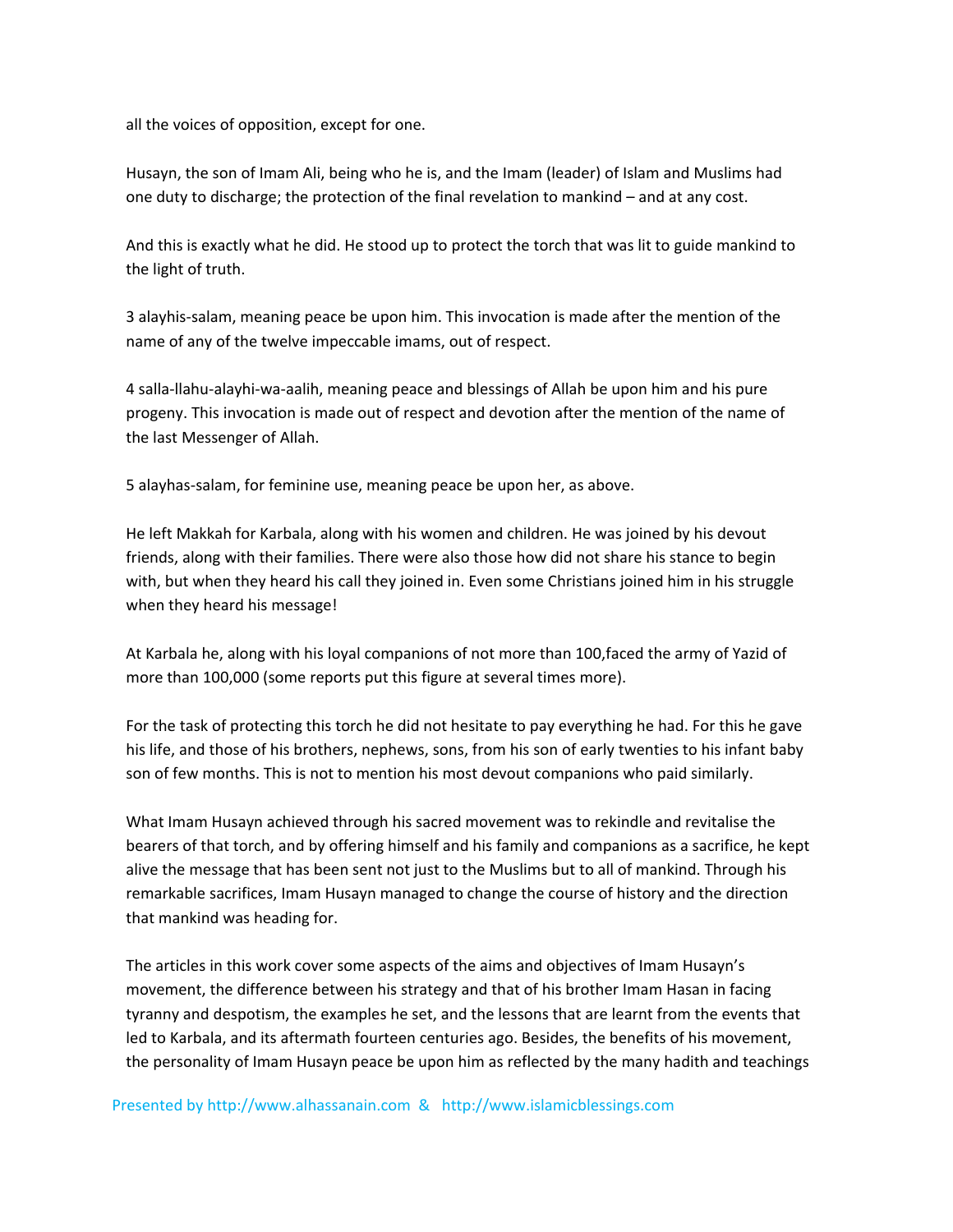of Prophet Muhammad is also discussed.

The author has written a number of works about Imam Husayn alayhissalam,whereas this book is a collection of lectures delivered by the author. Included in this work is an interview with a Christian scholar on the subject of the Husayni ceremonies, a number of Fatawa or decrees from the most eminent Religious Authorities or Maraje', as well as some questions and answers about the annual commemoration ceremonies observed by the Muslims around the world on the occasion of Ashura – the Day of Sacrifice for humanity.

Chapter 1: Imam Husayn – a brief biography

Imam Husayn alayhis‐salam is the son of Imam Ali alayhis‐salam and Fatima alayhas‐salam the daughter of the holy Prophet Muhammad sallallahu‐ alayhi‐wa‐aalih. He was the second grandson of the prophet Muhammad salla‐llahu‐alayhi‐wa‐aalih, and he was the holy prophet's third caliph successor, after his father and brother Hasan alayhis‐salam.

Like his father and brother, he was the Imam (leader) of the people. [On instructions from Allah Almighty, prophet Muhammad salla‐llahu‐alayhiwa‐aalih announced the twelve Imams6 who would succeed him in leading the Muslim nation.] Imam Husayn is the father of the nine Imams who followed him in succession.

He was born in Medina on the third of the month of Sha'ban, in the third year after Hijra – 624 CE.

On the day of Ashura, while suffering from extreme thirst, he was brutally killed and his head severed by the swords of the army of Yazid-bin-Mo'awiyah on Saturday the tenth of Muharram in the year 61 after Hijra –around 681 CE – in Karbala, Iraq.

His son and successor, Imam Ali ibn7 Husayn, Zayn‐al‐Abidin alayhissalam prepared his headless body, after being left in the field for three days, and buried him in the fields of Karbala, where his shrine stands today.

The holy Prophet has said in the praise of Imam Hasan and Imam Husayn alayhum‐as‐salam8:

"My two grandsons are the delights of my eyes."

Presented by http://www.alhassanain.com & http://www.islamicblessings.com 6 Imam – literally meaning leader – and in the scope of this work Imam refers to one of the twelve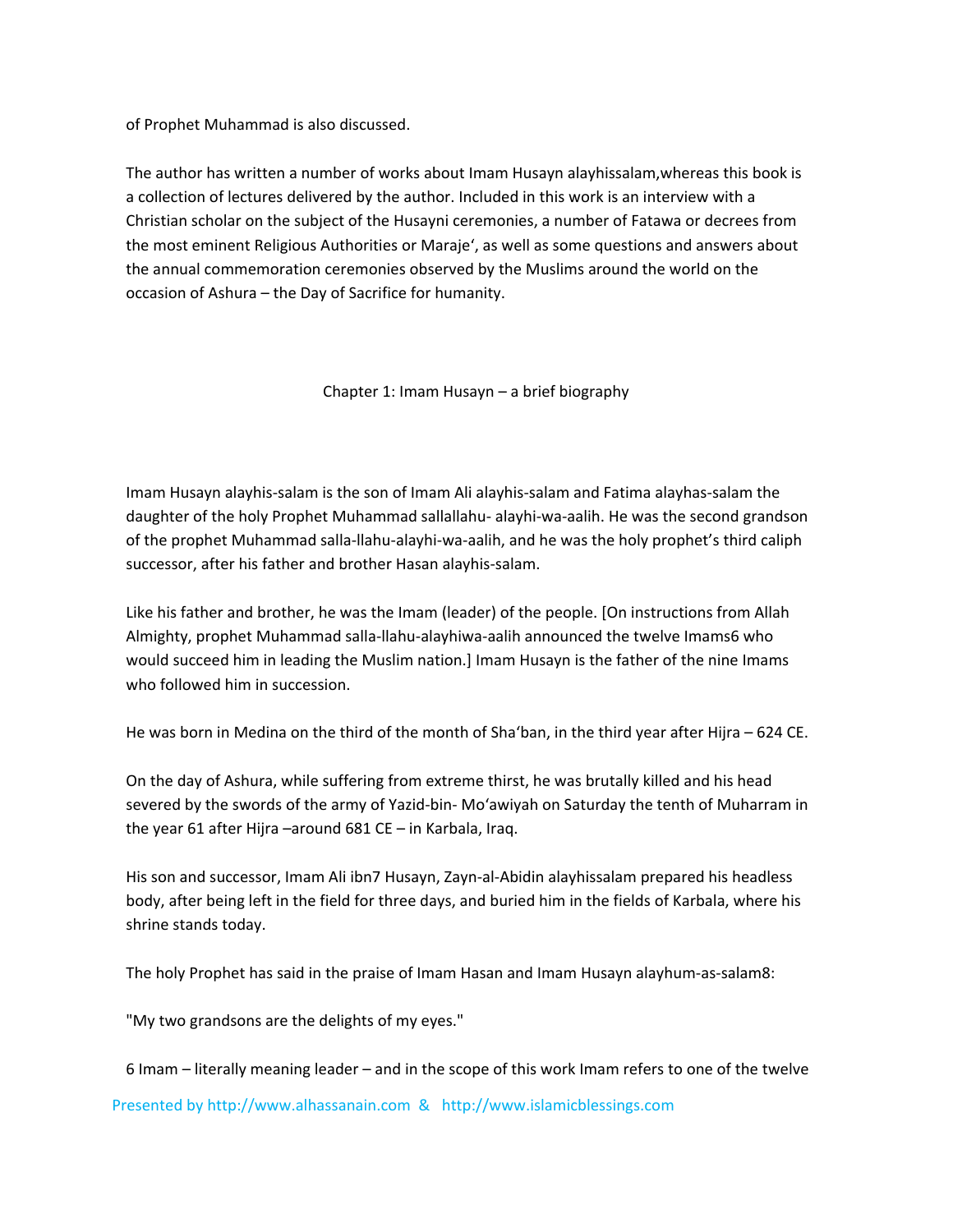Ma'soom (impeccable) Imams who in turn succeeded Prophet Muhammad after his death as appointed by him. The first of the twelve Imams is Imam Ali alayhis-salam, followed by his son Imam Hasan alayhis‐salam, followed by Imam Hasan's brother Imam Husayn alayhis‐salam, followed by nine Imams, all descendents of Imam Husayn alayhissalam.

On instructions from Allah Almighty, Prophet Muhammad salla‐llahu‐alayhi‐waaalih appointed the twelve Imams beginning with Imam Ali alayhis‐salam as his immediate successor and stated the names of all twelve imams, even though only three were born at the time. Translator.

7 ibn, also written as bin or ben depending on relevant pronunciation, is Arabic for 'son of'.

"Hasan and Husayn are the leaders of the youth in Paradise."

"Hasan and Husayn are both Imams whether they rise up or not."

He was the most knowledgeable and the best worshipper among the people of his time. He would pray one thousand Rak'ahs every night like his father, and on many nights he would carry sacks of food to the needy, to the extent that the marks of carrying heavy sacks were clearly visible on his back after his death. He was very kind, had a great and forbearing personality, and was hard on those who disobeyed Allah.

When a Bedouin Arab came to Imam Husayn seeking help he recited the following poem for the Imam:

Disappointed will not be he who makes a request from you.

For you are generous and trustworthy and your father was the killer of the profligate and the corrupt individuals.

If it was not for the former (members) of your (family)9, we would still have been in hell.

Then Imam Husayn alayhis‐salam, while avoiding eye contact with the man, gave him four thousand gold coins (Dinars) and apologized to the man saying:

Take this for I apologise to you, and rest assure that you have my sympathy For if I were in a different situation and I had more (money) to offer you, I would have given you far more.

Through his courageous revolution, the like of which there has been none in the world, he revived the Islamic Law and the religion of his grandfather, and furthermore he even revived the whole world until the Day of Judgment. He is the leader of the martyrs and the best among people after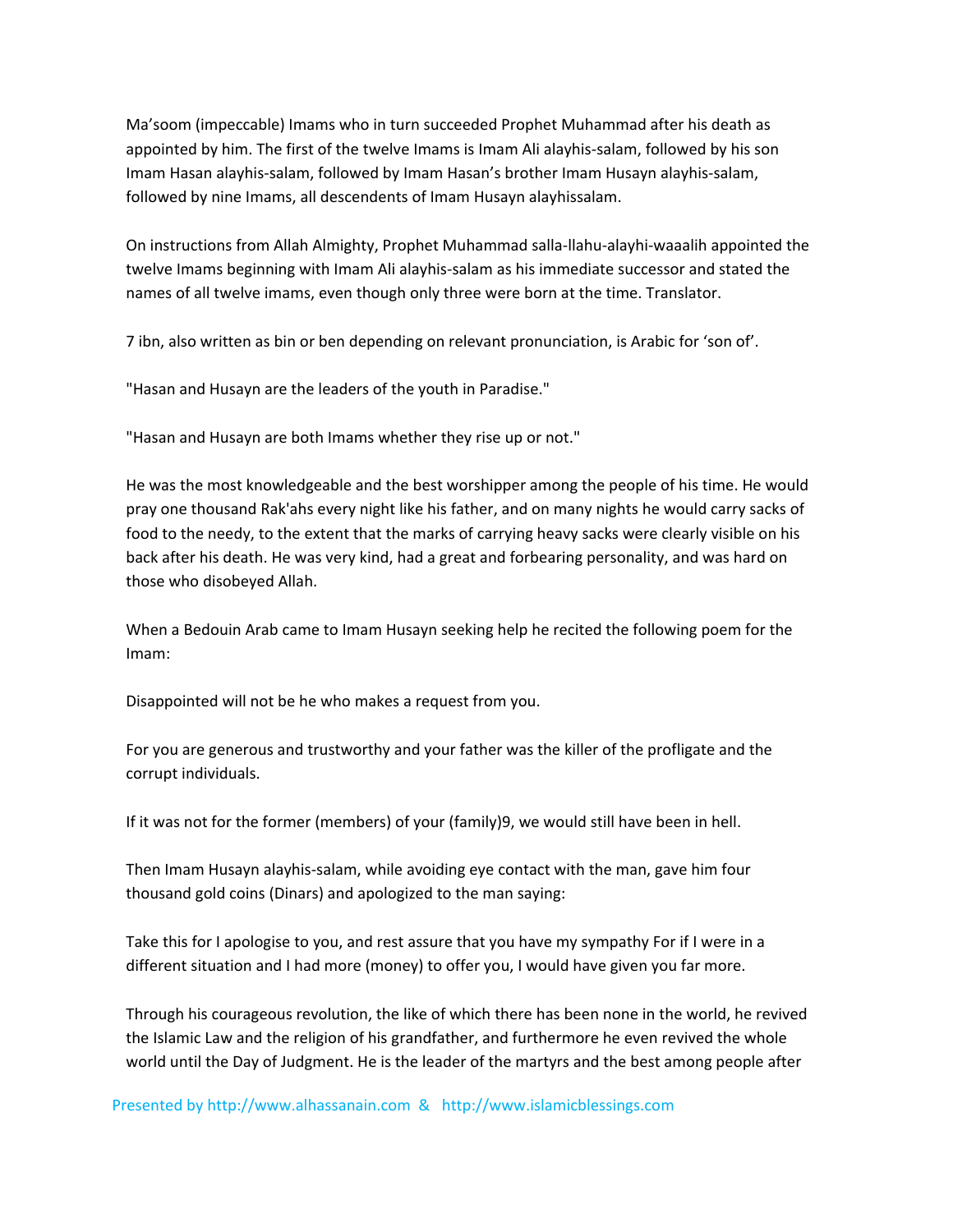his elder brother.

Throughout his life the Muslims used to revere and adore Imam Husayn alayhis‐salam, and used to see in him what they had seen in his grandfather, the Messenger of Allah salla-llahu-alayhi-waaalih. Their adoration for Imam Husayn was not just because he was the grandson of the prophet salla‐llahu‐alayhi‐wa‐aalih, but also because he was the manifestation of the teachings of Islam and the conducts of the Messenger 9 i.e. the Prophet Muhammad, Imam Ali, Lady Fatima al‐ Zahra, and Imam Hasan.

of Allah salla‐llahu‐alayhi‐wa‐aalih, no one could fail to see examples of the highest moral qualities in his behaviour.

The holy Prophet has said in the praise of Imam Husayn alayhis‐salam:

"Husayn is from me and I am from Husayn."

Chroniclers and historians have individually remarked that Imam Husayn was the manifestation of the best examples of noble manners and conduct,as well as his vast knowledge, which he inherited from the Messenger of Allah salla‐llahu‐alayhi‐wa‐aalih. His actions spoke before his words.

Imam Husayn alayhis‐salam was humbly gracious and generous to the poor and those in need. He used to support what is right and fight what was wrong. People always noticed such attributes in his conduct and behaviour as perseverance, forbearance, and magnanimity. He was the most pious and God‐fearing of all people of his time.

In his book Master of the People of Paradise Dr Ahmad Ashur says:

"If you browse through the pages of the Sihaah books you could not fail to come across many tens of hadith about the merit and superiority of Imam Husayn alayhis‐salam and the love of the Messenger of Allah salla‐llahualayhi‐ wa‐aalih for him."

In his book al‐Fusul al‐Muhimmah Ibn al‐Sabbagh al‐Maliki, quotes Anas ibn Malik who said, "I was with al-Husayn alayhis-salam when a servant entered and in her hand a bouquet of basil. She saluted al‐Husayn and gave him the bouquet. Al‐Husayn alayhis‐salam said to her 'You are free for the sake of Allah.' I said to al‐Husayn 'She gives you a bouquet of basil and salute you and you set her free?' He said 'This is how Allah has taught us! Almighty He says: "If you are saluted, salute back in a better way or return the same salute" and the better way is to set her free."10 10 At the time of the prophet salla‐llahu‐alayhi‐wa‐aalih and the Imams alayhum‐as‐salam slavery was common in the society. One of the most important values in Islam is freedom and therefore it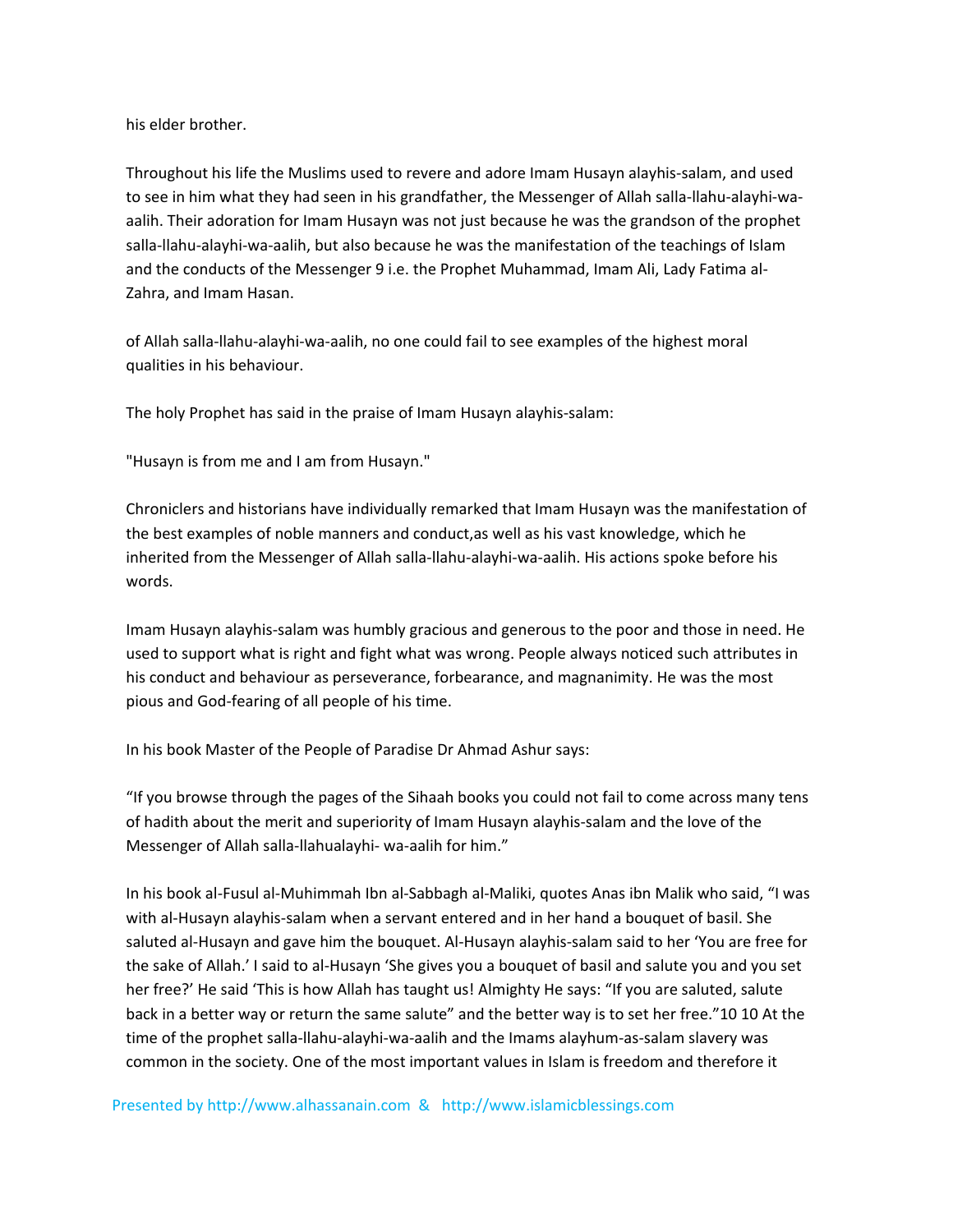always aimed to gradually eliminate slavery from society. Therefore Islam encouraged people to set their slaves free, and many rewards are prescribed for setting a slave free. The Prophet and the Imams lead the way in this process in two ways. One was to setexamples for the Muslims by buying salves and setting them free at the first possible opportunity. The second policy of the Imams was to buy as many salves as they could, educate them and then free them into society as free, well mannered, and responsible adults.

In this way, this policy gave a good chance to a slave to attain his/her freedom, set an example for other Muslims to practice, and give less chance to those who wanted to see slavery ripe in society.

In his Chronicles, Ibn Asaakir reports that Imam Husayn alayhis‐salam used to receive money (Khums and Zakat) from Basra and other destinations and he used to distribute the money between the poor and the needy there and then. Imam Husayn alayhis‐salam is best known for his revolt against the status quo. By that time the socio-political situation had deteriorated to an extreme and intolerable state, fundamental measures needed to be taken.

The main aim and objectives of Imam Husayn's revolt, which are in fact the aim and objectives of Islam at any time and in any place, may be summarised as follows:

• To bring about a responsible community in order to implement and convey the message and teachings of Islam.

- To build an Islamic society which takes Islam as its sole source of reference.
- To rescue the Islamic civilisation from deviation.

This is because the Islamic Ummah (Community) suffered from various diseases in different domains:

• In the social domain it suffered widely from corruption, bribery, cheating, oppression, favouritism and nepotism.

• From the law and order point of view, the criminal was not being prosecuted, and therefore crime was ripe.

- From the ethical viewpoint, they had turned the moral values upside down.
- From the economic viewpoint, the ruling elite and their cronies monopolised the wealth of the nation.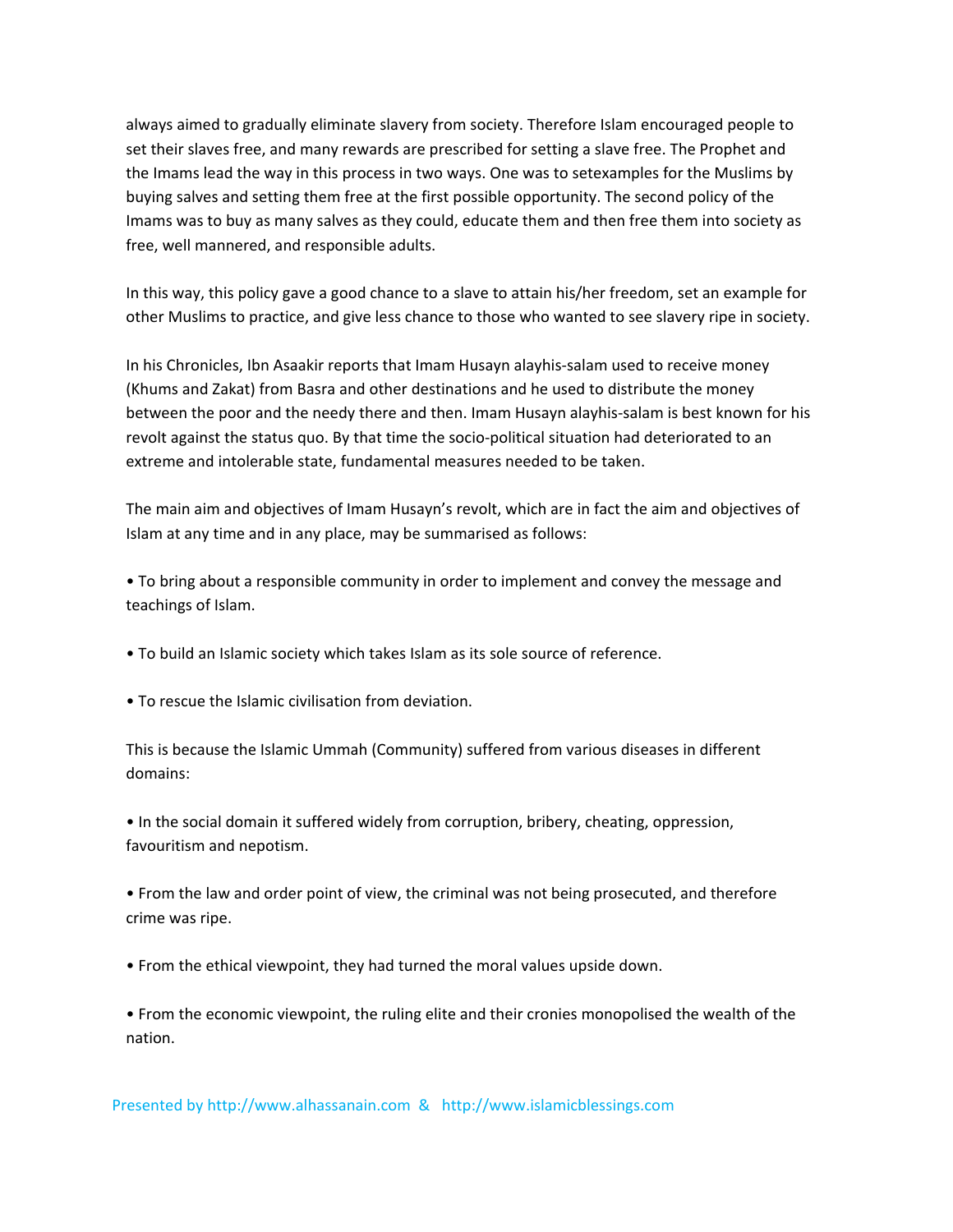For such reasons, and for the fact that the Muslims had remained indifferent to these issues to the extent that these had become the norm,that Imam Husayn rose against the injustice and corruption that was being conducted in the name of Islam.

In the course of his jihad in the cause of Allah, Imam Husayn was brutally beheaded and his body mutilated, alongside his sons, relatives, and some seventy of his followers. Furthermore the women and children, who were subsequently captured, including Imam Husayn's sisters Zaynab alayhassalam and Umm Kolthoum alayhas‐salam as well as Zayn‐al‐Abidin alayhis‐salam, were taken as prisoners and paraded in towns and villages as villains.

And since then the movement of Imam Husayn alayhis‐salam inspired the reform movements against despot rulers all over the world and the Muslims continue to reap the fruit of the event of Karbala and every year during the month of Muharram the memory of Ashura is commemorated with vigour by hundreds of millions of Muslims all over the world.

As it was mentioned earlier, Imam Husayn alayhis‐salam was the third of twelve Imams who succeeded the holy prophet Muhammad salla‐llahualayhi‐ wa‐aalih. On instructions from Allah Almighty, prophet Muhammad salla‐llahu‐alayhi‐wa‐aalih announced the twelve Imams who would succeed him in leading the Muslim Ommah (nation). Although at the time of the prophet Muhammad, only the first three Imams were alive, however, the prophet salla-llahu-alayhi-waaalih named all twelve Imams who have been appointed as the Ma'soom Imams or leaders11. The first caliph (successor) of the prophet Muhammad salla-llahu-alayhi-wa-aalih whom he appointed to lead the Ommah after him was Imam Ali alayhissalam.

The prophet appointed Imam Ali alayhis‐salam immediately after his last pilgrimage, in Ghadir Khum, and instructed the Muslims to pay homage of allegiance (Bay'ah) to Imam Ali alayhis‐salam as the Imam and the leader of the Muslims, and commander of the faithful, Amir‐ul‐ Mu'minin, which they dutifully did. Given the number of people present at the time, some reports put the figure at more than one‐hundred‐andtwenty‐ thousands12; it took more than three days for them to pay thehomage of allegiance to Imam Ali alayhis‐salam.

The names and titles of the twelve Ma'soom13 Imams are as follows (year of birth given in brackets):

11 for example see "Yanabi' al‐Mawaddah", p 529 by al‐Qandozi al‐Hanafi;"Fara'ed al‐Semtayn", vol. p 132; "Ghayat al‐Maram", p 743; Masnad Ahmad, hadith 19944, 20000, 19875, 19884, 19887, 19892, 199101, 19914, 19925, 19944; Sahih Muslim, hadith # 3394, 3395, 3396, 3397; Sahih Bukhari, vol. 8, p 104 (al‐Ahkam); al‐Tirmidhi, vol.

2, p 35; Kanz al‐Ommal, vol. 6, p 201; Mustadrak al‐Sahihain, vol. 4, p 501 12 See for example: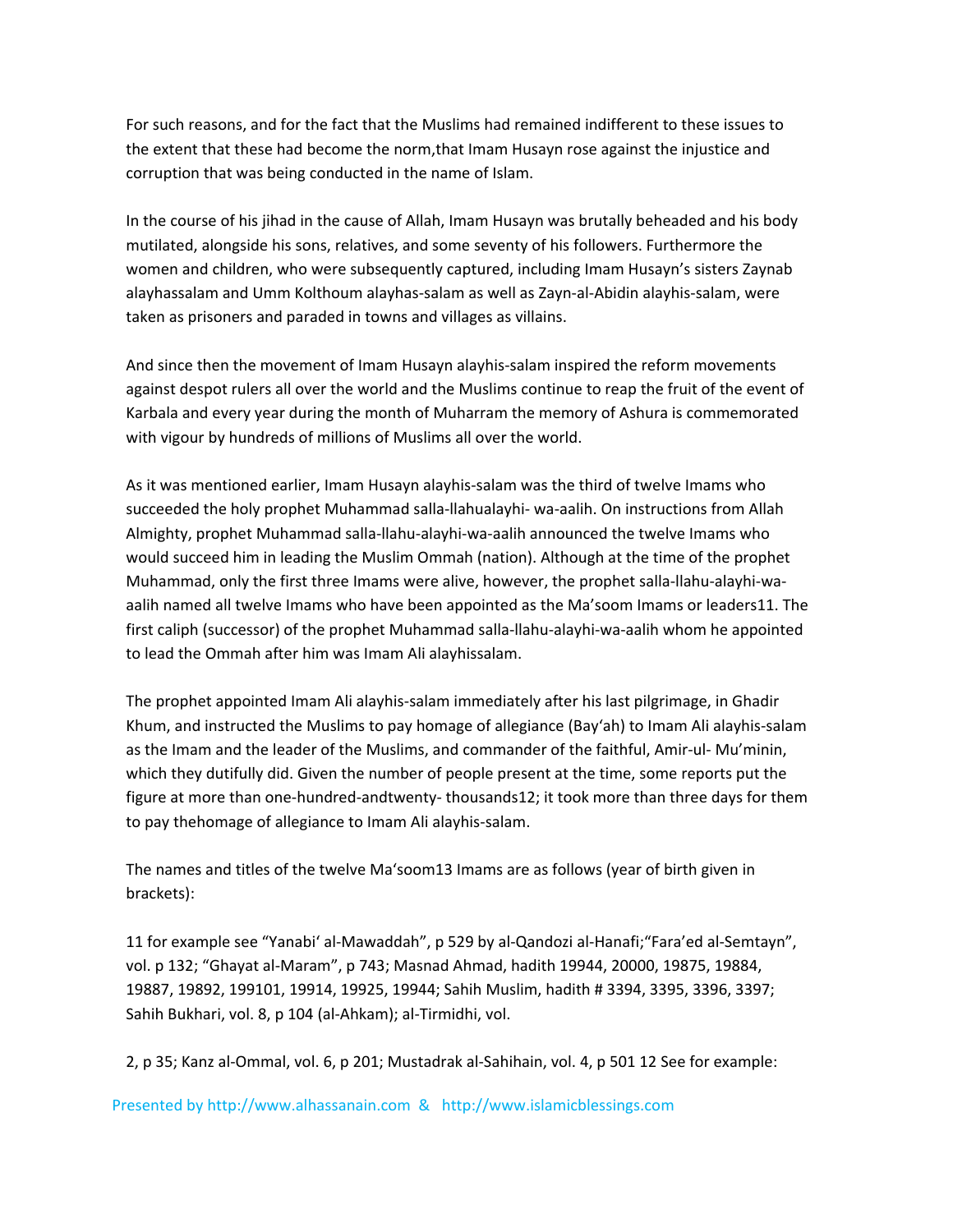"Tathkirat al‐Khawas", by al‐Sibt ibn al‐Jwazi al‐Hanafi, p 30;"al‐Sirah al‐Halabeyyah", vol. 3, p 257; al‐Sirah al‐Nabawiyyah" by Zeyn Dahlan.

13 Ma'soom (plural, Ma'soomeen) is an individual who has attained a state of perfection and self‐ discipline such that they are in total harmony with the will of Allah, and as such they are, for example, able to refrain from the slightest error or overlook the smallest matter. In Islam the Ma'soom individuals are fourteen; they are Rasulollah, his daughter Fatima al‐Zahra', and the twelve Imams alayhum‐as‐salam. The 14 Ma'soomeen are also referred to as the

1. Imam Ali, Amir‐ul‐Mu'minin alayhis‐salam, (10 BH, 600 CE)

2. Imam Hasan al‐Mujtaba alayhis‐salam, (2 H, 623 CE)

- 3. Imam Husayn al‐Shahid alayhis‐salam, (3 H, 624 CE)
- 4. Imam Ali ibn Husayn, al‐Sajjad / Zayn‐al‐Abidin alayhis‐salam,(28 H, 649 CE)

5. Imam Muhammad ibn Ali al‐Baqir alayhis‐salam, (57 H, 676 CE)

6. Imam Ja'far ibn Muhammad al‐Sadiq alayhis‐salam, (83 H, 702 CE)

7. Imam Mosa ibn Ja'far al‐Kadhem alayhis‐salam, (128 H, 745 CE)

8. Imam Ali ibn Mosa al‐Ridha alayhis‐salam, (148 H, 765 CE)

9. Imam Muhammad ibn Ali al‐Jawad alayhis‐salam, (195 H, 810 CE)

10. Imam Ali ibn Muhammad al‐Hadi alayhis‐salam, (212 H, 827CE)

11. Imam Hasan ibn Ali al‐Askari alayhis‐salam, (232 H, 846 CE)

12. Imam Muhammad ibn Hasan al‐Mahdi / al‐Hujjah / Sahib al‐Zaman alayhis‐salam and may Allah hasten his reappearance.

The twelfth Imam, Imam Mahdi alayhis‐salam is alive but 'hidden' from the views of the general public, and by the will of Allah he will reappear to fill the world with justice, after it has been overwhelmed by tyranny andinjustice. Imam Mahdi was born in 255 Hijra, 868 CE, and he went into occultation when his father, Imam Hasan al‐Askari was killed by the Abbasid ruler in 260 Hijra, 873 CE.

Ahl‐ul‐Bayt, meaning members of the house, as in the Qur'anic verse Allah only wishes to remove all abomination from you, and thoroughly purify you, O Ahl‐ul‐Bayt (Members of the House). [33: 33].

Chapter 2: The Distinct Roles of Imams Hasan and Husayn

It is reported that Rasulollah15 salla‐llahu‐alayhi‐wa‐aalih said, "Hasan and Husayn are both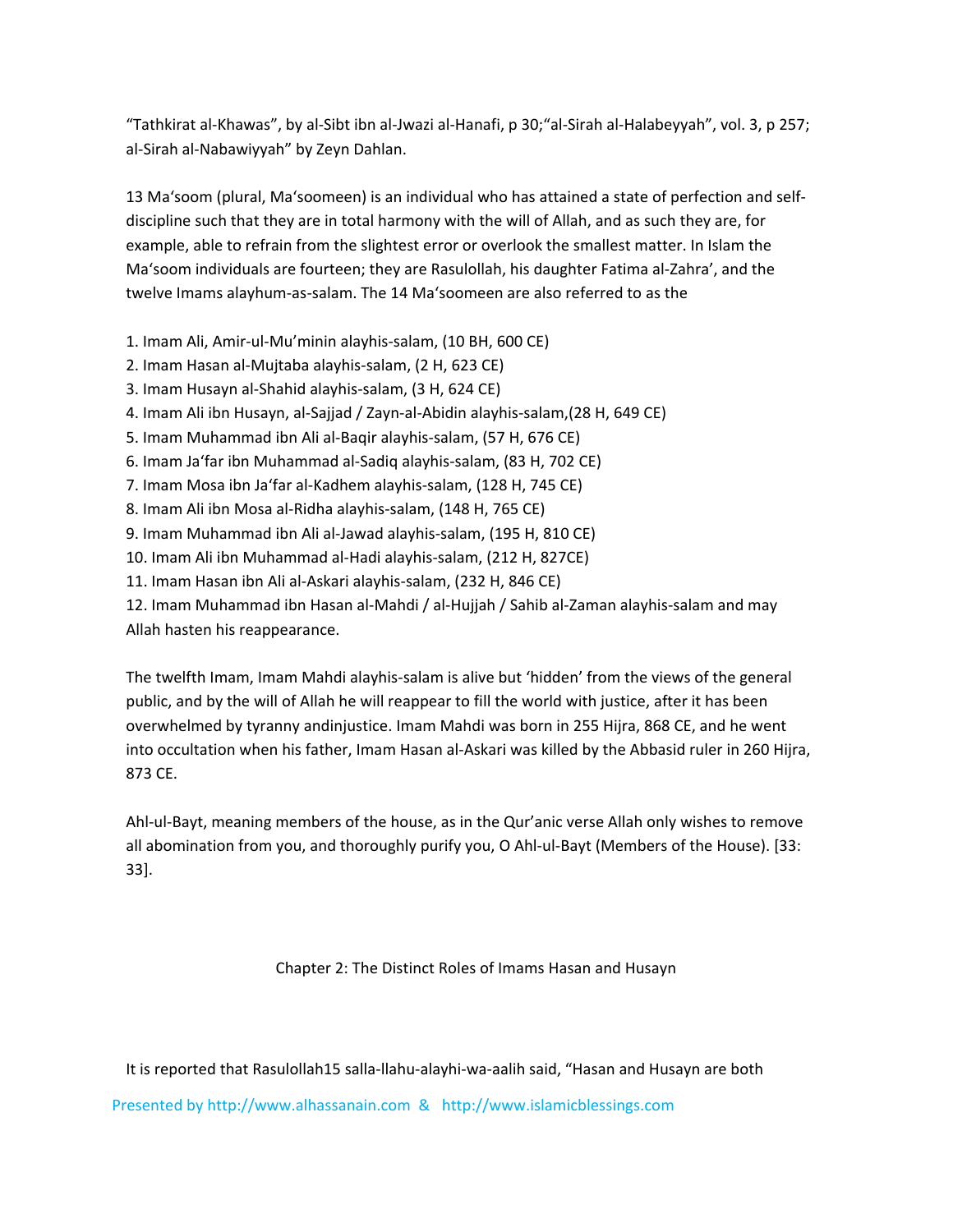Imams whether they rise up or not16".

#### **Introduction**

(The roles of) Imam Hasan and Imam Husayn alayhum‐as‐salam were planned and devised by Allah Almighty, and in turn by Rasulollah sallallahu‐ alayhi‐wa‐aalih, so they facilitate the salvation of generations to come until the day of judgement. This was not because they were simply two Imams and Caliphs [successors] of Rasulollah, for this is a forgone conclusion, but because these two Imams were two models and exemplars for every single individual who wanted to rescue their peoples and countries from the yoke of tyranny of the despots at whatever time they be and in whichever country.

A hadith is reported that Allah Almighty, via Jibra'el alayhis‐salam, sent twelve "envelopes" to Rasulollah salla‐llahu‐alayhi‐wa‐aalih each of which was sealed by the Almighty to be distributed to the twelve Imams.

Each of these contained the instructions as to the Imams' roles and duties, which they needed to execute in turn. This is a short and known hadith that needs at least fourteen sessions to discuss certain aspects of each Ma'soom and circumstances of the environment he was living in, and how each Imam dealt with the situations he faced. Amongst these Imams are Hasan and Husayn alayhum‐as‐salam. Here we wish to briefly outline how precise the divine plan was and how perfectly the Imams executed the plan, and this is apart from the fact that they are Ma'soom, or according to our beliefs Imams and successors to Rasulollah salla‐llahu‐alayhi‐waaalih.

The conclusion that we want to arrive at is whether we can make use of the circumstances and conducts of these two Imams in accordance with the hadith that "al‐Hasan and al‐Husayn are two Imams whether they rise up 14 Abstract of lecture by Grand Ayatollah Imam Muhammad Shirazi 15 Rasulollah meaning the Messenger of Allah, is one of the titles of Prophet Muhammad salla‐ llahu‐alayhi‐wa‐aalih.

16 What is meant by this hadith is that an impeccable Imam is leader for the Muslims under every and all circumstances and conditions; whether he officially assumes the office of leadership or not, or whether he revolts against a tyrant or not.

or not"? That they are not only Imams – leaders – for their own times only, but they remain Imams or leaders for generations to come until the day of judgement. There are three topics that we need to consider:

- 1. How society produces tyrants?
- 2. The character and psychology of a tyrant,
- 3. How to counter the tyrant?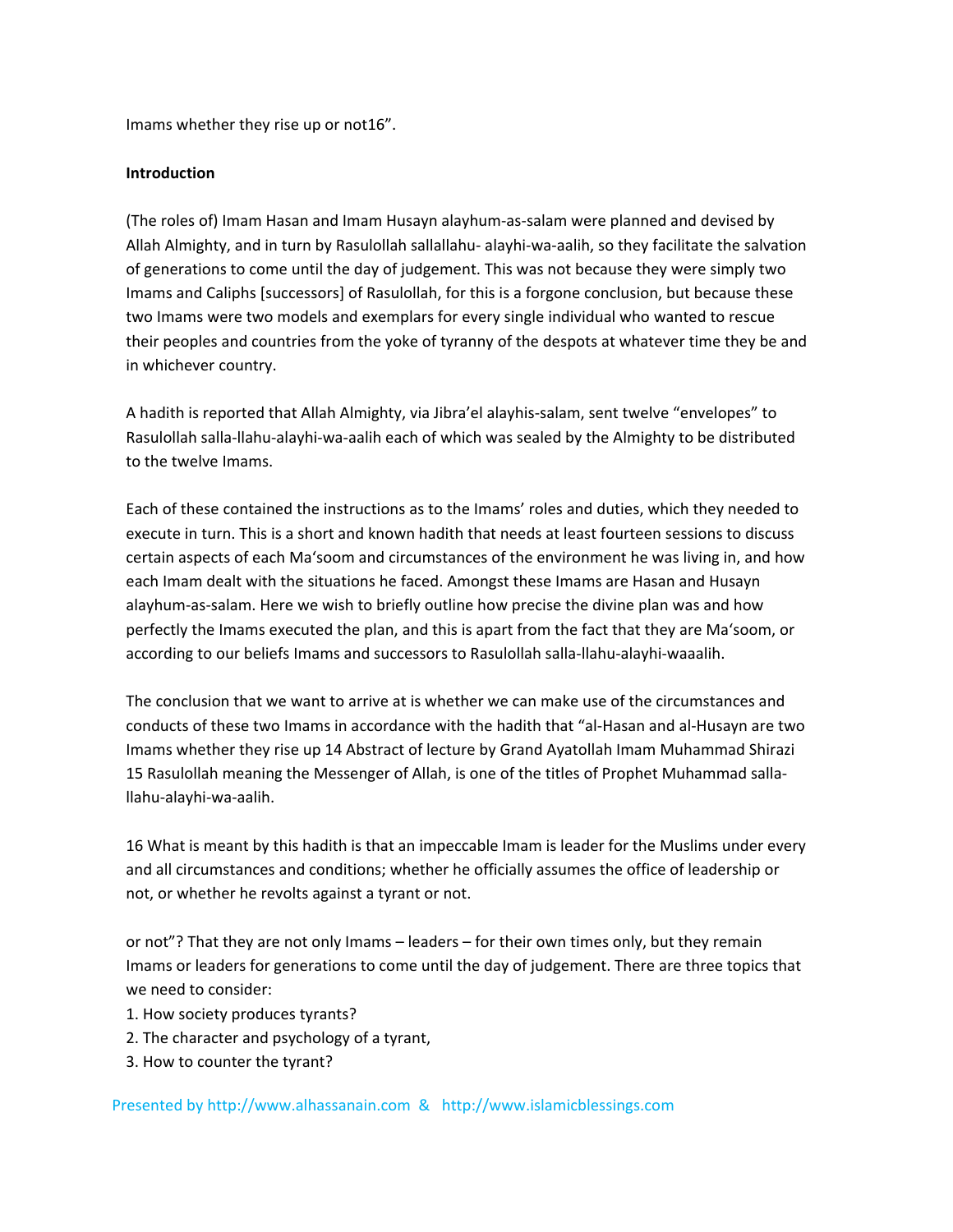#### **Society and the production of Tyrants**

Those societies produce tyrants where reformists are few and weak and therefore fail to discharge their duties, while mischief‐makers are actively ferocious. And under such circumstances naturally the villains take over the country and rule the people. On this basis Rasulollah salla‐llahualayhi‐ wa‐aalih said, "You should enjoin good and prohibit abhorrent, otherwise Allah shall empower on you the evil amongst you, then you would pray (for this evil to be alleviated) but your prayers would not be answered."

This is a logical and rational fact, since if the reformist is not proactive in his responsibilities and does not discharge his duties, society would degenerate and gradually turn into a pit of corruption, and under such circumstances who will come to power? Naturally of the wicked and the corrupt . . . {however you are like, as such you will be ruled by} Then if a wicked and a tyrant came to power and ruled the country, and you pray to Allah that he is removed, will those facts and circumstances change by this prayer? Of course not, and in the above-mentioned hadith Rasulollah salla‐llahu‐alayhi‐wa‐aalih is clarifying two natural or universal laws. The universal law of how the tyrants come to power, and the law that prayers (alone) do not remove the tyrants from power. Both are universal laws, and here Rasulollah salla-llahu-alayhi-wa-aalih is not outlining a (specific) Islamic law for us, nor is he informing us from the unseen, but any sound thinking individual (and Rasulollah salla‐llahu‐alayhi‐wa‐aalih is the master of wisdom and intellect) would realise that the society in which reformists fail to discharge their duties, eventually and naturally a tyrant would take over the country, and he would impose his will and his rule over the people. And if a tyrant comes to power, it is natural that he would not be deposed by prayers alone, but by action as well as prayers, for each has its own role to play.

Society of the Shaam province17 before the Islamic conquest (around 620 CE) was highly influenced by Roman values, and the then Roman society was a corrupt and a decadent society, and perhaps these characteristics were some of the contributing factors to the fall of the Shaam province to the Muslim army that came from Arabia to introduce Islam to the people of the Shaam province. The victorious army headed back to Arabia after the apparent establishment of Islamic rule in the area. However since the Shaami society was influenced by those Roman values, and it had not adequately absorbed the teachings of Islam, it was ridden by ignorance and overwhelmed by corruption in its various forms; social, political, economical, moral and ethical, and therefore in such a society the corrupt had the upper hand and the reformists were a minority, if at all.

Mo'awiyah and his son Yazid were the by product of such corrupt society, as they did not absorb the teachings of Islam, nor did they learn the manners of Rasulollah salla‐llahu‐alayhi‐wa‐aalih, like Imam Hasan and Imam Husayn alayhum‐as‐salam had done in the holy city of Medina, where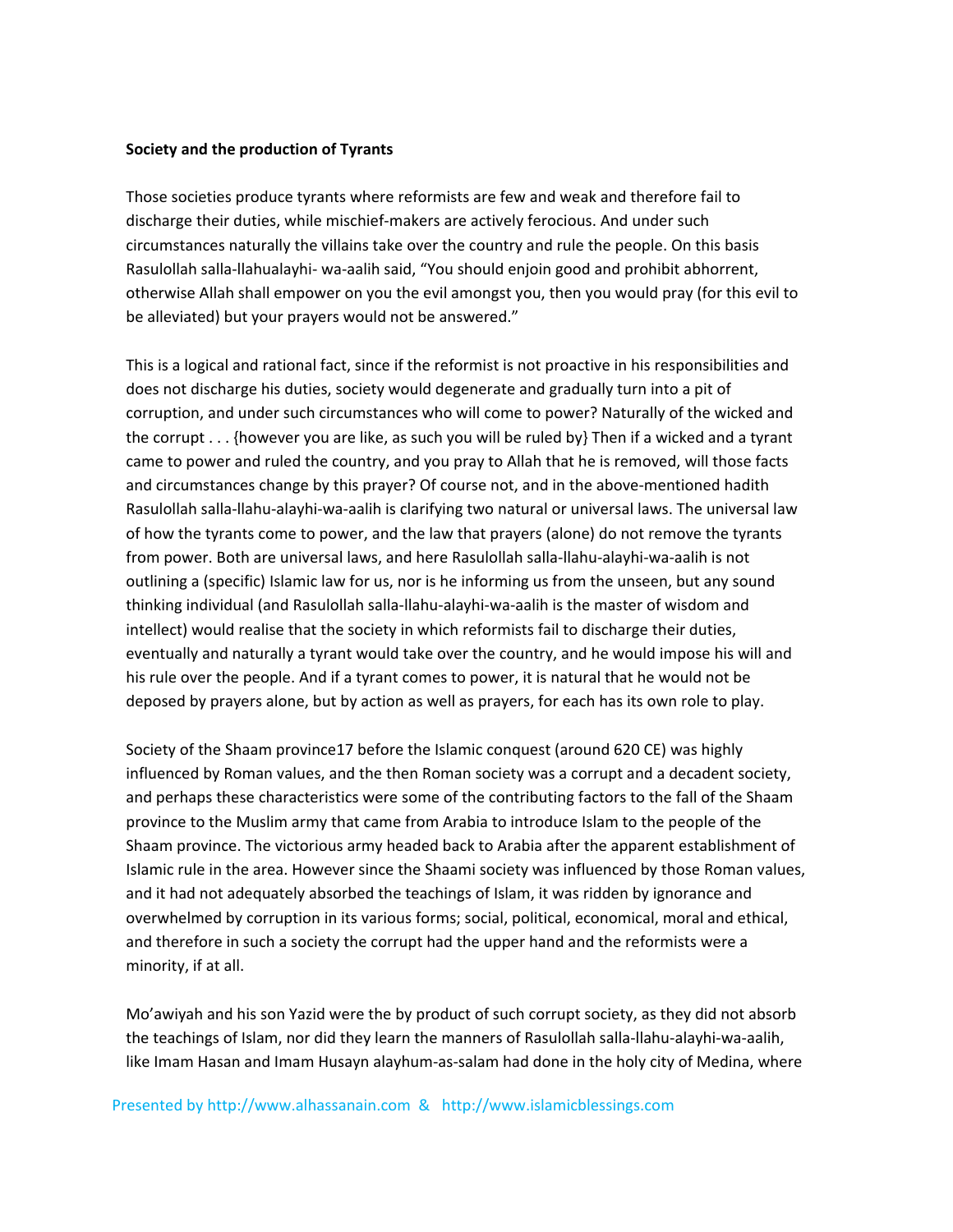the government of Islam was established, and personally led by Rasulollah salla-llahu-alayhi-waaalih. Thus a society that has not adequately absorbed Islam and the effect of reform is still superficial, would easily be manipulated by the likes of Mo'awiyah, and through fear or deceit would fall back to its old traditions and beliefs, i.e. corrupt Roman values. Hence the like of Mo'awiyah and Yazid managed to take over and hold on to the office of government, through enticement and/or threat.

To reflect the situation above, a poet states in this famous poem, I do not know what happened to the Muslim men Or how Yazid happened to be the king amongst them How many (responsible) Muslims such as Abu Tharr al‐Ghefari18 were there in the Shaami society at the time of Mo'awiyah and Yazid?

Mo'awiyah was fearful of Abu Tharr alone, since the Shaami society did not know the Islamic laws and values, and the former was afraid that the 17 The Shaam province roughly covered today's Syria, Lebanon, Jordan and Palestine, and its capital city was Damascus.

18 Abu Tharr al‐Ghefari was one of the most prominent companions of Rasulollah sallallahu‐ alayhi‐wa‐aalih, and he was known for his sincerity and honesty. He also became known for his frank and brave criticism of wrong actions or policies, and for his standing up to tyrant and despots rulers of his time.

latter would turn things against him by presenting the Teachings of Islam as taught by Rasulollah salla‐llahu‐alayhi‐wa‐aalih to the public.

It is like introducing Islam to a new city. Will that society be a deeply Islamic one? No. Only on the surface things may have changed, and when anyone comes along and falsely claims to know the way of Islam, they would follow him! And this is what Mo'awiyah claimed in the Shaami society.

A tyrant is born in a society, where the fundamental factor in nurturing him is the established corrupt social order of that society. In other words, whenever you see a tyrant is born in a country, you should know that there are fundamental factors for it, the first of which being the corrupt and decadent social proviso of that country.

On the other hand when a society is rich with reformist and responsible individuals, then it would be a field for growth of prosperity, reform and development, such that it would be impossible for a tyrant to be born in that environment.

The prophet showed the people the Islamic way {and what better is there than Allah's way} [2: 138], and it is then up to them to adhere to those teachings in order to reach their targets.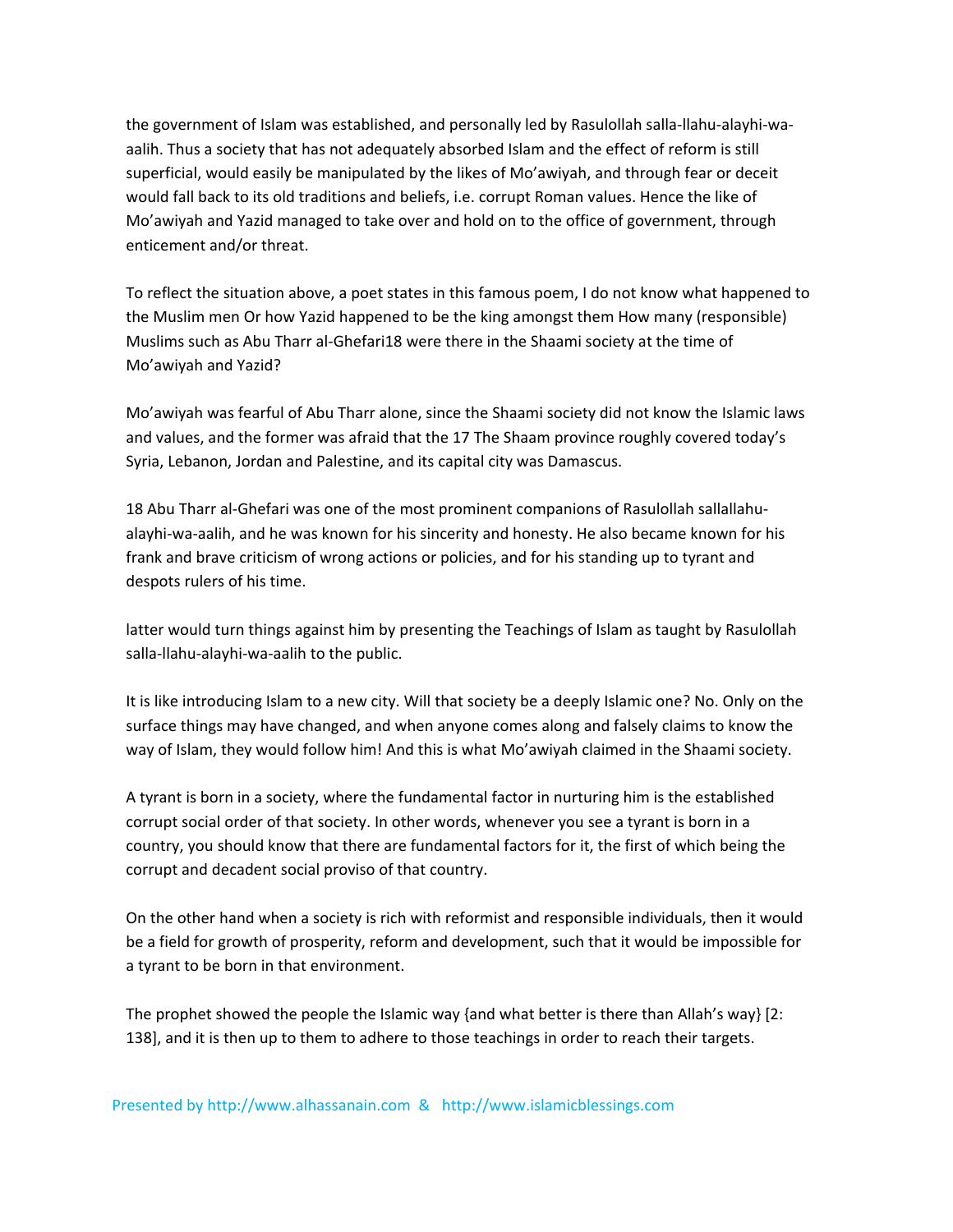Needless to say, by reformist we do not mean he who preaches to the people to enjoin good and refrain from evil in a small religious society, but by reformist we mean he who can change and transfer things and stand up to tyrants.

#### **Character and Psychology of Tyrants**

The character of tyrants fall into two categories, we either have a sly and cunning tyrant or a slow‐ witted and stupid one, and the sign of the first kind is that he is deceitful in war, vile and despicable in peace, while the second is vicious and savage in war and irresponsible and disrespectful in peace. Using Mo'awiyah and Yazid as examples, Mo'awiyah being the son of two devious parents, Abu Sufian and Hind, he is deceptive and disingenuous, and this could be clearly be seen in his wars with Imam Ali and Imam Hasan alayhum‐as‐salam, where deception played major and important roles in Mo'awiyah's wars.

The example of the second category is Yazid the son of Mo'awiyah, and his savagery in war, as seen from unspeakable brutality in his war with

Of course his viciousness and savagery was not limited to that battle alone, as he displayed his barbarity and cruelty, and his total disregard for any value when he attacked the holy city of Medina and instructed his soldiers to do whatever they wanted to do. they committed the most gruesome atrocities, ranging from burning, looting, and destruction to killing the young and old, women and children, even the infant babies, as well as raping thousands of women, . . . and all that took place in the sacred city of Medina. Yazid also attacked the holy city of Mecca and in particular he ordered to destroy the Ka'bah and the Holy Mosque there, which the army torched by attacking it by mangonel or catapult. It is in this sense that one is considered savage and brutal in war, since the tyrant does not respect even the rules and regulations of engagement, or any other laws, ideas or understanding. And this is the meaning of Taghut (the Arabic word of Tyrant) not respecting nor distinguishing between anything. Hence they say in Arabic the Tughyan of fire (meaning the rage of fire) since the fire does not recognise the laws and values and dose not respect anything but burns everything in its path, and it does so without distinguishing one thing from another. This is the nature of Yazid in war, and in peace he does not hold or respect any value for anything. He did not use to have any respect for anyone nor for any right of the people, he used to keep company with monkeys, drink wine, and regularly commit adultery and incest. This was to the extend that one of them used to say, "we were fearful that it would rain stone on us since Yazid used to commit incest with the likes of his sisters and aunts".

These are the two categories of tyrants, and there is no third type to them.

#### **Encountering the Tyrants**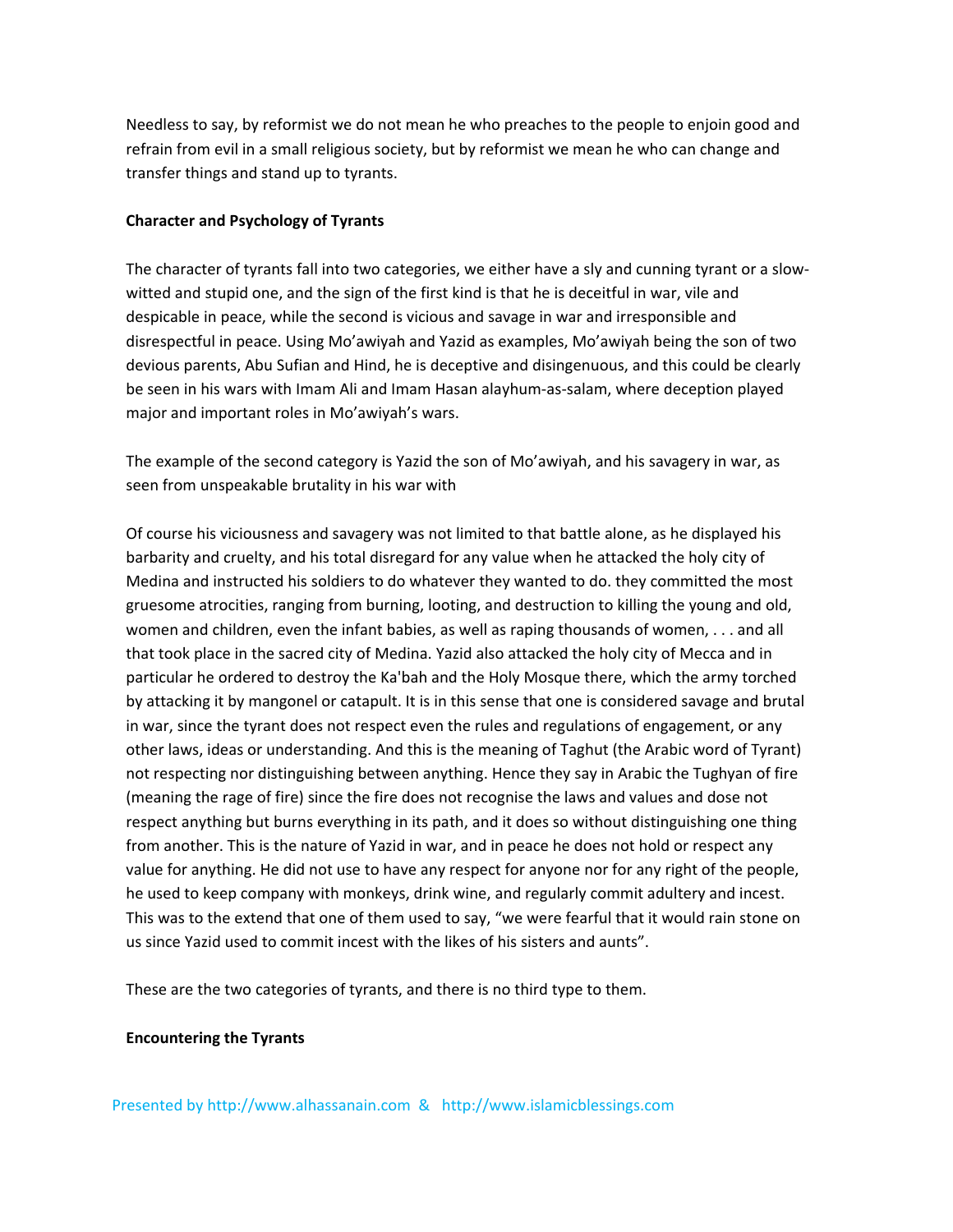Allah Almighty foreordained Imam Hasan alayhis‐salam to encounter the first kind of tyrant, whereas He foreordained Imam Husayn alayhis‐salam to deal with the second type. The reformists throughout the world must therefore follow the example of Imam Hasan alayhis‐salam if they were faced with the like of Mo'awiyah, and to follow the model of Imam Husayn alayhis‐ salam if they were to deal with the like of Yazid.

So the essence of the noble hadith, "al‐Hasan and al‐Husayn are two Imams whether they rise up or not" is to point out how Imam Hasan alayhis‐salam should fight his opponent, and how to make peace with him.

If Imam Hasan alayhis‐salam were not to make peace with Mo'awiyah, that would have been a failure on his part, since Mo'awiyah plays with two faces; one of peace and one war, and Imam Hasan alayhis‐salam

needed to be prepared for both tactics. If Imam Hasan alayhis‐salam were to engage in battle only, then this would have exposed Mo'awiyah's conduct in war only and it would not have depicted his conduct in peace.

Similarly if Imam Hasan alayhis‐salam were to adopt peaceful measures only, this would not have exposed Mo'awiyah's conduct in war. Imam Hasan alayhis‐salam was careful in his plan to deal with Mo'awiyah, which was not only in accordance with the plan of Allah Almighty, but it was logical too – this is apart from the fact that he was Ma'soom and our belief that he was Imam who must be obeyed. Imam Hasan alayhis‐salam fought Mo'awiyah for a period of time to reveal the conduct of Mo'awiyah in war, and he made peace with him to expose Mo'awiyah's face and conduct in peace times.

If it were not for that, and if the Imam had fought him until death, the peacetime conducts of Mo'awiyah would not have become apparent; such conducts as ordering all speakers across the land to curse and swear at Imam Ali alayhis-salam19 after every prayer. On many occasions Imam Hasan was present in the Mosque when the speaker or prayer leader, on instructions from Mo'awiyah, insulted Imam Ali alayhis‐salam, while it was one of the conditions of the peace treaty between Imam Hasan alayhis‐salam and Mo'awiyah that Imam Ali should not be insulted.

Another condition of the peace treaty was that Imam Hasan alayhis‐salam and his household as well as the followers of Imam Ali alayhis-salam should not be harassed and intimidated. But in reality they were constantly harassed and tormented, and denied their rights by Mo'awiyah and his regime. In fact it was during this peacetime that Mo'awiyah declared his famous statement in public that, "the treaty of al‐Hasan and all its conditions are beneath my feet!"

All of these would not have become apparent if it were not for the peace Imam Hasan alayhis‐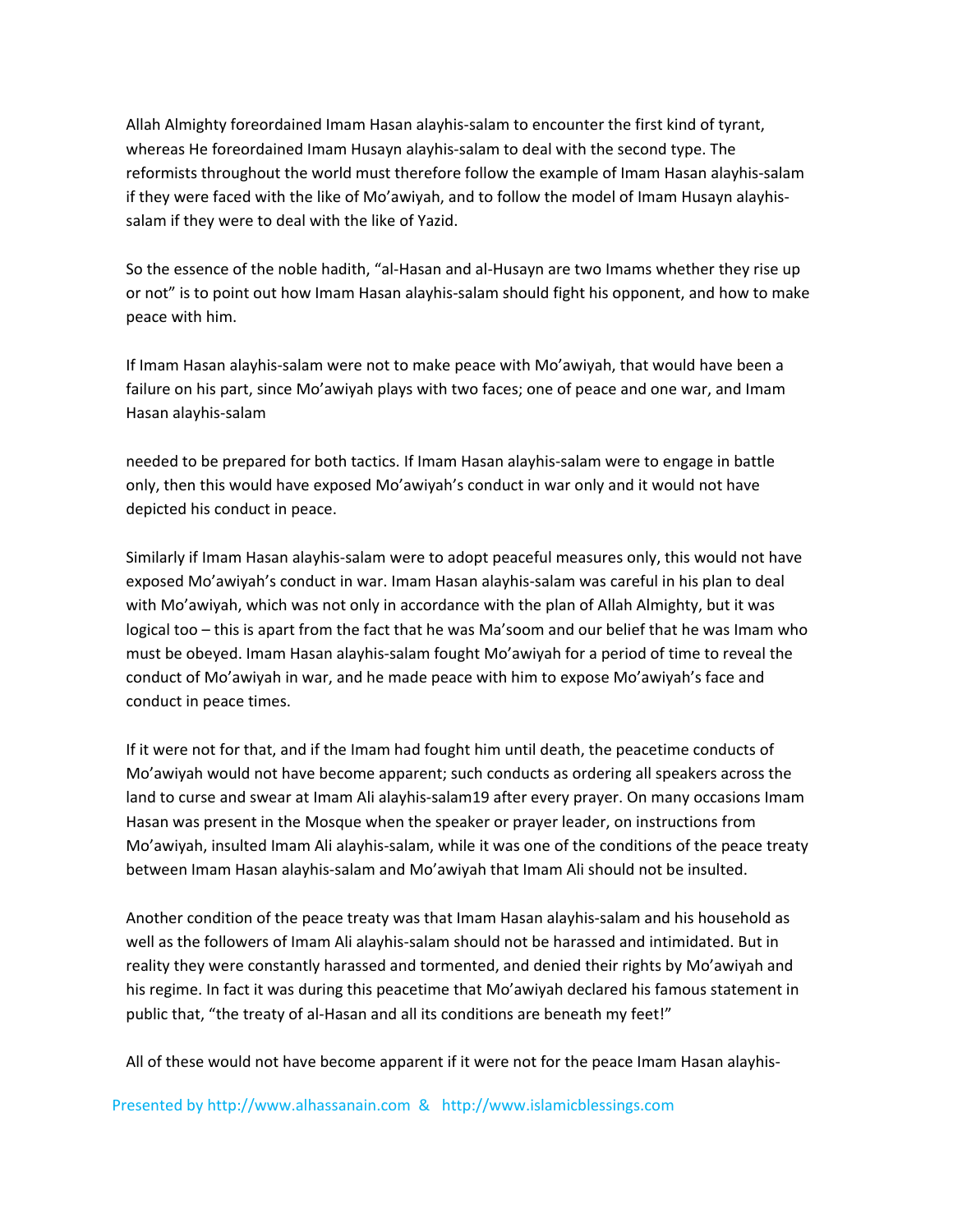salam made with Mo'awiyah, it was this act of Imam Hasan alayhis-salam that exposed Mo'awiyah before the masses.

If it were not for a reformist like Imam Hasan, the two faces of Mo'awiyah – his conducts in war and in peace – would not have been exposed.

Therefore Imam Hasan alayhis‐salam shall remain a role model for future generations who want to stand up to tyrants such as Mo'awiyah.

19 Imam Ali alayhis‐salam is the father of Imam Hasan alayhis‐salam and the immediate successor to Prophet Muhammad salla‐llahu‐alayhi‐wa‐aalih, who was appointed to this post by the prophet on instructions from Allah Almighty.

Throughout history and the future, tyrants like Mo'awiyah will come when there will be a need for reformists like Imam Hasan alayhis‐salam, and as for tyrants like Yazid, we will need reformists like Imam Husayn alayhissalam

Exposing the Savagery of Tyrants

The peace of Yazid was wine, aba‐qays (his pet monkey), playing with dogs and monkeys, adultery and licentious, despising and disdaining all civil moral values. Chroniclers mention that when Mo'awiyah was very ill on his deathbed, Yazid did not give the slightest care about his father, and in a nearby village he was drinking wine and playing with his dogs. (This is recorded in Morawwij al‐Thahab). He was unbothered about the entire situation, to the extent that he was absent from his father's deathbed, not giving any value to his father, or to his successorship, so the conduct of Yazid during peacetime had become well known to the people.

It was Yazid's war that needed to be exposed. One of the subtlest measures that Imam Husayn alayhis‐salam took was to send his cousin and representative Muslim ibn Aqeel alone to Kufa. Some people are very surprised by this action of Imam Husayn alayhis‐salam. They are also very surprised about another broad measure the Imam took which was inviting his companions to leave him if they wished, rather than gathering them ‐ as military leaders would do in such circumstances. Imam Husayn alayhis‐salam invited his companions to leave him up to the eve of Ashura. This may seem very odd at surface. "Does he want to fight a battle tomorrow with the support of only about seventy companions?"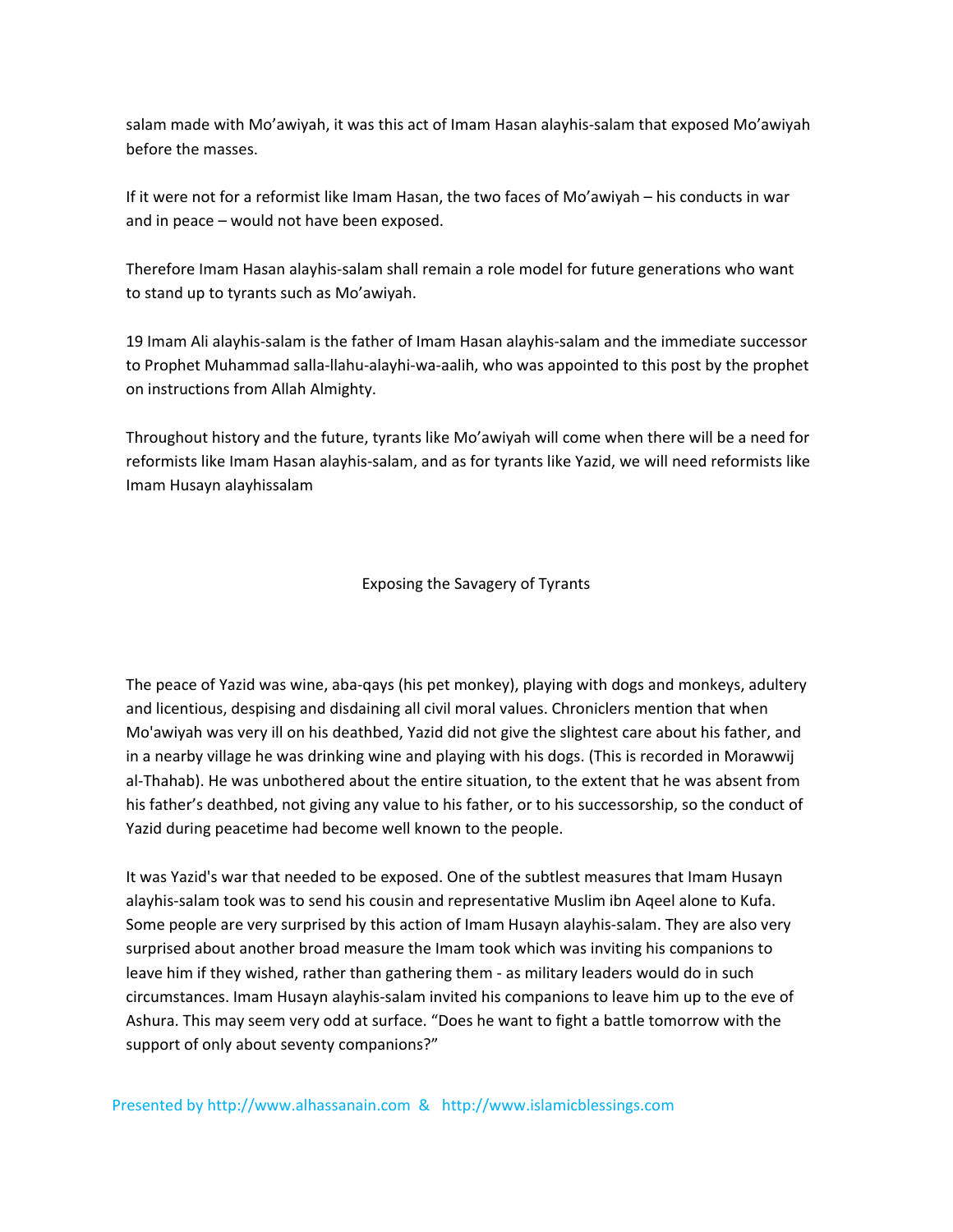"Yes he does, he knows exactly what he is doing". In fact if he were to do otherwise, we would have asked, "Why Imam Husayn alayhis-salam went into battle – with say 10,000 companions – when he knew that he was going to be killed in any case?"20 The Umayyad government was strong and covered a vast area stretching from the former Soviet Union to the middle of Africa. It was this gigantic government that Imam Husayn alayhis-salam decided to stand up against. Imam Husayn alayhis‐salam wanted to fight the tyrant Yazid, and we said earlier that Yazid was 20 This is given the fact that some reports state that the army of Yazid consisted of more than 100,000 men. So if Imam Husayn alayhis‐salam went into battle with the support of 10,000 companions he would be killed, and the savagery and barbarity of Yazid would not be shown, whereas when he went into battle with the support of some seventy companions he and his companions were killed but then Imam Husayn alayhis‐salam brought out the barbarity and savagery of Yazid.

vicious and barbaric in war, immoral and untrustworthy in peace, such that it is clear and it does not need further clarification. In the process of exposing Yazid lies a lesson that must be noted. How to stand up to savagery and how does viciousness appear? Vicious savagery and brutal barbarity appears when the opponent numbers few, but it does not appear when there is a large and significant opponent standing before it. A poet states in his poem in al-Seyouti and I fear the wolf when I pass it by alone Wolf is savage but when does its viciousness appear? It appears when you are alone on your own, but if you were with a group, the ultimate viciousness of wolf would not become apparent. If Imam Husayn had more than ten thousand fighters with him to fight the Umayyad, the latter would not be able to do what they did with Imam Husayn alayhis‐salam and Yazid's viciousness would not have been exposed, even though Yazid would still have killed Imam Husayn and his followers. If Muslim ibn Aqeel had gathered one thousand men with him, ibn Zeyaad would not be able to hang Muslim upside down. It becomes apparent when the number of the reformist opponents is few, but if the number were high, this would strike fear in the heart of the tyrant. You can see how Yazid, twenty days after Ashura and before everyone present in his court, manoeuvred when he realized that many people have gathered around Imam (Zayn al‐ Abidin)21 in his support. He said, I did not do this! (i.e. the savage killing of Imam Husayn alayhissalam and his family members and followers).

So Imam Husayn alayhis‐salam knew exactly what he was doing when he went to Karbala with so few followers and supporters. This was his plan, so that he could reveal every bit of savagery and brutality of the tyrant rulers. In future generations you the reformist may say that this despot is brutal and I cannot confront him. Imam Husayn alayhis‐salam would say to you, if you see any brutality you can stand up against it, since I confronted a brutal tyrant and I resisted him. If it were not for Imam Husayn alayhis-salam and the kind of action and stance he took, it would have been said, "perhaps if Imam Husayn alayhis‐salam had seen such brutality, he would not have resorted to confronting and resisting". But this is not the case. Imam Husayn alayhis‐salam in a carefully devised plan, and with amazing precision, revealed all the brutality and savagery in 21 He is the son and successor of Imam Husayn alayhis‐salam.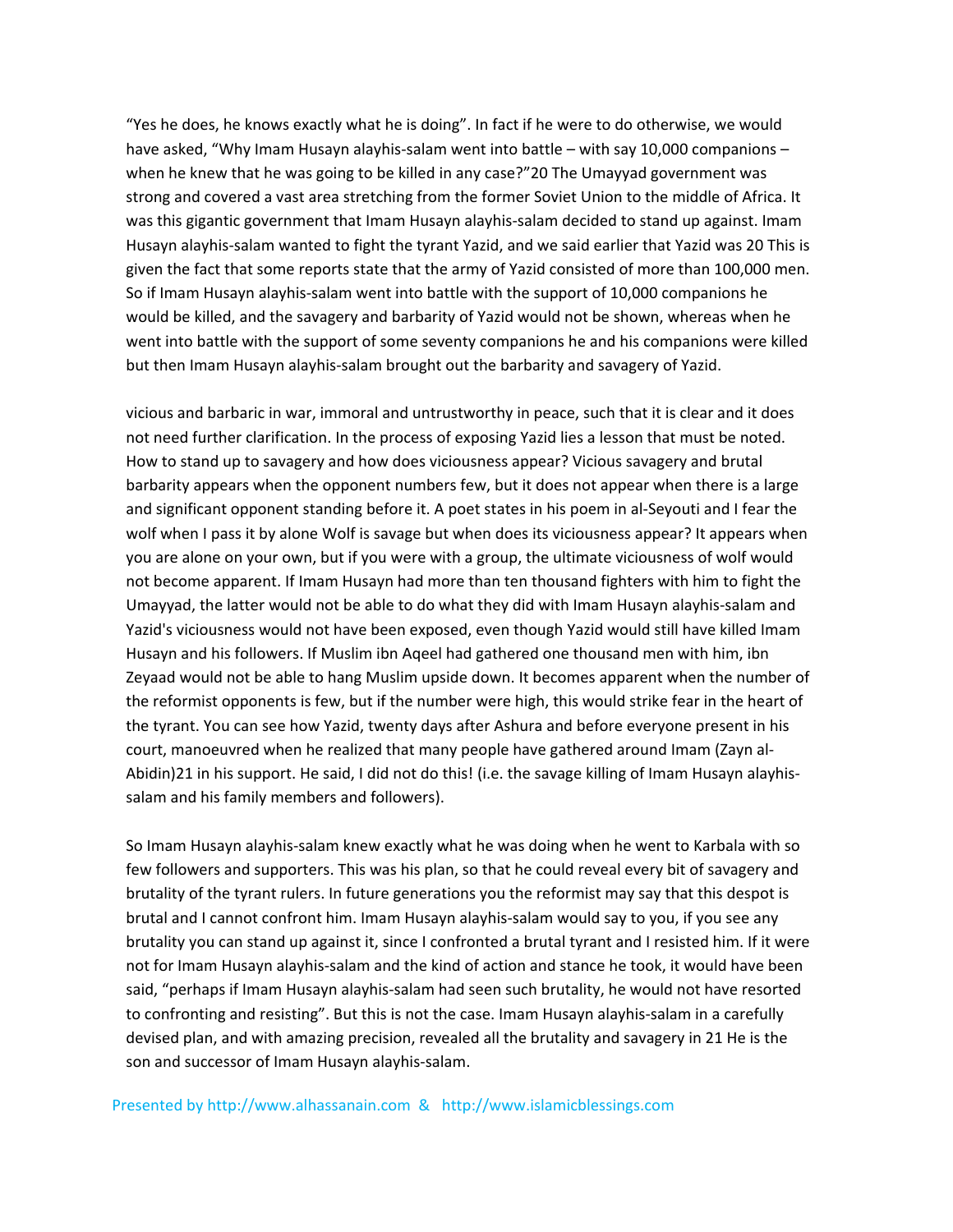the heart of Yazid. In doing so he became the leader and model for all those in future generations who would face a tyrant like Yazid.

Therefore the statement of Rasulollah salla‐llahu‐alayhi‐wa‐aalih, "Hasan and Husayn are two Imams whether they rise up to lead or not" is not limited only in the sacred sense, and Rasulollah salla-llahu-alayhi-waaalih does not only want to show that they are two pious Imams, with knowledge and wisdom so that we could learn the Islamic law from – even though this is true. Rasulollah salla‐llahu‐alayhi‐wa‐aalih is also pointing to their distinct role they had to play. Some people are surprised why there are so few hadith about Fiqh22 from Imams Hasan and Husayn alayhum‐as‐salam. Their role was not to expand on Fiqh, but facing up to the tyrants of these kinds. Imam Sadiq alayhis-salam had the role of teaching the Islamic Figh. Why? Because he was opposed in particular by those who used the tools of Fiqh. So the role of Imam Sadiq alayhissalam was that of a Faqih, and he revealed his Fiqh knowledge.23 We stated earlier that we need at least fourteen sessions, so that in each session we can talk about the role of each of the Ma'soomeen alayhum‐assalam starting from Rasulollah salla‐llahu‐alayhi‐wa‐aalih, and Fatima al‐ Zahra alayhas‐salam through to the last of the twelve Imams alayhum‐assalam.

In these sessions we could prove that how each one of the fourteen Ma'soomeen is a leader and teacher forever. That the role of the reformistin the future generations would be like that of Rasulollah salla‐llahualayhi‐ wa‐aalih, or Fatima al‐Zahra, or Imam Ali, or Imam Hasan, or Imam Husayn, or any other Imam until that of Imam Mahdi, may Allah hasten his reappearance. Therefore a reformist must follow the example of that Ma'soom whose role is similar to his, and any role or conduct the reformist may need, it should be according to this model, otherwise the reformist would be in the wrong.

We pray to Allah that he guides us to what He loves and pleases.

22 Fiqh is Islamic law or jurisprudence.

23 Imam Sadiq alayhis‐salam is the sixth caliph or successor of the holy prophet Muhammad salla‐ llahu‐alayhi‐wa‐aalih. In his role as the sixth Imam, Imam Sadiq taught extensively the various branches of Islamic sciences including Fiqh or Islamic law. It is recorded that at a given time he had more than four thousand students, one of was Abu Hanifa who went on to form "Hanafi" sect. Imam Sadiq alayhis‐salam taught for more than forty years. Because of the detailed and numerous teachings presented by Imam Ja'far al‐Sadiq alayhis‐salam, and recorded by his trusted students, the Shi'a draw on those teachings rather than anyone other than members of the Ahl‐ul‐ Bayt alayhum‐as‐salam. For this reason the Shi'a are also referred to as Ja'fari after adhering to the teachings of Ja'far al‐Sadiq.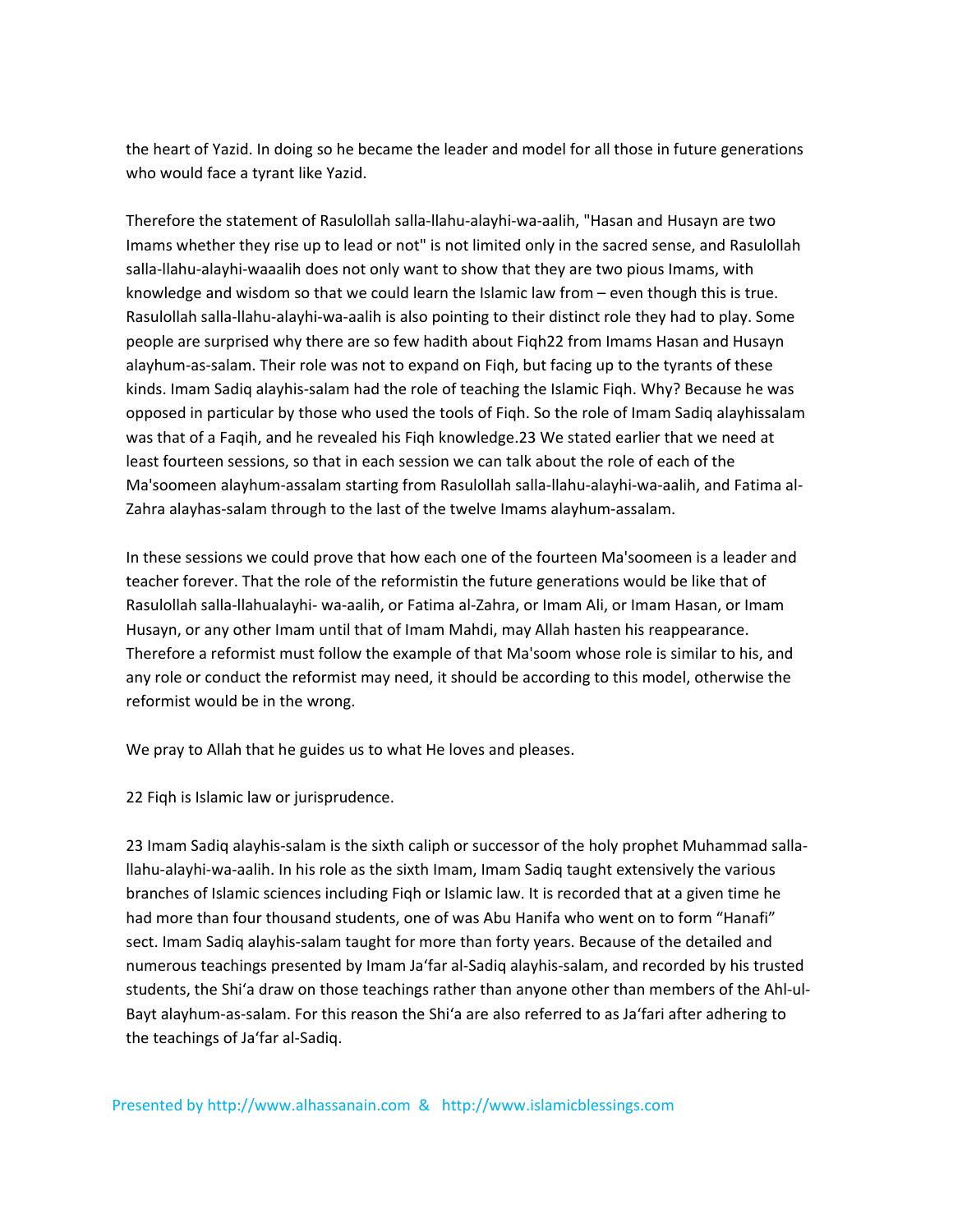#### Chapter 3: A Glimpse from the Ray of Imam Husayn24

Allah Almighty states {Think not of those who are slain in Allah's Way as dead. Nay, they live, finding their sustenance in the Presence of their Lord}25 This noble verse in the holy Qur'an points to the state of those who are killed in the cause of Allah, and it emphasises that their 'life' continues even after being killed, and that they remain alive. So he who is killed in the cause of Allah, his life would not be terminated, but he remains alive and receives sustenance (from Allah Almighty).

Also just as there are categories in this material life, e.g. those who are happy and those who are not, such classifications also exist in the hereafter too.

And how can it not be, when we have martyrs who scarified their lives to uphold the Truth and the Oneness of Allah Almighty. With their blood they have led other's lives out of darkness and into light, so that future generations can receive and adhere to the teachings of Islam.

And what if he who sacrificed himself – as well as being a martyr whom Allah promised eternal life – was also a pillar of faith and one of the Imams of the Muslims and mankind, such as Sayyid‐ul‐ Shuhada Imam Husayn alayhis‐salam. What a great martyr he is, and an esteemed station he occupies! Addressing Imam Husayn alayhis‐salam, his son and successor Imam Zayn al‐Abidin alayhis-salam states, "and as for the Hereafter, it is luminous with the light of your face".

#### **The Ma'soom Imam**

If we want to get acquainted with the great personality of a Ma'soom Imam, it is necessary for us to refer to some of the hadith that elucidate the station of the Imam alayhis‐salam in the view of Allah Almighty, as well as his creative and legislative position.

Commenting about the Qur'anic verse, {and he to whom wisdom is granted receives indeed a benefit overflowing}26 Imam Sadiq alayhis‐24 Abstract of lecture by Grand Ayatollah Sayyid Muhammad Shirazi 25 The Holy Qur'an, 3: 169.

salam said; "(This is) obedience of Allah and gaining knowledge about the Imam".

Also commenting about the Qur'anic verse, {Say: "Do you see; if your water (supply) seeps away, who then can supply you with clear-flowing water?"}27 Imam Kadhem alayhis-salam said, "If your Imam disappears from you, then who will bring you another Imam?" In another hadith from Imam Ridha alayhis‐salam, he said, ". . . the Imam is the trustee of Allah amongst His creation, His proof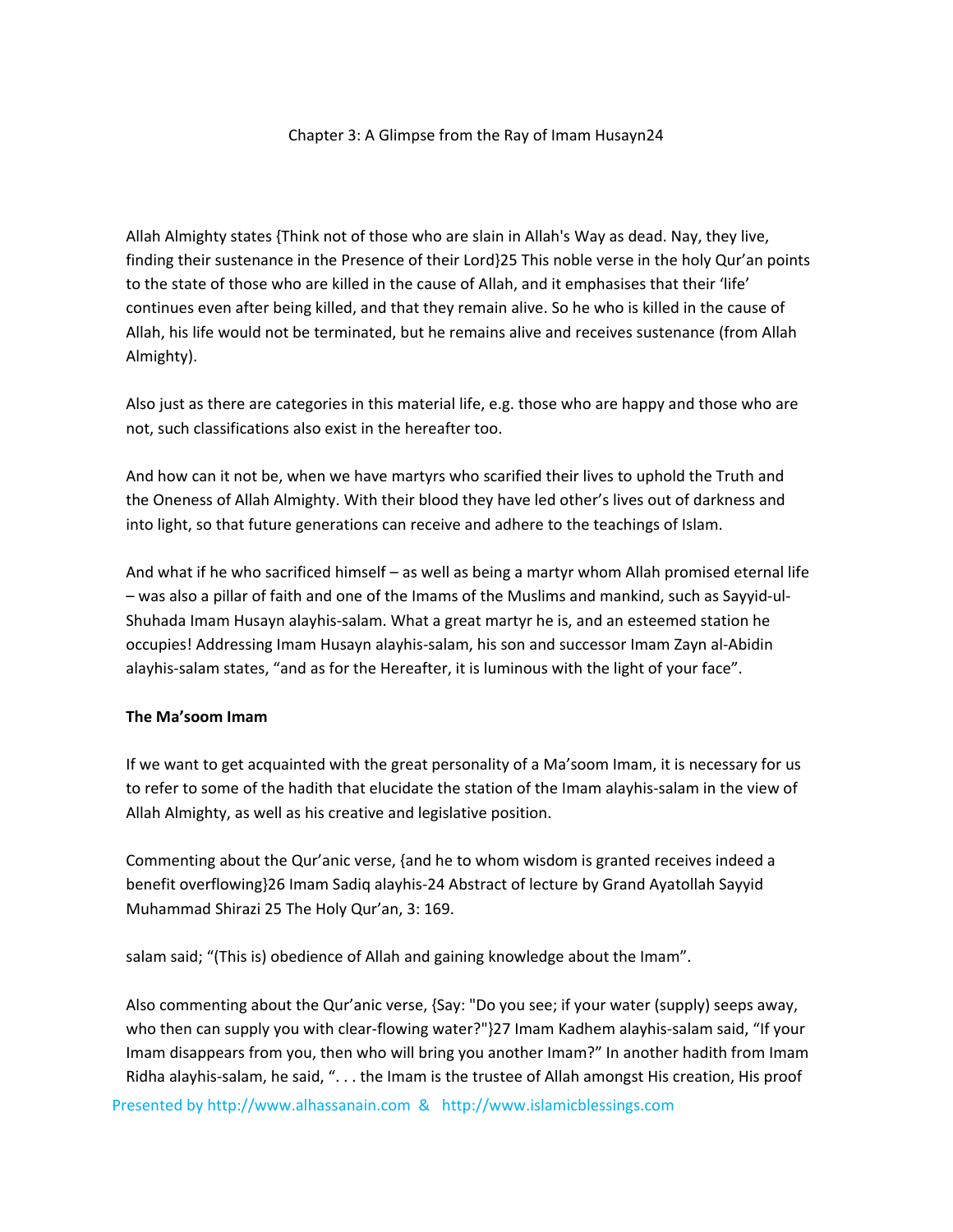and evidence upon His servants, His viceroy on His land, the herald to Allah, the defender of the commandments of Allah . . ."

The Ma'soom Imam has been chosen by Allah Almighty to represent Him, since he has a significant position in the sight of Allah. The lofty station that the Ma'soom has attained is beyond our comprehension. Addressing the significance and superiority of the Ma'soom Imam, Imam Ridha alayhis‐salam said, "who can attain the full knowledge and understanding of the Imam, or who can choose an Imam? How impossible! The intellects went astray, the minds were confused, the eyes were blurred, the great men were belittled, the wise were bewildered, the eloquent failed to describe one aspect of his characteristics, or one virtue of his many virtues, and admitted their failure to do so, . . ."

So through these noble hadith and many more like them, it is possible for us to appreciate certain aspects of the personality and station of Imam Husayn alayhis‐salam, and his closeness to Allah Almighty, and his role in leading and guiding the community of mankind. Thus if we wanted to reach the divine mercy, and attain the bliss and felicity of this world and the hereafter, then we must certainly follow the foot steps of Imam Husayn alayhis‐salam, move according to the course he devised for future generations with his pure blood. Of course the same is true for other Ma'soomeen alayhum‐as‐salam, but here we are talking about and focusing on Imam Husayn alayhis‐salam.

Imam Husayn alayhis‐salam is distinguished amongst other martyrs and revolutionaries by characteristics that excel all other martyrs; he became the master of all martyrs – from the first to the last – and this is not because he is a Ma'soom Imam, nor is it because he is the grandson, and the beloved one of Rasulollah (the Messenger of Allah) salla‐llahu‐alayhi‐ 26 The Holy Qur'an, 2: 269.27 The Holy Qur'an, 67: 30.

wa-aalih, but it is because of the majesty of the aims for which he started his revolution, the immensity of the sacrifice that he offered, and the perfection he achieved in various dimensions. This is why the particular emphasis is made by Ahl‐ul‐Bayt alayhum‐as‐salam on establishing and upholding the Husayni Sha'a'er28, and the salute and visitation of Imam Husayn alayhis‐salam.

#### **Hadith on the Virtue of Imam Husayn**

There are many hadith about the station and position of Imam Husayn alayhis‐salam. Rasulollah salla‐llahu‐alayhi‐wa‐aalih is reported as saying, "he who want to see the one inhabitant of the Earth who is most beloved by the inhabitants of the skies, he should look at Husayn".

Rasulollah salla‐llahu‐alayhi‐wa‐aalih is also reported as saying, "Truly Husayn is one of the gates to Paradise; he who opposes him, Allah would deny him even the scent of Paradise".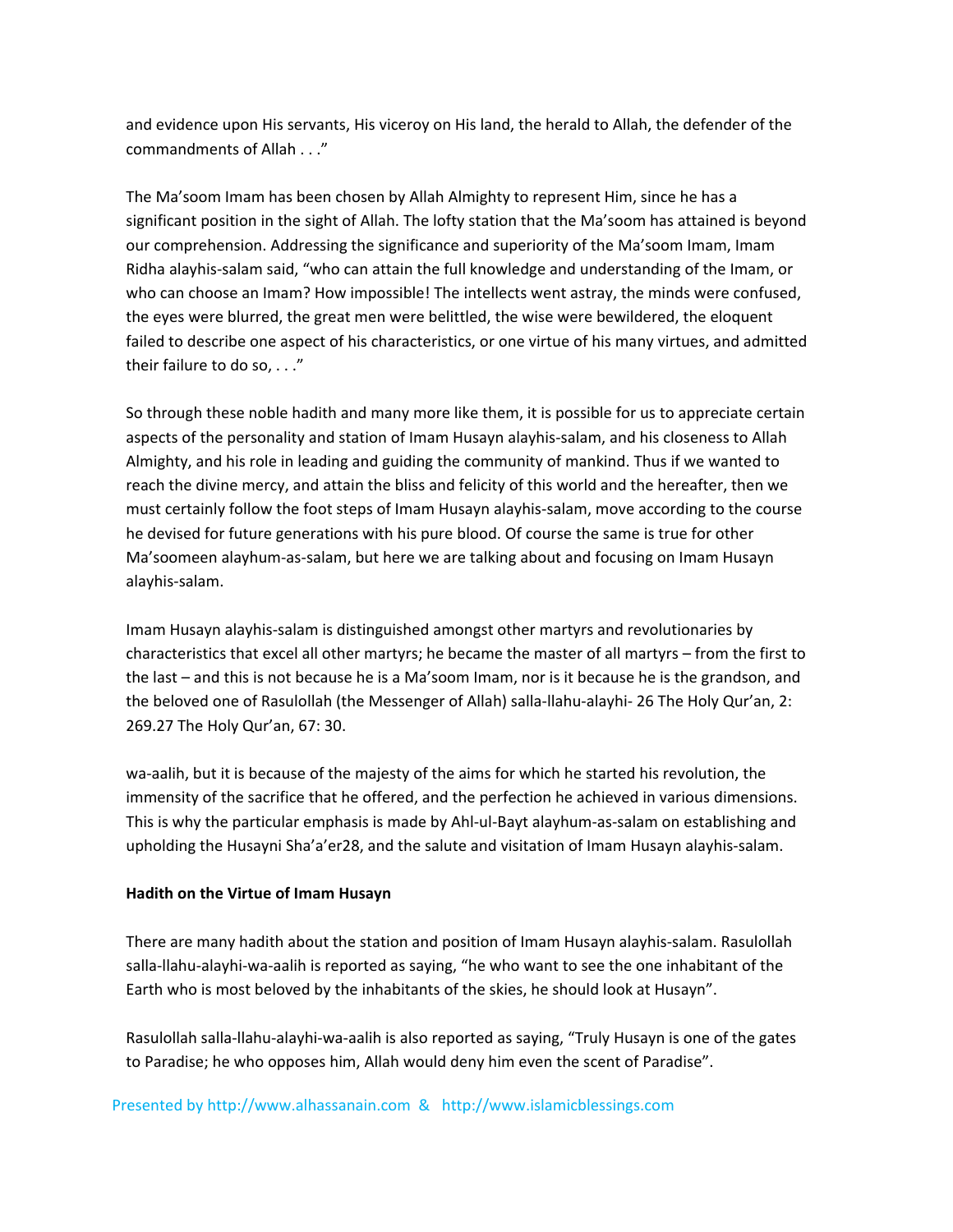Perhaps only this hadith is sufficient so as not to mention any more hadith about the station of Imam Husayn alayhis‐salam. There are many hadith narrated from the Ahl‐ul‐Bayt alayhum‐as‐ salam with regards to establishing the Husayni Sha'a'er. Imam Sadiq alayhissalam is quoted as saying, "He whose eyes fill with tears when we are mentioned to him, Allah would bar his face from fire (of Hell)". And can you imagine what would be the reward for he who weeps for Imam Husayn alayhis‐salam, who is Sayyid‐ul‐Shuhada (Master of the Martyrs) and Qateel‐al‐'Abarah (the murder victim who brings tears to the eyes).

Imam Mahdi may Allah hasten his return in his salute – known as Zeyart Nahiyah – to Imam Husayn alayhis‐salam declares, "Peace be to he in whose torbah (the soil of the burial site) Allah has made the cure (for every disease), Peace be upon he under whose dome prayers are answered, Peace be upon he whose descendents are the Imams, . . . "

From the above alone, only the first statement is sufficient (his torbah being cure for every disease) to show the divine miracle in the matter, and 28 Sha'a'er means programs of commemorations.

if this proves anything it points towards the position and station of Imam Husayn alayhis‐salam.

#### Companions of Imam Husayn

One other aspect that distinguished the movement of Imam Husayn alayhis‐salam amongst other movements throughout history is the distinguished virtue of his companions, who were martyred alongside him, to the extent that Imam Husayn alayhis‐salam said, "I do not know of companions and family members more faithful and devoted than my companions and family members"

One of the greatest of the martyrs of Karbala is Abul‐Fadhl al‐Abbas alayhis‐salam, the son of Imam Ali alayhis‐salam and his mother is Ummel‐ Baneen. Abul‐Fadhl has many virtues and qualities, and has shown many miracles, which point to his station, and closeness to Allah Almighty. Imam Zayn al‐Abidin alayhis‐salam has said about al‐Abbas alayhis‐salam, "May Allah have Mercy upon my uncle al‐Abbas ibn Ali, for he favoured his brother over himself, showed extreme courage, and sacrificed himself for his brother, such that both of his hands were cut off. Thus Allah replaced them with two wings, with which he flies with the angels in Paradise, just as He gave Ja'far ibn Abi Talib. In the Sight of Allah al‐ Abbas has a station and position that all martyrs would envy on the Day ofJudgement."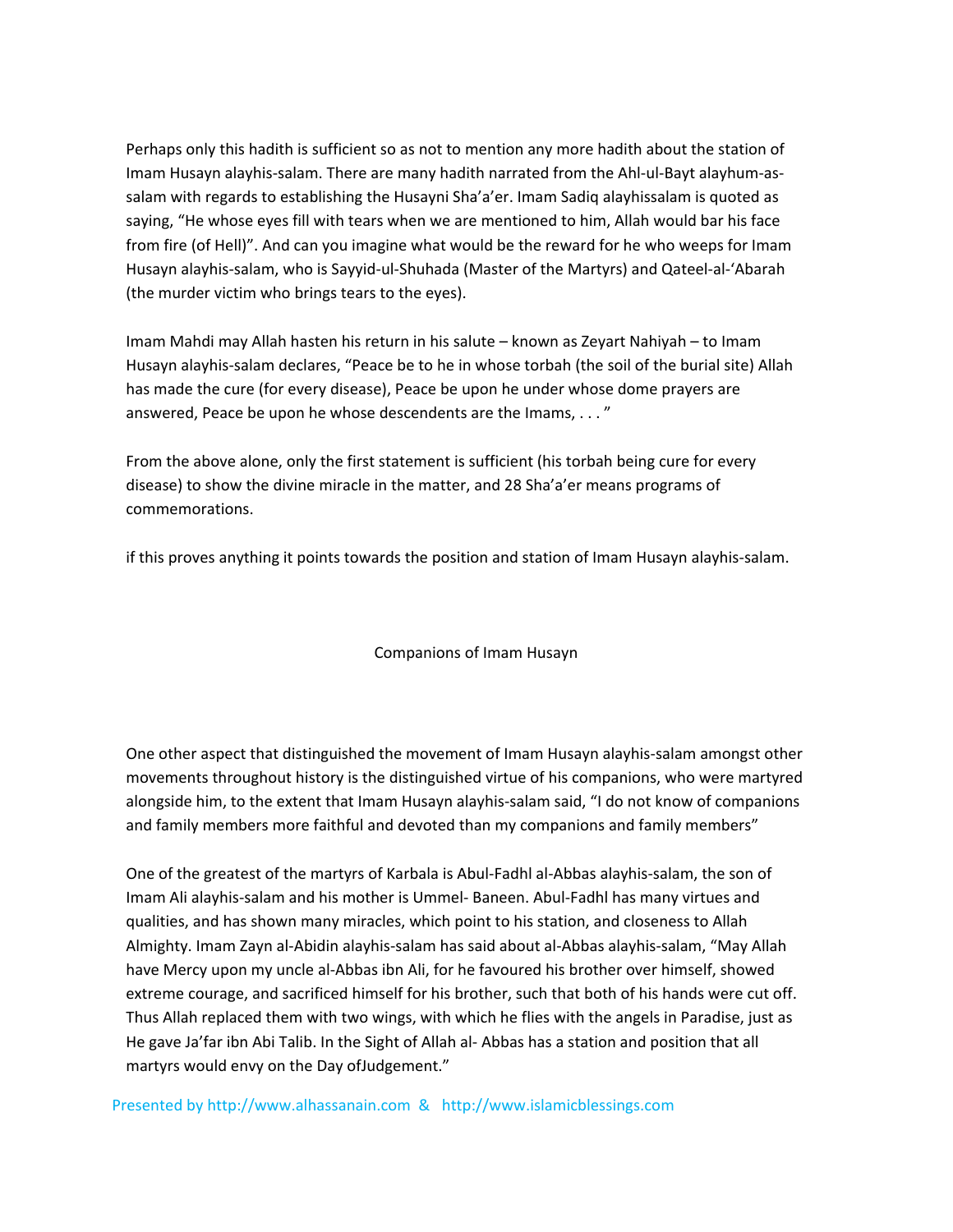Furthermore, al‐Abbas alayhis‐salam is known as Baab‐al‐Hawa'edge or the "Gate of Needs" to Allah Almighty, and this in itself is a manifestation of martyrs being alive by their Lord, such that people use their Light after their martyrdom, and the people plead to them to fulfil their needs.

### **The Day of Ashura**

There are days that are turning points in the course of history and in the direction of life on Earth, and one of the most important of those days is the day of Ashura. Just as the 27th of Rajab – the day of Mab'ath or First Revelation to Prophet Muhammad – forever changed the course of history and life on Earth, and just as Rasulollah salla‐llahu‐alayhi‐wa‐aalih planted the seeds of Islam and Iman in the hearts of the people, the day of Ashura and the sacrifice of Imam Husayn alayhis‐ salam returned Faith or

Iman to the hearts of the people and restored the image of Islam which the evil hands tried to distort and destroy.

When the pagans of Quraysh asked Rasulollah salla‐llahu‐alayhi‐wa‐aalih to forego his mission and his call for the oneness of Allah in exchange for all that he wished for in terms of wealth and position, Rasulollah sallallahu‐ alayhi‐wa‐aalih replied, "By Allah if they were to put the sun in my right hand and the moon in my left, for relinquishing this cause, before Allah establishes it or I die, I would not abandon it".

Just as Rasulollah salla‐llahu‐alayhi‐wa‐aalih showed his resolve and steadfastness in his mission, Imam Husayn alayhis‐salam manifested his resolve on a number of occasions in Karbala, which would never be forgotten by the passage of time. For example at noontime on the day of Ashura, one of the companions said it is prayer time as it is now noontime, Imam Husayn alayhis‐salam said, "Yes it is", and he led the noon prayers, despite the raging battle and the ferocity of his enemies. Thus at the mostpressing and dangerous times Imam Husayn alayhis‐salam did not relinquish even one of the obligations of Allah Almighty, and he took this stance to emphasise the importance of protecting the sanctity of the divine obligations, establish and uphold the Islam and its laws and teachings. In the Zeyarat (Salutation) of Imam Husayn alayhis‐salam one reads, "I hereby testify that you upheld the prayers, paid the Zakat, enjoined on good, and forbade evil". The day of Ashura is the day that teaches us how to straighten and perfect our way of life in this world, and how to match it to the Syrah or the way of life of Imam Husayn alayhis‐salam, who sacrificed everything he had for the sake of Enjoining Good, Forbidding Evil, and upholding the duties of Islam, implementing its teachings, and adhering to Ahl‐ul‐Bayt alayhum‐as‐salam.

#### **The Torch of Guidance and Ark of Salvation**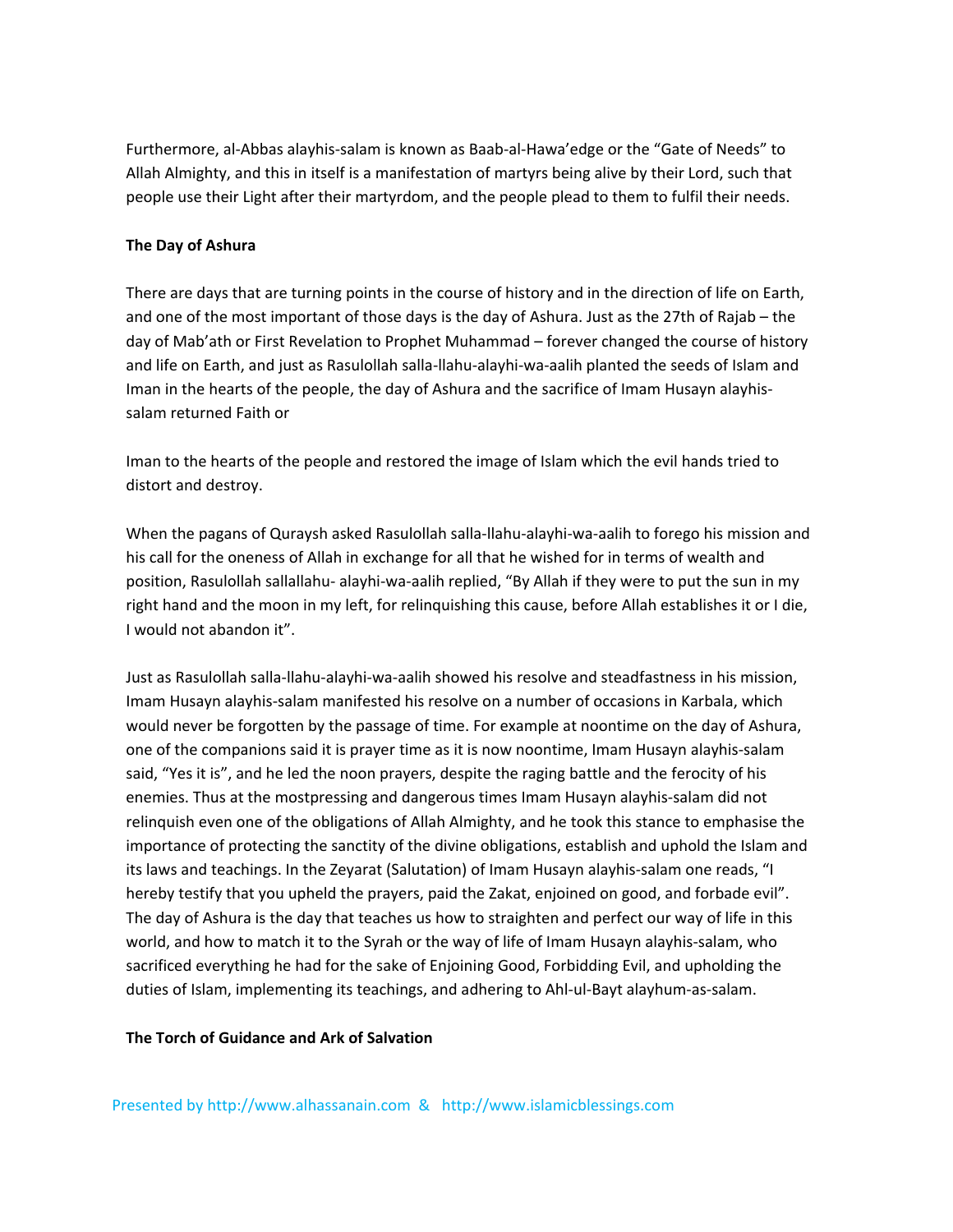It is reported that on one occasion Imam Husayn alayhis‐salam entered into a room where Prophet Muhammad salla‐llahu‐alayhi‐wa‐aalih was present, and the latter welcome him by saying, "Welcome to you O Aba‐ Abdillah, the beauty of the heavens and earths". It was said to the Prophet, "How can anyone other than you be the beauty of the heavens and earths?"Rasulollah salla‐llahu‐alayhi‐wa‐aalih replied, "by He who sent me as a messenger, Husayn is greater in the heavens than he is on earths. And it is

written on the right of the 'Arsh "Throne"29 that, "Husayn is Torch of Guidance and Ark of Salvation", and then Rasulollah salla‐llahu‐alayhiwa‐ aalih took the hand of Imam Husayn alayhis‐ salam and said, "O people! This is Husayn son of Ali, so glorify him and favour him (over others) Just as Allah has favoured him, for by He in whose hand is my soul, his place is in the heavens, and the place of those who love him is also in heaven, and the place of those who love them is also in heaven."

Imam Sadiq, alayhis‐salam said, "My (grand) father is Qateel‐al‐'Abarah (the murder victim who brings tears to the eyes). The Imam was asked what is Qateel‐al‐'Abarah? The Imam replied, "He (Imam Husayn) is not mentioned to a believer, unless he weeps for him." The Choice of Allah Imam Husayn used to say, "I want to enjoin good, and forbid evil, follow the teachings of my grandfather (Rasulollah) and that of my father Ali ibn Abi Talib, . . .". He wanted to take the Ummah (the Muslim Community) from Evil to Good, and put a stop to Evil, he wanted to rescue the Ummah from the low and miserable state they had settled in to honour and glory, and this after the Muslim Ummah had accepted this deteriorated condition, symbolised by its state of apathy, reliance on worldly matters, its silence to oppression, and therefore the domination of tyrants such as Yazid and his father and their likes over the realm of the Ummah. Imam Husayn alayhis-salam wanted to spread and disseminate the spirit of Iman - commitment and conviction and Truth in amongst the Ummah so that it could awaken once again; just as it was in the days of Rasulollah sallallahu‐ alayhi‐wa‐aalih. For it was clear to him that the religion (of Islam) was being distorted and deviated and he wanted to restore it afresh.

This is how Imam Husayn alayhis‐salam became the Torch of guidance, and Ark of salvation, and this is how he became the Choice of Allah Almighty. It is reported from Imam Ali alayhis‐salam that Rasulollah salla‐llahu‐alayhi‐wa‐aalih said, "When I entered paradise30, I saw written on its door with gold, there is no god but Allah, Muhammad is the Beloved One of Allah, Ali is Waliy‐ 29 'Arsh is the symbolic "Throne" of Allah in the heavens, just as the Ka'bah in the holy city of Makkah is referred to as the "House" of Allah.

30 . . . during one of many Me'raaj (Ascension to the heavens) that Rasulollah salla‐llahualayhi‐ wa‐aalih made.

ullah, Fatima is Amatullah, Hasan and Husayn are the Choice of Allah, and upon he who hates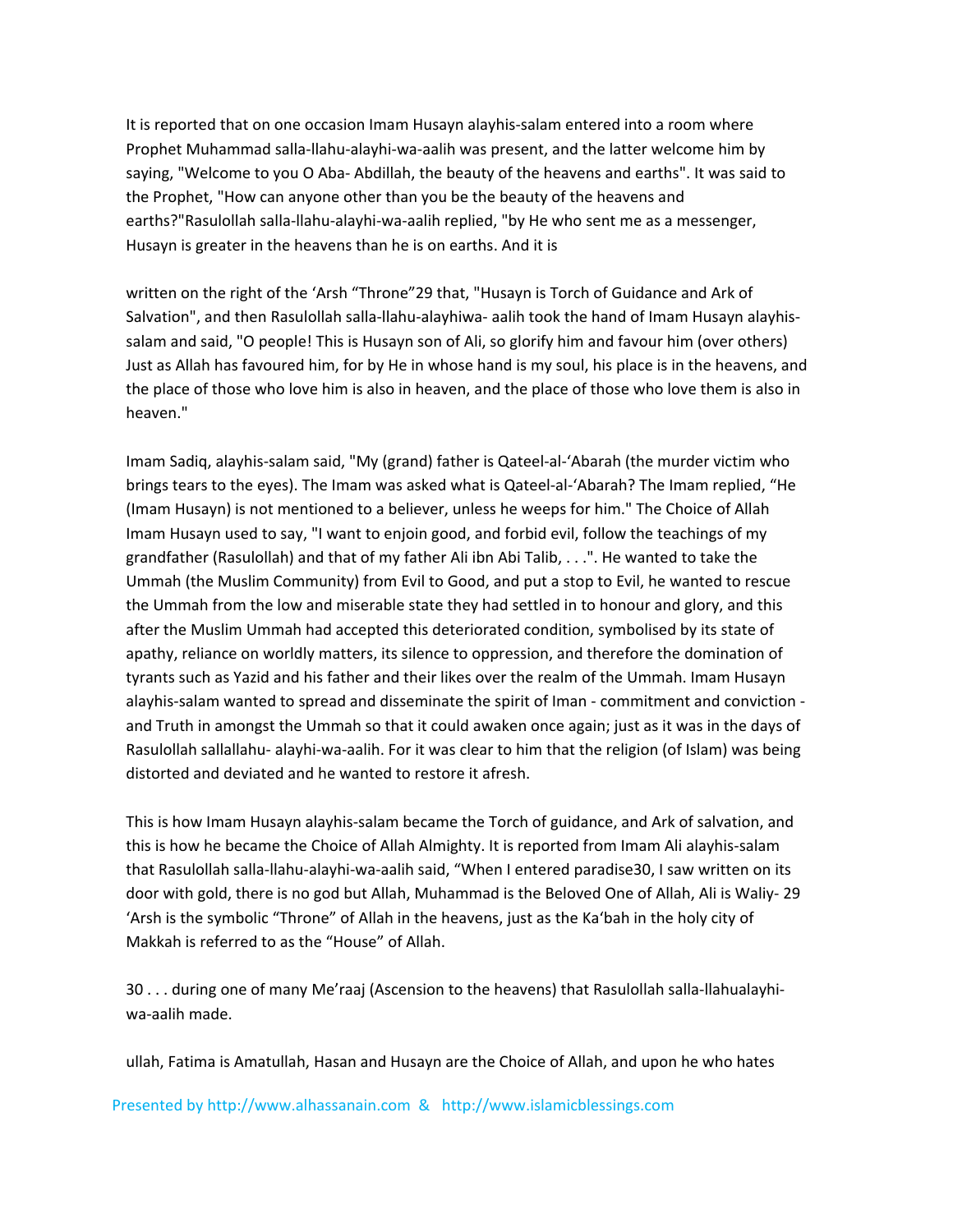them be the Curse of Allah."

Adherence to the Choice of Allah, and using the light of this Divine Torch, will bring guidance in this world and salvation in the hereafter. This is because the love of Imam Husayn alayhis‐salam is associated with good deeds, he is a torch who shows the path of the Truth to those who seek it, and since by his sacred movement he – alayhis-salam – discriminates between the path of Truth and the path of Falsehood. In his well‐known declaration on the day of Ashura, he states, "If the religion of Muhammad were not to stand except by my killing, Oswords! Take me".

Furthermore, Imam Husayn alayhis‐salam is also the fifth member of the As‐hab al‐Kissa, about whom the Purification verse was revealed; in the statement of the Almighty:

{Allah only wishes to remove all abomination from you, Ahl‐ul‐Bayt (Members of the Household), and to make you pure and spotless.}31 So by the evidence of the Qur'an, he is from the Ahl-ul-Bayt alayhum‐assalam.

Rasulollah salla‐llahu‐alayhi‐wa‐aalih said, "To love me and my Ahl‐ul‐Bayt is valuable and beneficial on seven occasions: whose fears are immense; at the time of death, in the grave, at the time of resurrection, at the (time of evaluating one's) Book of Deeds, at the time of questioning, and at the time of weighing (one's deeds of good verses evil)".

Truly Imam Husayn alayhis‐salam is a Torch of guidance, and his light continues to shine upon us with goodness and blessing; for it distinguishes the path of the Truth from Falsehood at all times and ages, this is in addition to the perpetual presence of his light in his Ma'soom descendent – in the manifestation of his grandson Imam Mahdi may Allah hasten his reappearance. In acknowledging the momentous sacrifice Imam Husayn alayhis‐salam made, and the colossal trial and tribulation he faced on the day of Ashura, Allah Almighty fashioned the Imams – who are the protectors of Islam – in amongst his descendents.31 The Holy Qur'an, 33: 33.

# **The Severed Head of Imam Husayn**

One of the miracles that Allah Almighty gave to Imam Husayn alayhissalam was that his sacred severed head spoke as it was being carried from Karbala – in Iraq – to Shaam – modern Syria – and back to Karbala where it was buried in the grave where his sacred body had been buried. As reported by numerous chroniclers and recorded in many history texts, in the course of the entire passage of the women and children captives, with which the heads of the martyrs of Karbala were also carried from Karbala to Shaam and back, the sacred head of Imam Husayn alayhis‐salam used to recite the holy Qur'an, and this phenomenon proved instrumental in guiding the people to Truth. The sacred head of Imam Husayn alayhissalam also spoke in the court of the evil Yazid. When the sacred head of Imam Husayn alayhis‐salam arrived at the court of Yazid, amongst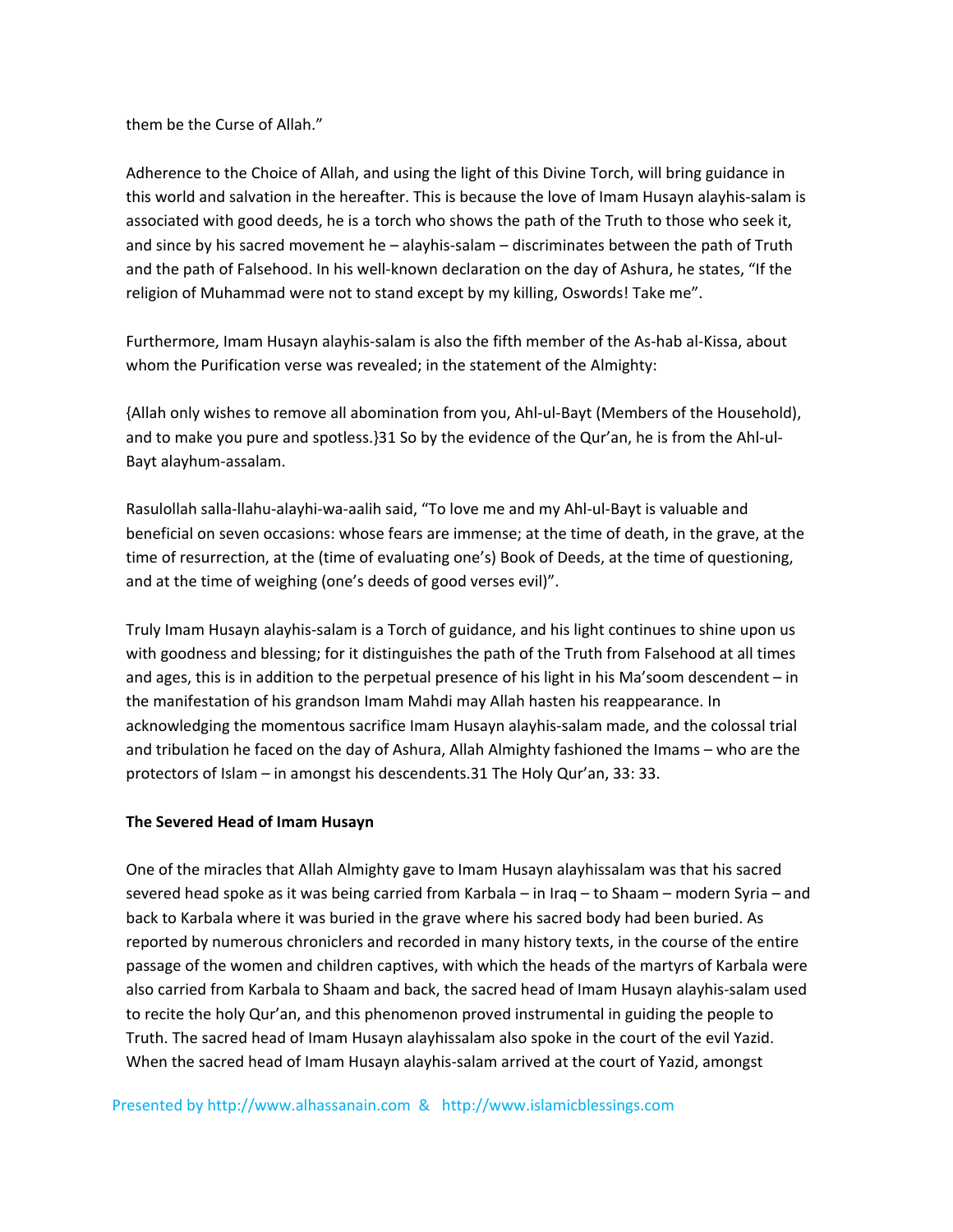others, the Roman envoy of the emperor of Rome was also present. After realising that the captives were the women and children of the household of the Prophet of Islam, and the head of the grandson of the Prophet was amongst them, the Roman envoy protested to and rebuked Yazid, and said, "Had we had a descendent of Jesus amongst us we would have honoured him and glorified him".

In response to this protest Yazid ordered the Roman envoy to be killed immediately. The sacred head of Imam Husayn alayhis‐salam said in a loud voice, "there is no power but that of Allah". At that occasion and at every other occasion throughout the journey from Karbala to Shaam and back, people were astonished to see and hear the sacred head of Imam Husayn speaking, and they realised that this was no ordinary event but a divine miracle, and Allah Almighty is showing them the realty of Imam Husayn alayhis‐salam. Such events revealed to the people the reality and the significance of the hadith stated by Rasulollah salla‐llahu‐alayhi‐waaalih, "I leave behind two momentous weights, the Book of Allah and my descendents the Ahl‐ul‐Bayt"

the people realised that the truth is with Imam Husayn alayhis‐salam when they saw the miracle of his sacred head speaking or reciting the holy Qur'an.

#### Conveying the Voice of Imam Husayn to the World

There are therefore certain duties that we must discharge with respect to the movement of Imam Husayn alayhis‐salam, some of which are:

1. We must present the movement of Imam Husayn alayhis‐salam, as well as his principles and aims to the world through modern media such as Radio and Television, books, internet, etc. in the way that Imam Husayn alayhis-salam would want it. We must glorify the Sha'a'er which the Husayniyahs32 facilitate commemorating the martyrdom of Imam Husayn alayhis‐salam.

It is also desirable that the days of Ashura are declared public holidays and signs of sadness and mourning being publicly displayed. Imam Ridha alayhis‐salam said, "even the Jahiliyyah33 – the pre‐Islamic era – used to regard Muharram as a scared month, thereby forbade war and fighting in it, whereas our sanctity was violated in this month! Our blood was shed, our dignity breached, our women and children were taken prisoners, our tents were torched; and all their contents looted, our dignity were not saved even for the sake of (our grandfather) Rasulollah salla‐llahu‐ alayhi‐wa‐aalih . . . , truly the day of Husayn wounded our eyelids34, shed our tears, humiliated our revered one in the land of Karb (anguish) and Bala' (affliction), and you (O land of Karbala)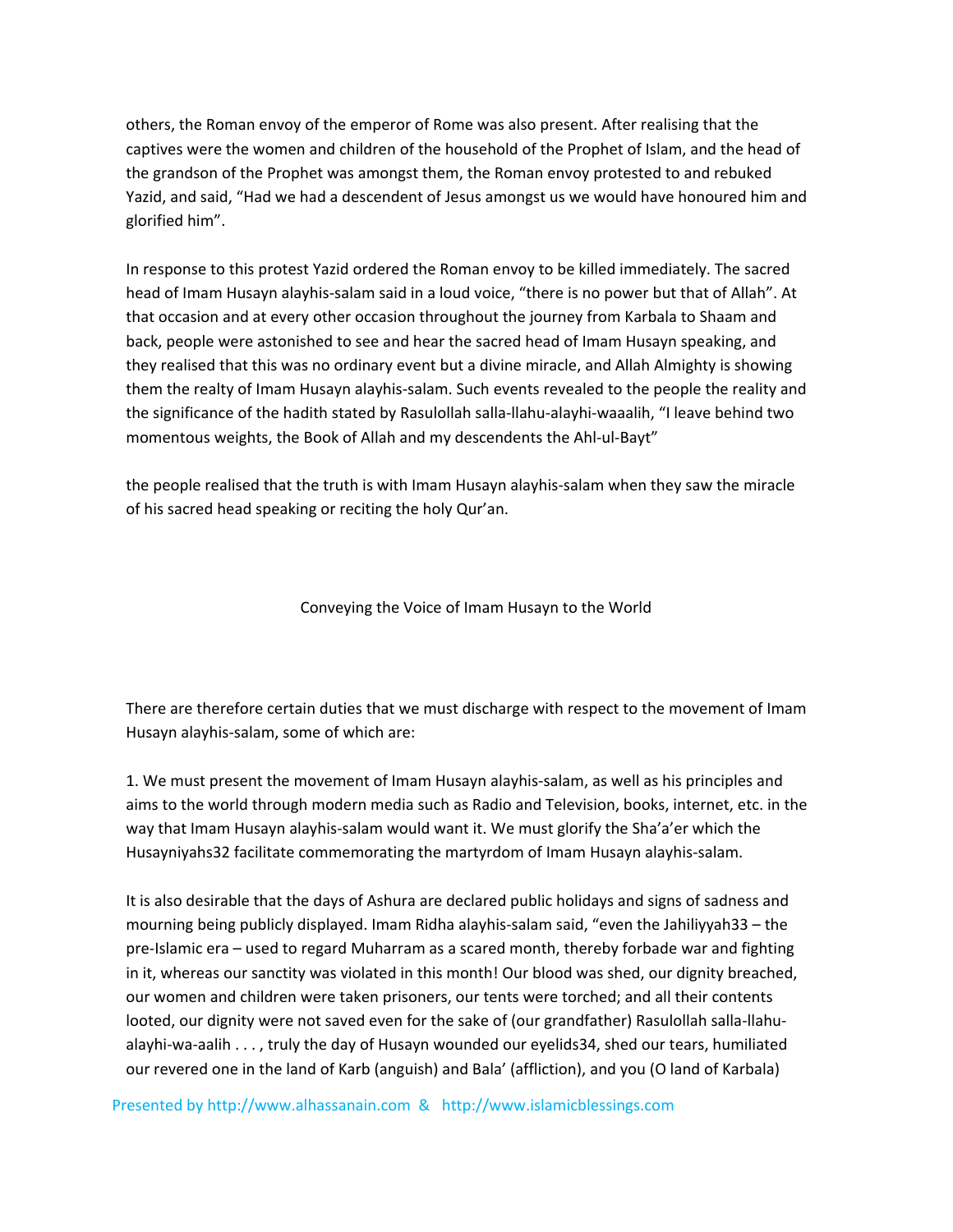have left us with anguish and affliction until the last day of this life. So for the likes of Husayn the weepers should weep, for crying and weeping destroys the great sins".

Then Imam Ridha alayhis‐salam said, "With the start of the month of Muharram, my father could not be seen smiling, every day his heartache and anguish would increase until the tenth day, which was the day of sorrow, grief and weeping; saying this is the day Husayn alayhis-salam was killed". Imam Ridha alayhissalam is also reported as saying, "he who does not concern himself with his business and occupation, or seek to sort out his affairs on the day of Ashura, Allah Almighty would see to his needs in this world and in the hereafter, and he for whom the day of Ashura is the day of mourning and sorrow, Allah would make the Day of Judgement the day of joy and happiness, and he would 32 Husayniyah is a religious centre where Husayni commemoration programs are held.

#### **Husayn – The sacrifice for mankind**

be pleased seeing us in Paradise. He who considers the day of Ashura the day of barakah - blessing and good fortune – and stores food stuff etc. in his house, on the day of judgement Allah would resurrect him and accommodate him at the bottom of hell with Yazid, Obaydullah ibn Zeyad, and Ommar ibn Sa'd – may the curse of Allah be upon them".

2. Just as Imam Husayn alayhis‐salam strived to implement the teachings of Islam and the laws of the holy Qur'an, so too we must follow in his footsteps and implement the teachings and laws of Islam throughout the Muslim land.

3. It is imperative upon us, wherever we may be, to hold programs for Imam Husayn alayhis‐ salam, in the best possible manner, since the survival of Islam until the end of time is the aim which Imam Husayn alayhis-salam died for. Islam shall remain alive by virtue of the blood of Imam Husayn alayhis‐salam and the blood of those who were brought up in his school, defending Islamic values and teachings, throughout history.

In short, commemorating the memory of Imam Husayn alayhis-salam by holding mourning programs of Ta'ziah in the days of Ashura, giving food on those days, etc. all of such programs help keep the memory of Imam Husayn alayhis-salam alive, and it is such programs that have protected the spirit of Shi'a35 and adherence to the holy Qur'an and the Ahl-ul-Bayt alayhum-assalam.

#### **Imam Zayn al‐Abidin and Ashura**

Imam Zayn al‐Abidin alayhis‐salam also manifested the essence of this duty by his prolonged grief and weeping for his father. It is reported from Imam Baqir alayhis-salam, "... and he (Imam Zayn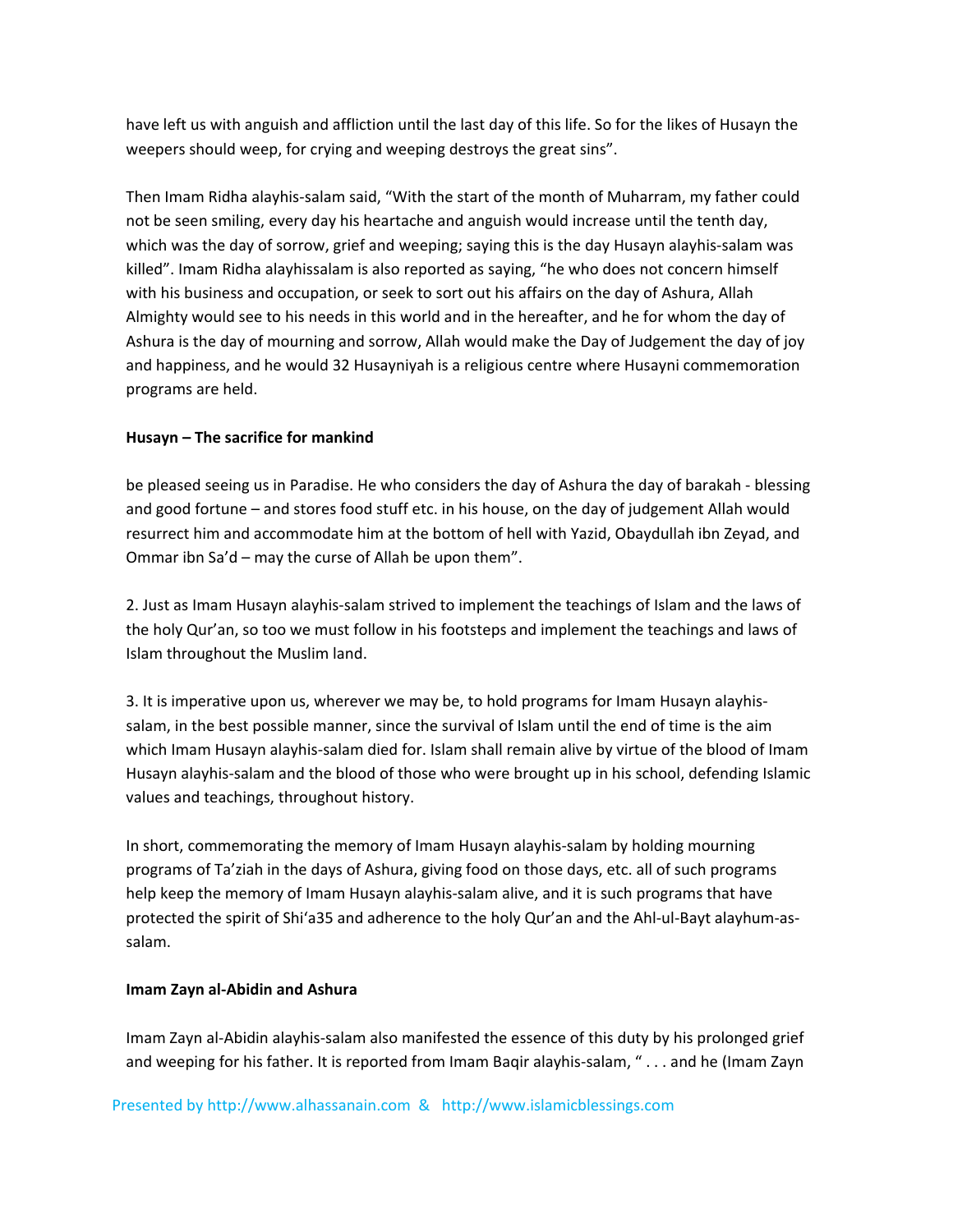al‐Abidin) wept for his father for twenty years, and every time he was served food and drink, he wept for Imam Husayn alayhis‐salam, until on one occasion his servant said to him, "Is your sorrow and grief not going to end?", Imam Zayn al‐ Abidin, alayhis‐salam replied, "Woe unto you! The prophet Jacob had twelve sons, and (when) Allah made one of them disappear, his eyes 35 Literally Shi'a means 'follower', and this term was first used by Rasulollah salla‐llahualayhi‐ wa‐ aalih when he referred to Imam Ali alayhis‐salam by pointing to him and said,"He and his Shi'a are the prosperous ones" From then onwards the followers and devotees of Imam Ali alayhis‐salam become known as the Shi'a.

turned white (i.e. blind) because of his increasing crying for him, his head turned grey because of grief, and his back humped because of sorrow, and all this while his son was alive in the world. Whereas I saw my father, my brother, my uncle, and seventeen members of my family killed around me . . . so how can my grief and sorrow end?" It is reported that Imam Zayn al‐Abidin alayhis‐salam cried and wept so much for Imam Husayn alayhis‐salam that it was feared that he would loose his eyesight. Every time he was given water to drink, he wept such that his tears poured into the water cup, and when he was asked about this, he replied "how can I not to when my father was denied the water that was absolutely free for the beasts and wild animals".

#### **Ahl‐ul‐Bayt and Ashura**

The Ma'soom Imams alayhum‐as‐salam annually held Azadari or mourning programs commemorating the day of Ashura, and in fact the Imams of the Ahl‐ul‐Bayt alayhum‐as‐salam encouraged others to continue to hold such programs to commemorate the martyrdom of Imam Husayn alayhis‐salam in various forms and styles of remembrance be it those which are obligatory, or those that are Mustahab or permissible, for this day is like no other day. There has been many hadith from them in this respect; in one narration Imam Sadiq alayhis‐salam is asked as to why the day of Ashura became the day of sorrow and grief, lamentation and weeping, rather than the day when Rasulollah salla‐llahu‐alayhi‐wa‐aalih died, or the day when Fatima‐al‐Zahra alayhas‐salam died, or the day when Amir‐ul‐Mu'minin36 alayhis‐salam was killed, or when Imam Hasan alayhis-salam was killed by poisoning? Imam Sadiq alayhis-salam replied, "Truly the day of al-Husayn is the day of the greatest catastrophe, since As-hab al-Kissa (people of the cloak) alayhum‐as‐salam who were the most honourable of creation in the sight of Allah were five, and when Rasulollah salla‐llahu‐alayhi‐wa‐aalih died, Imam Ali, Fatima al‐Zahra, Hasan and Husayn alayhum‐as‐salam remained, and the people sought solace and comfort in them, and when Fatima al‐Zahra alayhas‐salam died, people sought consolation and comfort in Amir‐ul‐Mu'minin, Hasan and Husayn alayhum‐as‐salam, and when Amir‐ul‐Mu'minin alayhissalam died people sought solace and comfort in Hasan and Husayn alayhum‐as‐salam, and when Hasan alayhis‐salam died people could find 36 Amir‐ul‐Mu'minin, meaning the Commander of the Faithful, is the title that was exclusively awarded to Imam Ali alayhis‐salam by Rasulollah salla‐llahu‐alayhi‐wa‐aalih.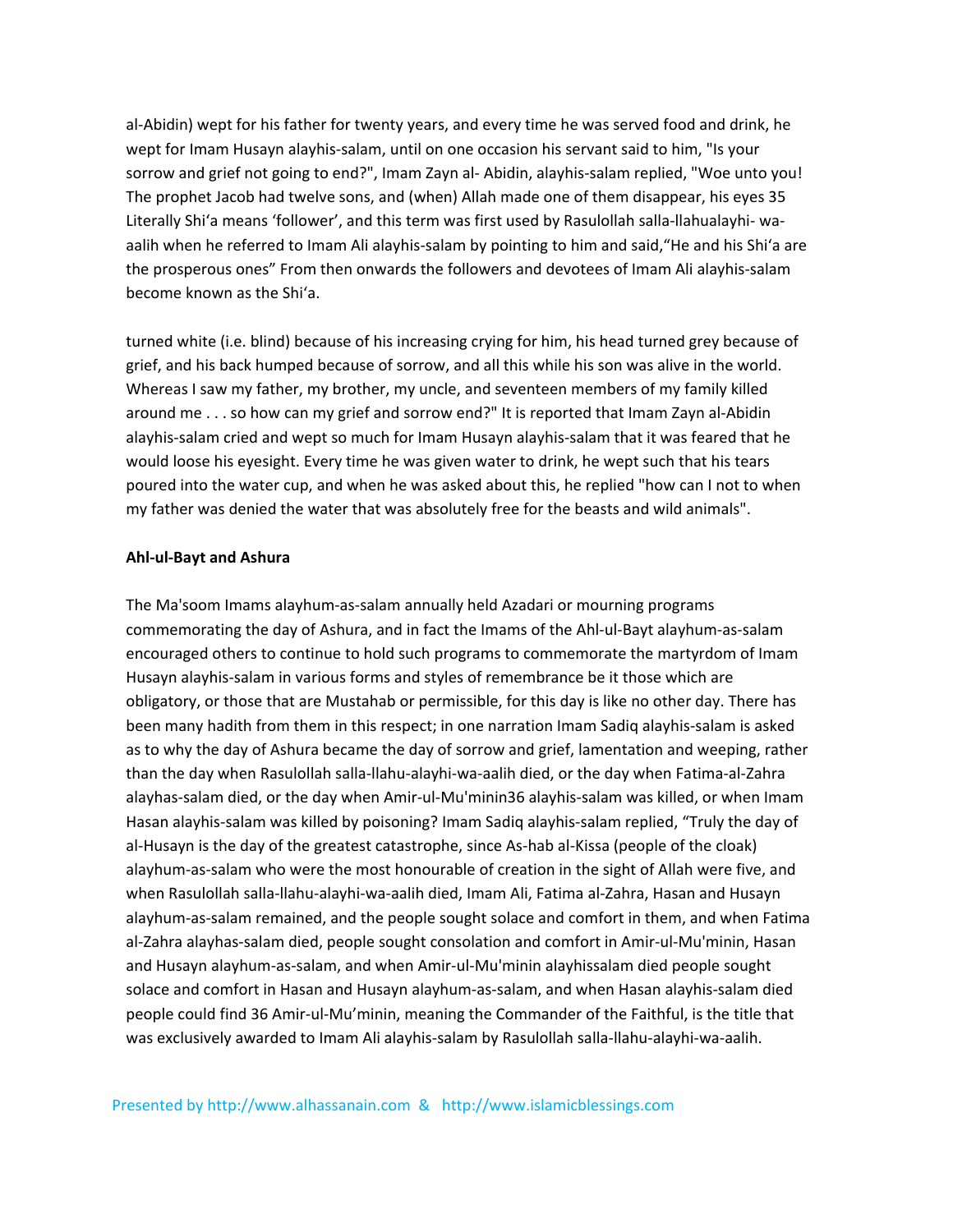comfort in Imam Husayn alayhis‐salam, but when Imam Husayn alayhissalam was killed, there remained no other member of As‐hab al‐Kissa to seek solace and comfort in, and by the killing of the last of them all access to As‐hab al‐Kissa was severed, whereas so long as there was even one of them amongst the people, it was as if all of them were amongst the people.

That is why the day of Husayn alayhis-salam is the most calamitous of all days."

Thus great rewards have been reported for establishing and upholding these Husayni Sha'a'er. Imam Baqir alayhis‐salam stated, "Imam Zayn al‐ Abidin used to say, "Any believer who weeps for Imam Husayn alayhissalam and his tragedy such that his tears run down his cheek, Allah Almighty shall accommodate him in Paradise, and any believer who wept for us for what we suffered at the hands of our enemy in this world such that his tears run down his cheeks Allah shall accommodate him in a lofty station, and any believer who suffers hardship in our cause, such that he weeps for us and his tears run down his cheek, Allah Almighty shall repel from his face any anguish and protects him from fire on the day of Judgement".

And thus tyrants and despots throughout history tried to stop these sacred ceremonies and Husayni Sha'a'er, as is the case of the (Ba'thist) regime in Iraq. The regime first began by banning the mourning ceremonies in the capital city – Baghdad – and it then extended this ban to all other cities of Iraq. It then went on to ban the people Basra and other cities from coming to Karbala on religious occasions such as on Ashura and on the day of Arba'een.

The Ba'thist regime then gained enough courage and confidence to arbitrary arrest the Ulema, scholars, and public speakers of the Husayni Sha'a'er, and subject them to brutal torture, before executing great many of them. All of this is in aid of suppressing and killing the spirit and the will of the Ummah, which emanate from the religious and Husayni Sha'a'er.

This was a quick insight in the role of Sayyid‐al‐Shuhada alayhis‐salam in protecting Islam, and a glimpse of his station in the sight of Allah Almighty, and lofty station and the eminence of the Imam in this world and in the hereafter, and how can it not be when he addresses Allah Almighty saying:

I have left the entire world for the sake of You and I have orphaned my children so that I see You So if I am cut into pieces for the love of You my heart would lean to none other than You And these words reflect the extent of the sincerity of Imam Husayn alayhis‐salam in his love for Allah, and his honesty in defending Islam.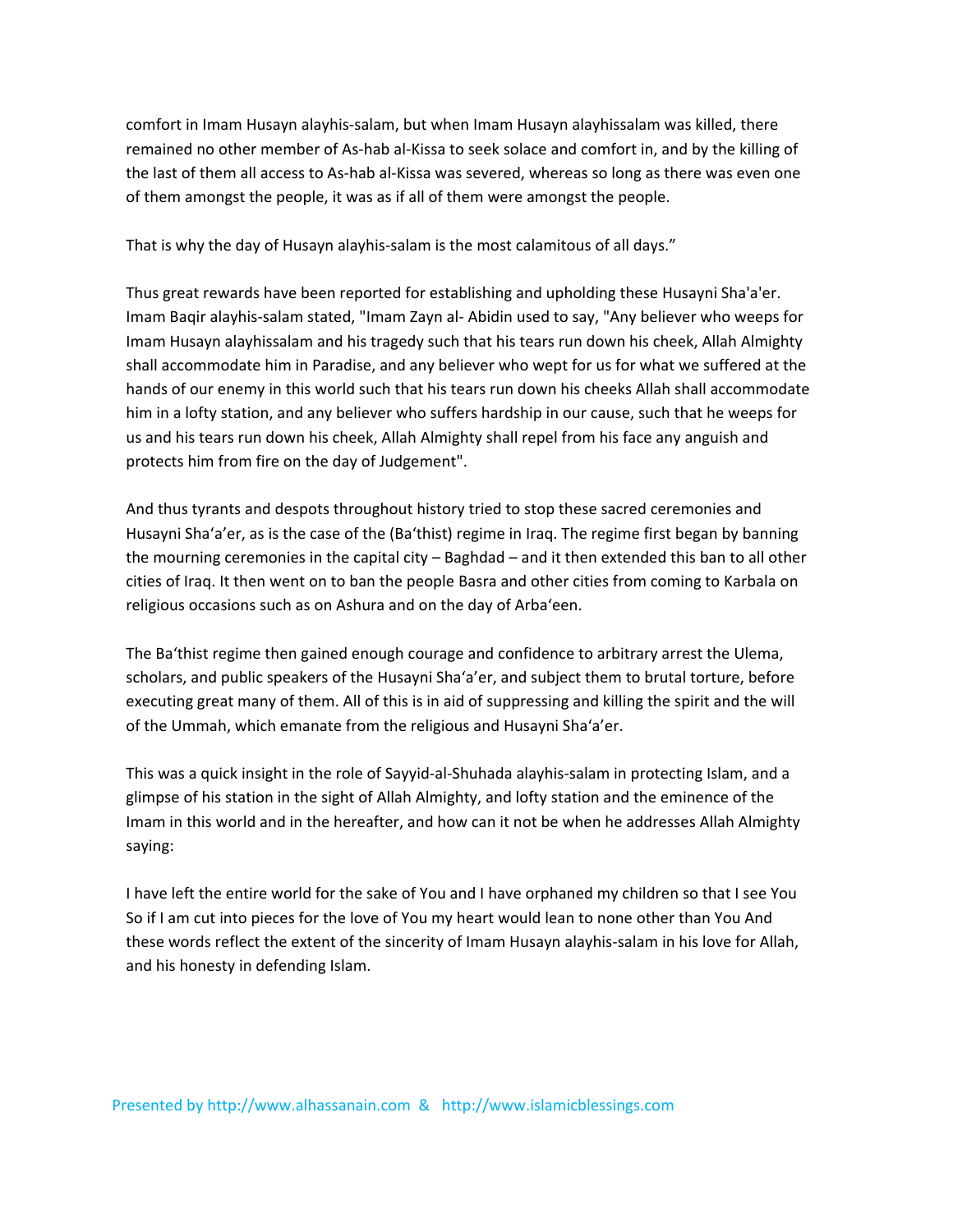#### Chapter 4: Upholding the Husayni Sha'a'er

#### **Introduction**

Allah Almighty says in His Glorious Book:

{On that account, We ordained for the Children of Israel that if anyone slew a person ‐ unless it be for murder or for spreading mischief in the land ‐ it would be as if he slew the whole people, and if any one saved a life, it would be as if he saved the life of the whole people.}37

In some of the Tafsir (exegesis) it is stated that one of the meanings of "saving life" of the above noble verse is "leaving and exiting the darkness of aberration to the Light of being guided", as the Almighty states,{Can he who was dead, to whom We gave life, and a Light whereby he can walk amongst men, be like him who is in the depths of darkness, from which he can never come out? Thus to those without Faith their own deeds seem pleasing.}38

So this noble verse considers he who is distant from faith – iman – to be distant from the light or the knowledge with which one lives amongst the people. Therefore the Light that is in fact knowledge or faith as presented in this noble verse is one of the meanings of "giving life".

This kind of giving life has many manifestations; one would be for individuals who are alive, i.e. to endeavour to guide someone to the right path. In Another case this "giving life" would be for individuals who are dead; for example in a meeting one might highlight the virtues and the good qualities of a mu'min – a believer – who is dead, this act would also be considered "giving life" to the individual concerned. The gatherings that are arranged on the occasions of the birthday or the death of the Imams alayhum‐as‐salam are also considered a manifestation of "giving life" to those occasions and to their respective owners. This "giving life"

is no doubt considered as the Sha'a'er that Allah Almighty refers to in His Glorious Book:

37 The Holy Qur'an, [5:22]

38 The Holy Qur'an, [6:122]

{And whoever holds in honour the Sha'a'er – Symbols – of Allah, for they truly reflect the piety of the heart.}39

Presented by http://www.alhassanain.com & http://www.islamicblessings.com In fact upholding and "giving life" to the Islamic occasions is one of the Sha'a'er that Islam calls for. So when highlighting the virtues of a believer means keeping his memory alive, it is far more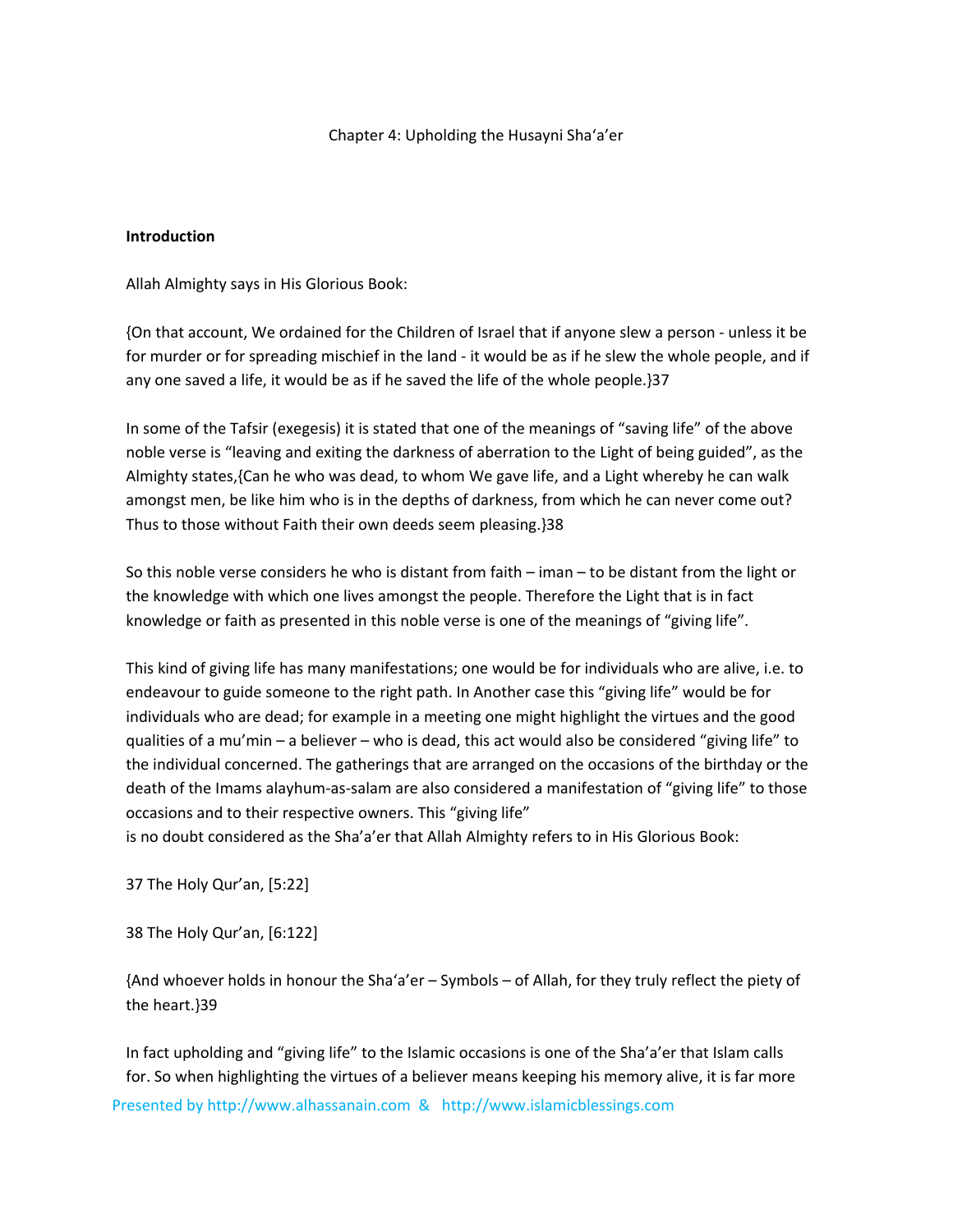significant when we attempt to keep alive the memory of Rasulollah and his Ahl-ul-Bayt alayhumas-salam. And this is clearly noticed in the tale reported in the holy Qur'an when Prophet Ibrahim (Abraham) alayhis‐salam said,{Grant me honourable mention on the tongue of truth among the latest generations}40.

This means that "O Lord I ask to make the people after me remember me and keep my memory alive – "giving life to me" – so that my teachings and religion remain alive amongst the people – which are Tawheed and the law of Allah – and at the end of the day the religion that you revealed to me shall be the cause for the guidance of the people."

### **Benefits of the Husayni programs**

In the same way the mourning programs have great importance and they may not be ignored, and the Husayni Sha'a'er have a significant role in revitalising the nations and no one can deny this fact. So too are the Qur'an recitation sessions, as the words of the Qur'an resonate in the hearts of the believers and occupy their entire existence such that the Qur'an verses become their aims and objectives. For the Qur'an rejects tyranny and oppression, or transgressing upon others' rights or suppressing their freedoms or sending them on exile. Allah Almighty states in His Glorious Book, {Those who do not judge by (the light of) what Allah hath revealed, they are the transgressors.}41

{And do not transgress for Allah does not like the transgressors}42

{Take not life, which Allah hath made sacred, except by way of justice and law.}43

 The Holy Qur'an, [22:32] The Holy Qur'an, [27: 84] The Holy Qur'an, [5: 47] The Holy Qur'an, [2: 190]

{Do the Unbelievers think that they can take My servants as protectors besides Me? Verily We have prepared Hell for the Unbelievers for (their) entertainment.}44

When the Muslims read such verses from the Qur'an, Allah opens their hearts and they realise that the reality (of their society and of their country and circumstances) is contrary to what the Qur'an calls for. It is for such reasons that the tyrants endeavour to prevent the Husayni programs, since these programs expose the criminals and reveal the truth to the people. I shall mention an account from history in this respect and then come back to our discussion.

#### **Husayni Programs vs. Ploys of Colonialists**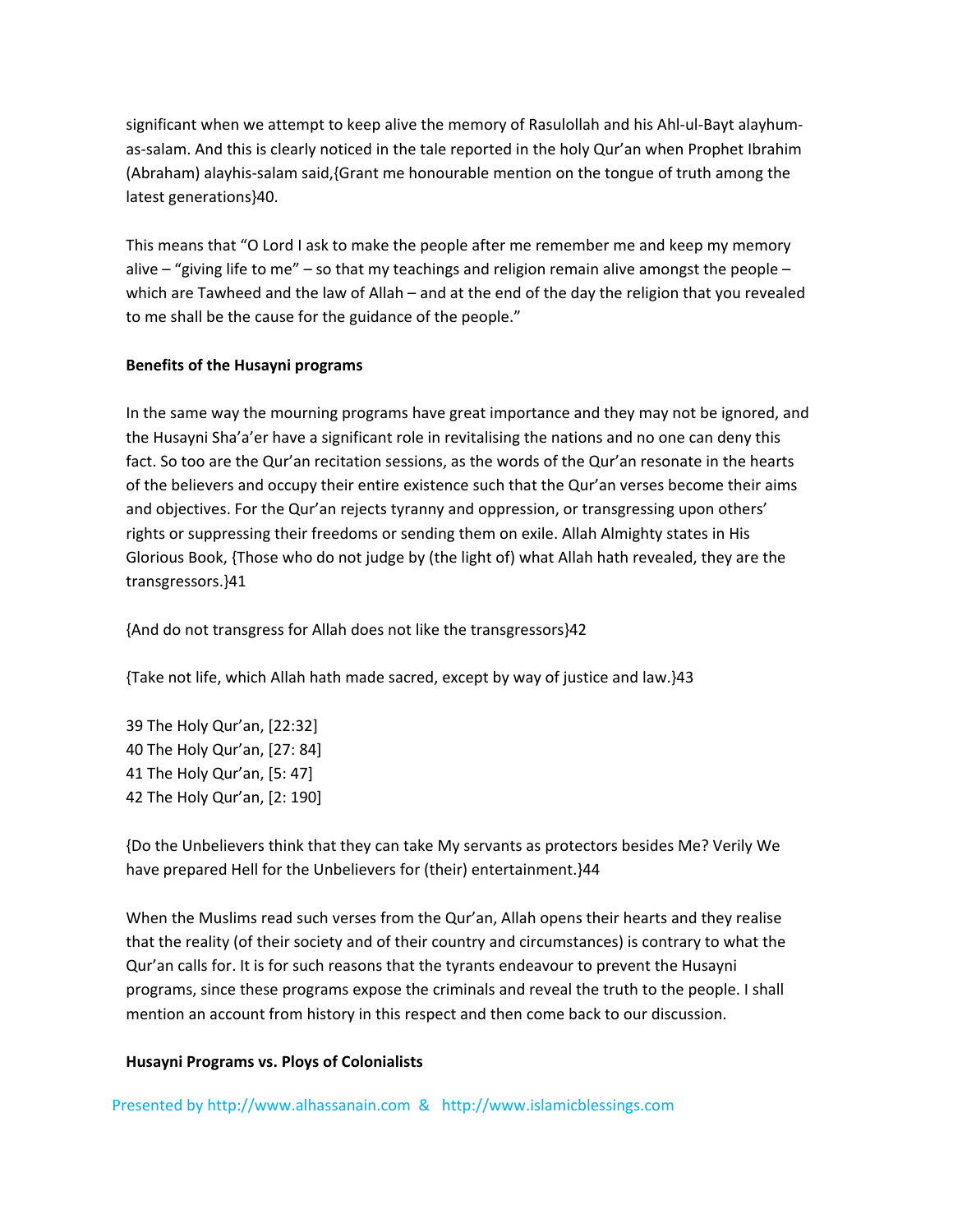In one of the Indian cities where the Muslims used to lead a tranquil life, the British entered one of the Indian cities under the guise of a trade company. The local governor mobilised his forces to resist the British, but with all the efforts he made his forces were no match to the British forces.

The result was that British quashed the resistance and killed many of the forces of the Indian governor. Then they issued a decree to kill the women and children, and the city was subjected to brutal massacre, and the bodies of the victims remained unburied for several days such that animals fed on them. In this way the British managed to rule Indian subcontinent. One of the laws they instituted was that they banned the Qur'an recitation sessions and Husayni Sha'a'er programs, whereas the Indian Muslims used to actively organise and participate in such programs. Under the new British law anyone who organises such programs is imprisoned for a period of ten years. However one of the scholars decided to actively oppose this 'law' and set up Qur'an lessons for the youngsters and encouraged parents to send their children to his Qur'an lessons. The man was charged for breaking the imposed law and imprisoned for ten years. On his release from prison, and with undiminished determination he continued his Qur'anic lessons for the youngsters, in addition to organising other lessons as well as Husayni Sha'a'er. The successes of his programs were such that similar programs were also set up in other mosques, and they became as widespread as before. Such programs have a direct role in uprooting tyranny from the Islamic countries and freeing them from the grips of the multinationals.

43 The Holy Qur'an, [6: 151] 44 The Holy Qur'an, [18: 102]

#### **The significance of the mourning programs**

As for the truths and validity (of the Sha'a'er), they are reflected in the realities we come across in our daily lives. One of the Maraje' in the holy city of Qum narrated to me an interesting account of his encounter with a Christian priest. He said, "When I was studying in Najaf (in Iraq), I once went to Baghdad with some of the fellow students. While there we heard that there is a priest who actively preaches for Christianity, so we decided to wear normal clothing (not the usual 'Aba and turban) and attend his session. At the end of the program, and when the people left the hall, the priest turned to us and asked us, "Who are you?" we replied, "we are native" he said, "I don't mean that, but it seems to me that you are scholars and I do not think you came here to learn from me." I replied that we study theology. I could tell that from the outset, he replied. In our conversation with him he said, "I shall admit to you a truth that someone else would not say it, and the truth is that your Prophet (Salla‐llahu Alayhi wa Aalih) was a man of knowledge and reflection and was aware of reality‐ and in these qualities he was unparalleled and came second to no one. Furthermore, your Prophet left behind for you things that no other prophet left for his people, and if we had just one of those things we would have made the entire world Christian.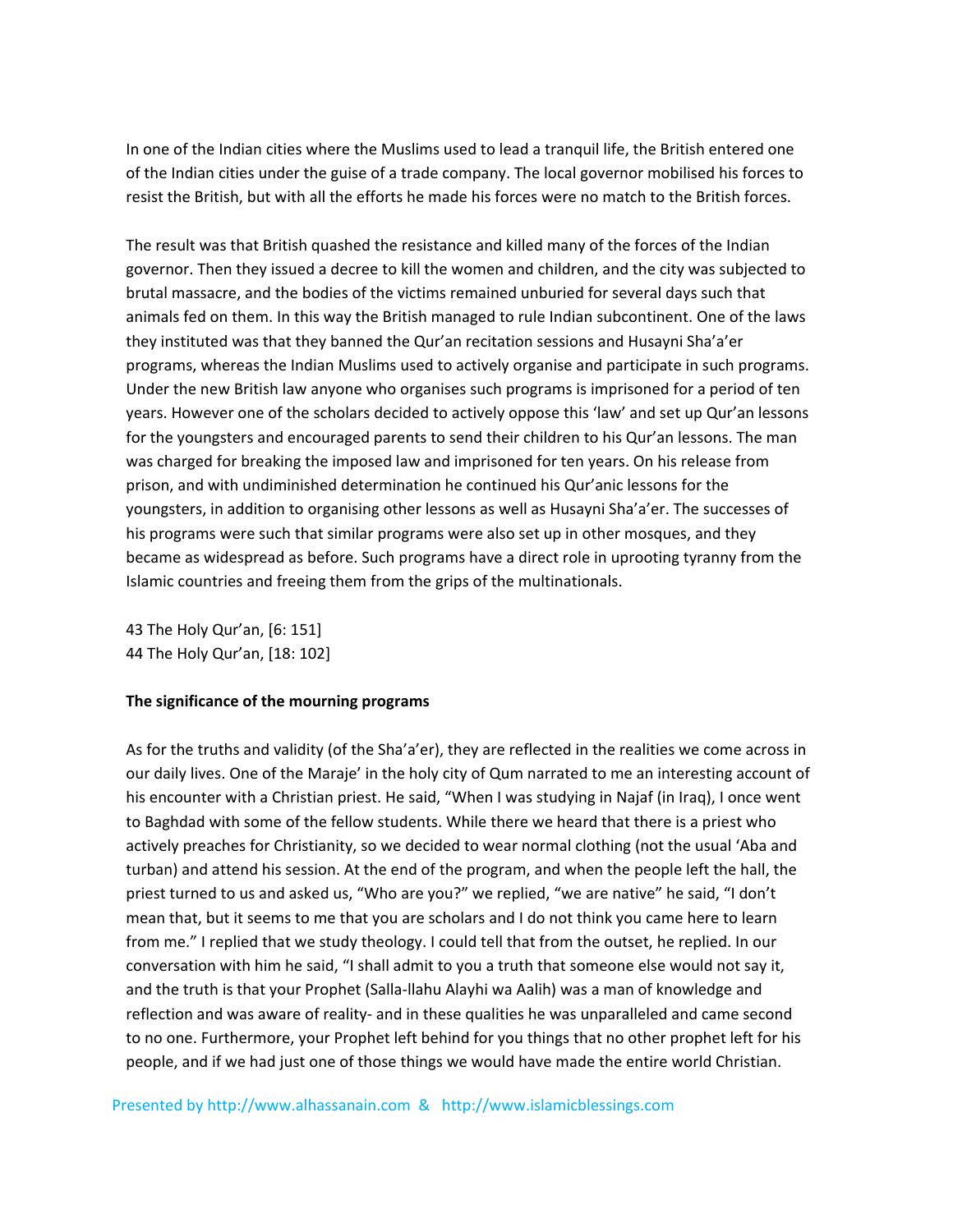The first of those things is the Noble Qur'an, which is the eternal miracle of Islam; the second of them, the descendants of your Prophet who are referred to as "Sayyid". They always continue to remind the people of the existence of the Messenger of Allah; the third of those is the existence of the shrines of the impeccable Imams as well as those of their of springs. These shrines act as a magnet and a focal point for the people, continually attracting them and giving them spiritual strength and guidance. The fourth of these things are the mourning programs that are established to commemorate them, and these programs are the best centres for making the people adhere to Islam. As you can see I have difficulty attracting followers of my own faith, whereas in your case as soon as you put a banner with "Ya Husayn" written on it, masses of people flock to your assembly."

#### **The Husayni Sha'a'er, or the mourning programs carry significant**

importance, as well as the programs commemorating the birth of the Ma'soomeen alayhum‐as‐ salam. One of the benefits of such programs is that the teachings of Islam with respect to all aspect of life are presented to the people, such as the question of government and leadership, the characters of the leader, his qualities and attitudes, etc. All such issues Islam has dealt with in details and the conduct of Rasulollah and Ma'soom Imams alayhum‐as‐salam reflect them. Now when such issues are presented and discussed during such programs, this does not go well with the plans of the despots and tyrants. When the characters of the Imams alayhum‐as‐salam are mentioned such as their bravery and the sacrifice they made for the sake of Islam, or encouraging the people to follow the Ahl-ul-Bayt and to have absolute trust in Allah and whole-heartedly adhere to the teachings of the holly Qur'an, or to fear Allah Almighty alone and no one else, or awakening the youth and encouraging them to follow those teachings. Such issues do not go well with the plans and policies of the tyrants who want to distance the people from Islam and their Islamic heritage, and to weaken their faith in Islam. They want to encourage non‐Islamic or anti‐ Islamic values in societies instead of truthfulness, trust, sincerity and honesty, responsibility, strife, sacrifice, and adherence to the right path. For this reason the tyrant rulers are in perpetual war with mourning programs and the Husayni Sha'a'er. And everyone knows the clear role the Husayni Sha'a'er play in awakening the nation and boosting their morale, encouraging adherence to Islamic thoughts and teachings and calling the people to enjoining good, piety, cooperation, and upholding the cause of Imam Husayn alayhis‐salam.

#### **Recommendations for the Husayniyahs**

1. To organise programs that emphasise the love and dedication of the Ahl‐ul‐Bayt alayhum‐as‐ salam such that this love is out of awareness and understanding of the truth. The creation of love in the hearts is the responsibility of the Husayniyahs through the lectures and programs they organise which give vitality to the hearts and reduces one's attention to this world and encourages the individual to ascend through an elevated soul and with the teachings and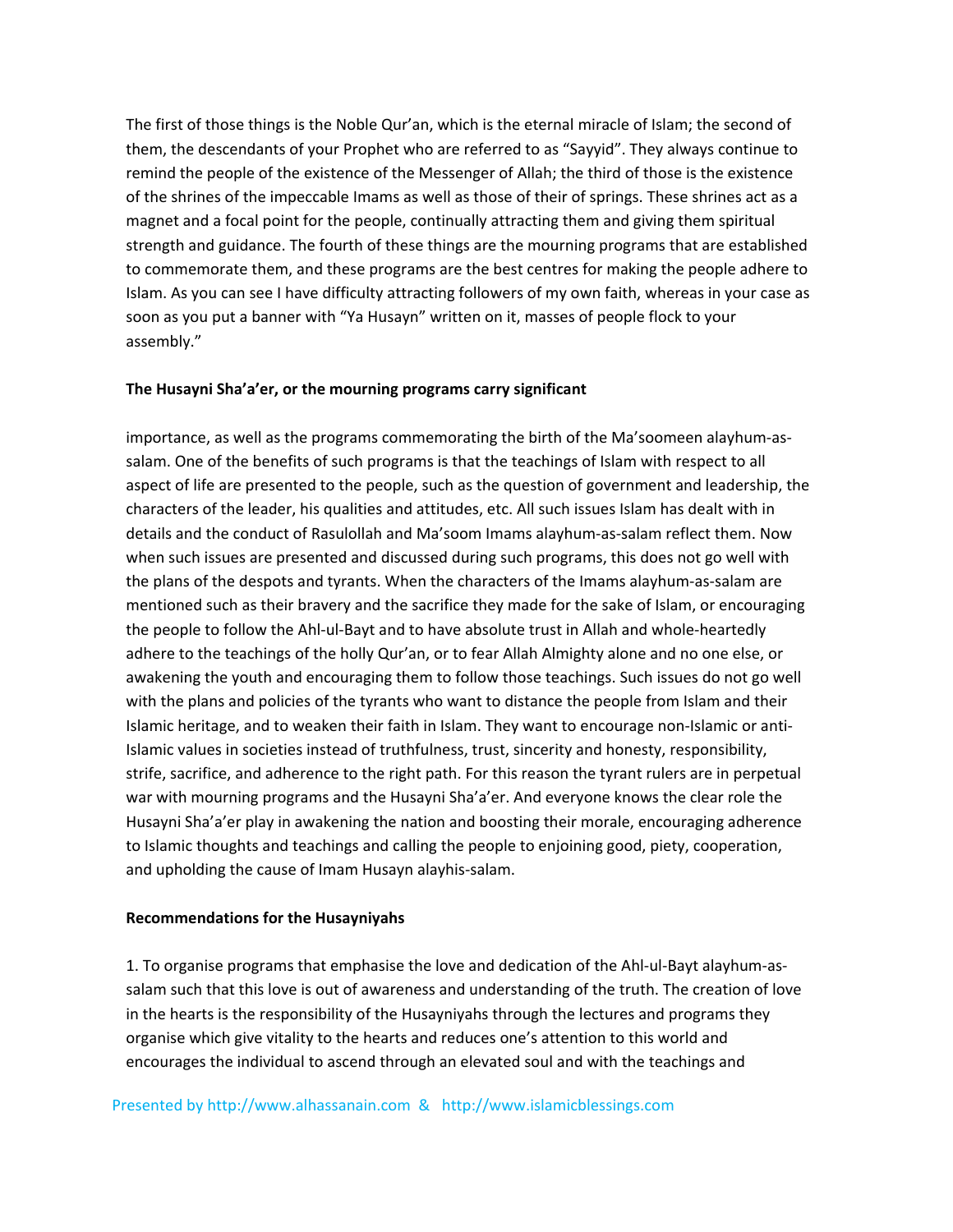thoughts of the Ahl‐ul‐Bayt alayhum‐as‐salam.

2. To emphasise on the Noble Qur'an and to organise recitation sessions and classes for teaching the recitation of the Qur'an, especially for the children, since they are the strength of the future of Islam, and the same goes for the youth and women. It is imperative that everyone uses this unparalleled source of knowledge and to disseminate its teaching throughout society.

3. It is also important that programs are held to teach Islamic laws and acts of worship including all those matters that people come across in their daily lives, as well as Aqa'ed or Islamic beliefs, which are obligatory for everyone to know. Other issues should also be taught such the history of the Math‐hab and the lives of the holy Imams and their struggles against the tyrants of their times.

4. Such gathering places as the Husayniyahs should be places for brotherhood, harmony, for remembering Allah Almighty, and honesty in all our dealings with everyone else ranging from friends and brothers, to family members and everyone else; the first and foremost being in our relation with Allah Almighty and the Ahl‐ul‐Bayt alayhum‐as‐salam.

Chapter 5: Benefiting from Ashura

According to the Views of Imam Shirazi45 by Karim al‐Mahrus46

'The month of Muharram is one of the months during which the people of pre‐Islamic or pagan times prohibited fighting. Later, in the same sacred month, our blood was spilt and our inviolability was violated and our progeny and women were made captive and our tents were put to the torch and our belongings were plundered and no inviolable thing that the Messenger of Allah had in us remained but it was violated. The Day of Husayn has blooded our eyes and let flow our tears and humiliated our beloved. The land of Karbala47, the land of tragedy and affliction has made us heirs to tragedy and affliction until the last day. So let the weepers weep over the like of Husayn, for weeping over him is a mitigation for grave sins.'

These are the words of Imam 'Ali ibn Musa al‐Ridha alayhis‐salam in which he depicts for us the extent of the recidivism of the Ummayad regime and the indelible mark that the slaughter of Imam Husayn alayhissalam left on the people of the Prophet's household or his Ahl‐ul‐Bayt alayhis‐salam. Such an immense tragedy it was and such a stain on the face of Islam.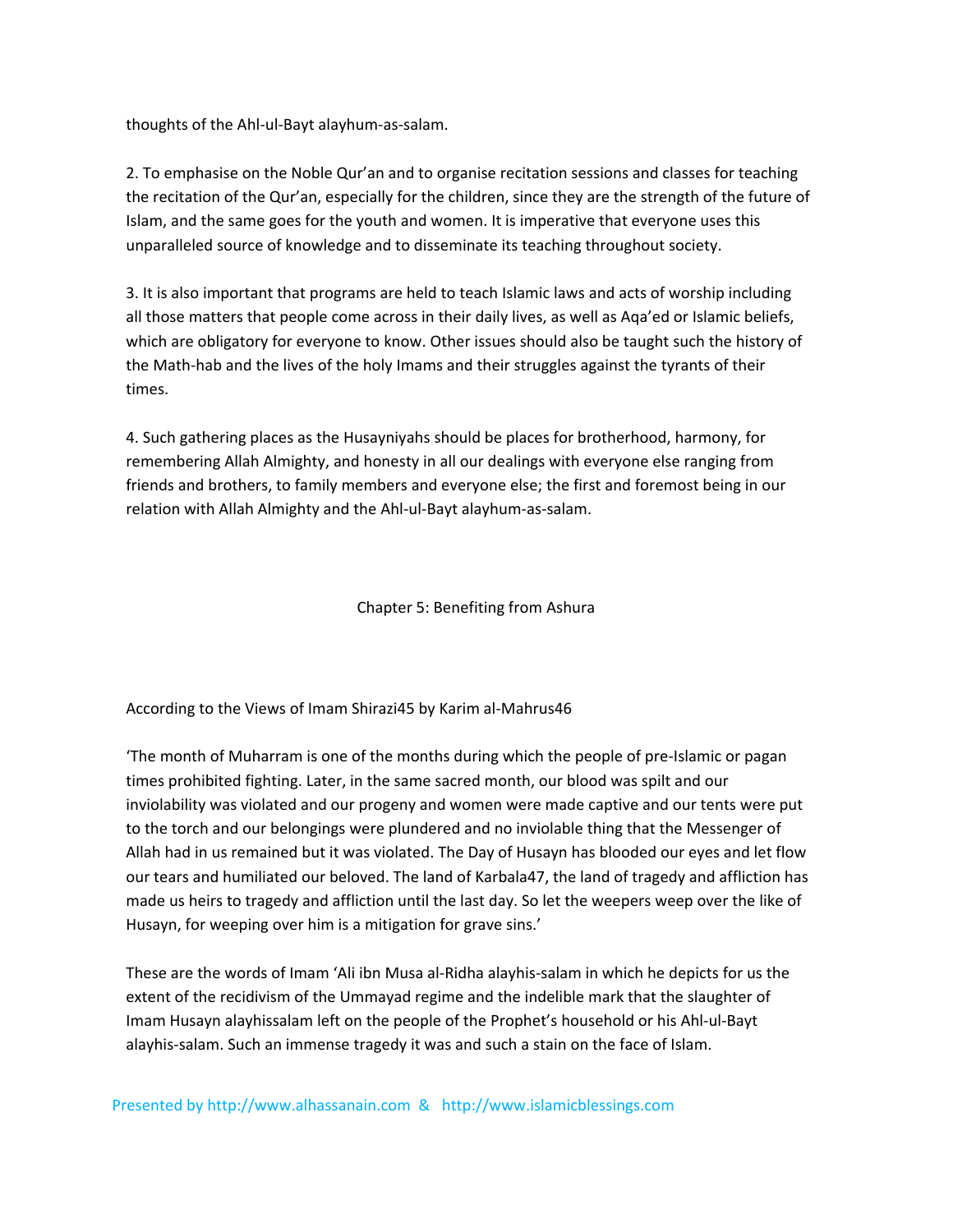However, one of the secrets of the magnitude of the day of Ashura lies in Imam Husayn's alayhis‐ salam knowledge of the fate that awaited him and the pure people, his household. He had certain knowledge that he would be martyred and he had alluded to this on many occasions in his sermons and speeches during his exit from Mecca and Medina, stating clearly that he was reconciling himself to meeting Allah and that he was determined to expend his lifeblood in the way of Allah and in the aid of the truth and in reviving the Islamic religion. Through this knowledge and certainty, we can see the secret of the divine protection and concern afforded to this 45 This is the translation of an article that appeared in the Arabic Kuwaiti periodical 'al‐ Minbar', issue 11 (2nd Year), April 2001, p.18. Translated by Ali Adam, London.

46 A researcher in The Centre for Islamic Education, London.

uprising and we can see the greatness of this spirit and the correctness of his reading of the state of the Islamic nation and government.

The Imam alayhis‐salam put his hand on the pulse of both the nation and the government and when he found that the government was deviating from the way of the true religion, he took hold of the nation to straighten this deviation. He alayhis‐salam said: 'I have not come forth out of pride or arrogance, nor to cause corruption, nor as an oppressor, but I have come forth to seek the reform of the nation of my grandfather Muhammad. I wish to order the good and forbid the evil and follow the way of my grandfather and my father 'Ali ibn Abi Talib.'

He alayhis‐salam also said:

'Now, I summon you to revive the features of the truth and to slay innovation. If you answer my call then you will be guided to the ways of righteousness.'

He alayhis‐salam also said:

'And I summon you to the book of Allah and to the way of His prophet. If you hear what I say and follow me I will lead you to the path of righteousness.'

In the thought of the supreme religious authority (marji') Grand Ayatollah Sayyid Muhammad Husayni al‐Shirazi, we can clearly sense today the effects of the martyrdom of Imam Husayn alayhis-salam and the extent of its influence on the survival of the Islamic religion and in protecting it from the guiles of the enemy, all because of the historical stance that he took and the sacrifice he made on the day of al‐Taff.48 We can also discern with ease from amongst these effects that the power of government, however great and developed that might be, can never compare with the power of the nation. The power of government is partial and is derived from the power of the nation above which there can be no power as long as the nation remains firmly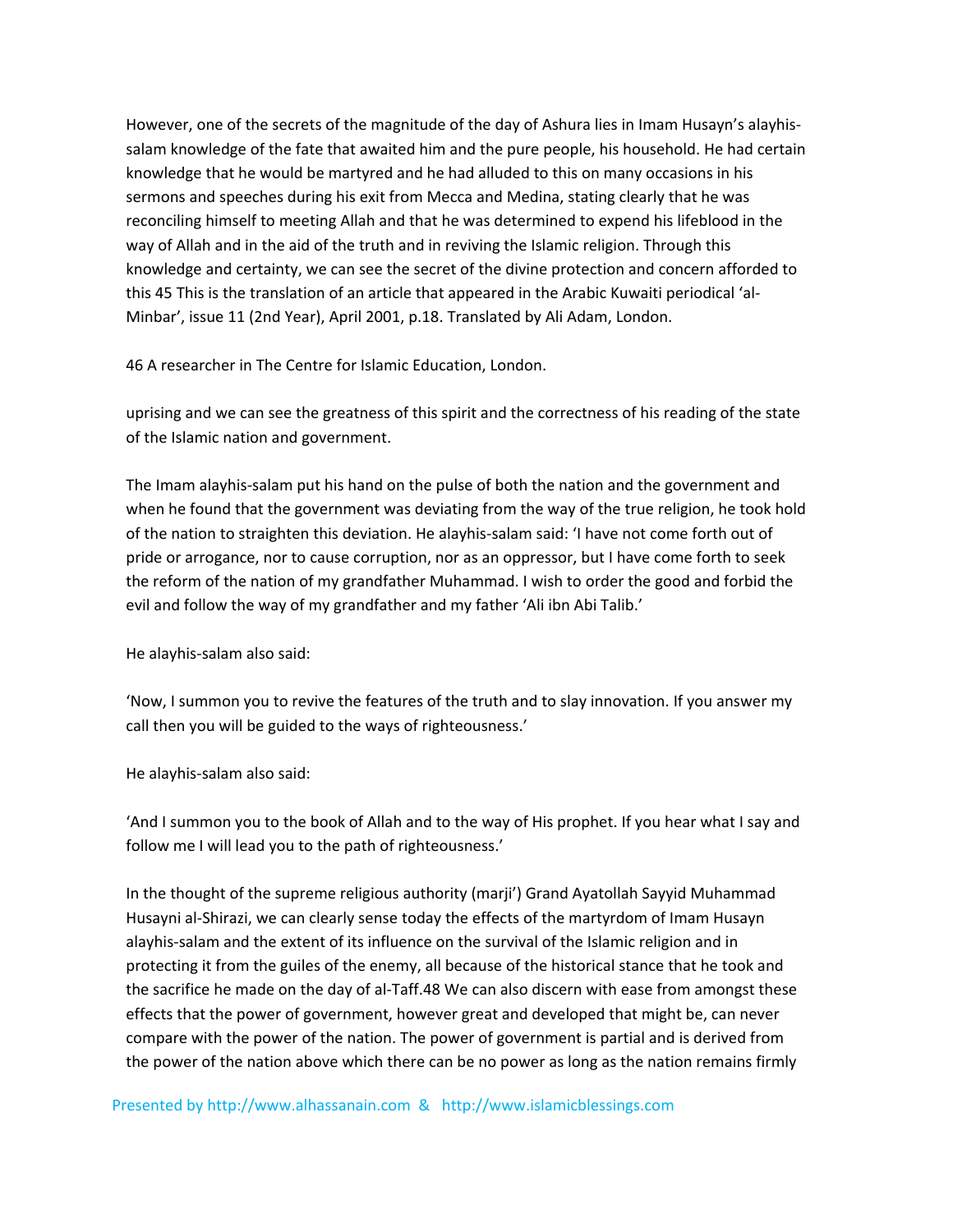upon the religion and follows it. The Imam alayhis‐salam, alongside his knowledge by divine will of what would happen to him and to his family on the day of Ashura, also knew of the outcome of events and of the future. His uprising did not only uncover the scandals and crimes of the Umayyad regime but there was a mission behind this uprising; namely to make clear the reality of the Islamic 48 Al‐Taff is another name for Karbala.

religion and to clarify its features for everyone. The result of the battle of Karbala was the uprooting of the Umayyad government despite its tyranny, influence, power, wealth and military might at a time when the society was not even allowing itself to consider the question of overthrowing the Umayyads because of their might and despotism. The events at Karbala renewed life for Islam and corrected the religious beliefsthat had arisen due to the Umayyad's fabrication of prophetic traditions or hadith and their adoption of ideas from false philosophies. Ideas such as predeterminism (jabr) - the idea that men are compelled by Allah in their actions; delegation (tafwid), and theomorphism (tajsim) ‐ the idea that Allah has a bodily form, and others like them, which served to shore up the pillars of their illegal regime. Hence Islam appeared once again, shining in the true form in which Allah had revealed it to His noble messenger salla‐llahu‐ alayhi-wa-aalih, in the form of the madhhab or school of the Ahl-ul-Bayt alayhis-salam after being cleansed of the detritus of Umayyad falsehood.

This uprising was and remains a model for all other liberationist uprisings in the world against oppressors. This uprising was the 'big bang', which prepared the way for a succession of revolutions and motivated those involved in the struggle to defend the sacred values of Islam and taught them the art of combating tyranny and to be steadfast in the struggle until they achieved a life of nobility and freedom. The nation then is a great power, and government has no power if the legality of its existence has not acquired the approval of the sacred law (shari'ah) and the nation. The nation must grasp however, that for the legal government to be righteous the nation must also be righteous. On this note, the renowned scholar Sheikh al‐Baha'i says:

'There is no fault in the religion of Islam itself, rather the fault lies in the Muslims themselves.'

Imam Husayn alayhis‐salam, through his uprising, pointed out the way for the future generations and made clear the path to solving the problems of society and attaining the happiness of this life and the nobility of the next.

When Islamic society indeed put into practice some of these Islamic teachings it lived a life of prosperity and nobility as history witnessed in the days of Sayyid al‐Murtada and Sheikh al‐Mufid and Allamah al‐Hilli and Sheikh al‐Karaki and Sheikh al‐Baha'i and Allamah al‐Majlisi (May Allah venerate their souls)49. Then society was living an honourable life without being afflicted by any of the problems that afflict the Muslims today. On the contrary, it was the enemies of Islam who suffered from these crises since they were drowning in the seas of ignorance and backwardness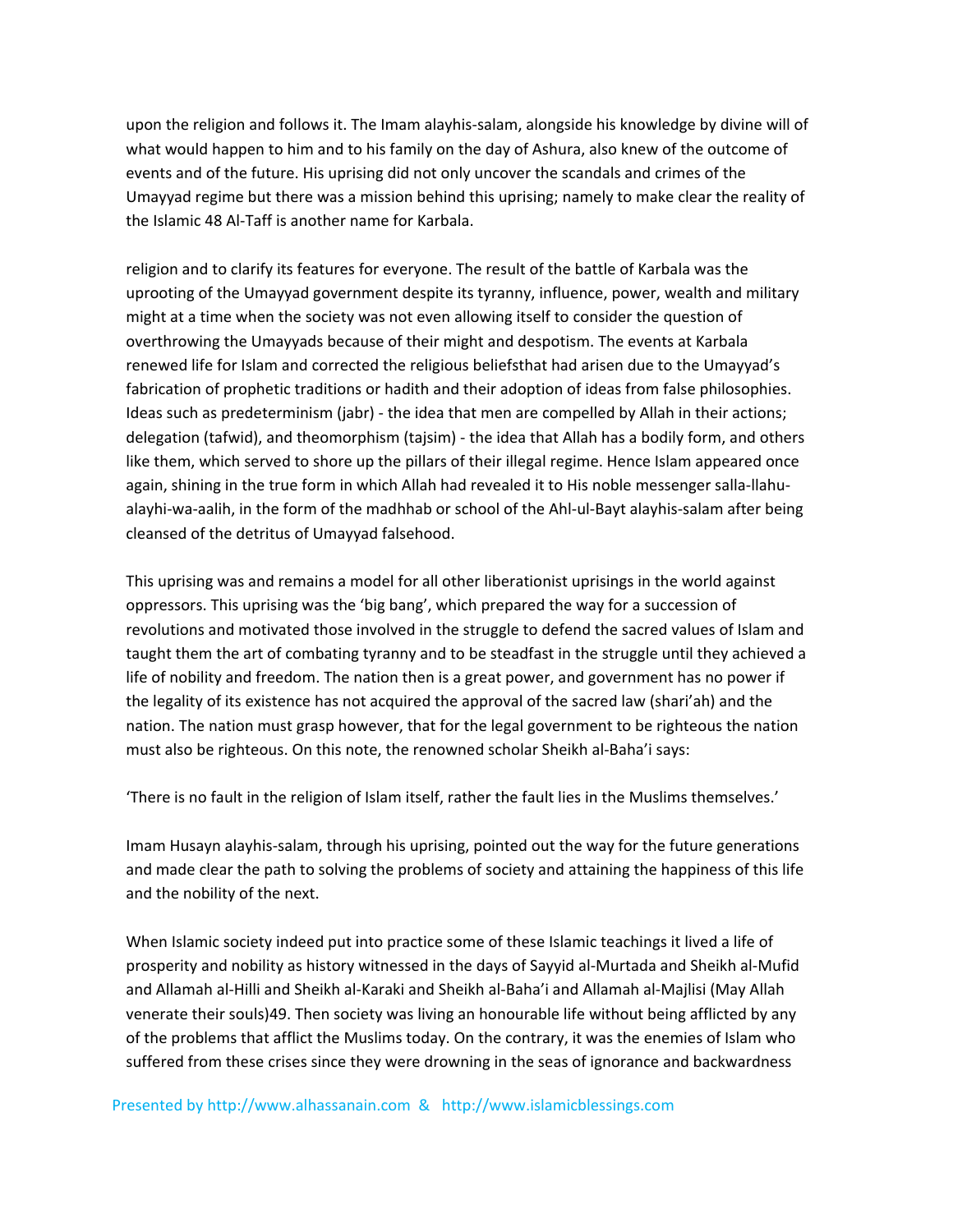and the like. 'Husayn is the lantern of guidance and the ship of salvation,' as the Messenger of Allah salla‐llahu‐alayhi‐wa‐aalih said.

This hadith or prophetic tradition depicts the world in the finest of ways in order to bring us closer to understanding the true nature and reality of this world. It likens this world to the dark depths of the ocean from which there is no salvation except by means of a ship and there is no way to escape from its glooms except by a lantern. This is a splendid simile. Man in this world is in need of a lantern to light for him the way otherwise he will be lost in the darkness of ignorance and poverty and illness and will fall into the abysses and will not be able to perceive and hence avoid the wild animals and beasts which seek to prey on him. He is also in need of a ship, which will preserve him from drowning and perishing in the clashing depths of the seas of the world and will take him to the shores of tranquillity in safety and peace. What is it that functions as the lantern to guide mankind in the world and the ship to rescue him from its depths? It is none other than that which was specified by divine revelation and which was pointed to by the Messenger of Allah salla‐llahu‐alayhi‐wa‐aalih when he said:

'The people of my household are as the stars, which ever one of them you seek guidance from, you will be guided.'

He salla‐llahu‐alayhi‐wa‐aalih also said:

'The similitude of the people of my household is as the ship of Noah, whoever boards it will be saved, and whoever tarries behind from it will drown.'

These two descriptors; the lantern and the ship, apply to all the fourteen impeccable personages namely; The Prophet Muhammad salla‐llahualayhi‐ wa‐aalih, 'Ali ibn Abi Talib alayhis‐salam, Fatima al‐Zahra' alayhas‐salam, Hasan al‐Mujtaba alayhis‐salam, Husayn al‐Shahid alayhis‐salam, 'Ali al‐Sajjad alayhis‐salam, Muhammad al‐Baqir alayhissalam, Ja'far al‐Sadiq alayhis‐salam, Musa al-Kadhim alayhis-salam, 'Ali 49 They are some of the most eminent authorities in Islamic sciences and hadith, who lived over the period ten to fifteenth centuries. Their researches and works in the teachings of Ahlul‐ Bayt alayhum‐as‐salam still form the basis of many contemporary investigations and works.

al‐Ridha alayhis‐salam, Muhammad al‐Jawad alayhis‐salam, 'Ali al‐Hadi alayhis‐salam, Hasan al‐ 'Askari alayhis‐salam, and Muhammad al‐Mahdi alayhis‐salam. The Prophet salla‐llahu‐alayhi‐wa‐ aalih himself is the greatest lantern and ship. Allah has said: {O you the Prophet, surely We have sent you as a witness and a bringer of glad tidings and a warner and a summoner to Allah and as an illuminating lantern}. Humanity, living as it is in the darkness of ignorance and drowning in the depths of chaos, confusion and anxiety, has no cure available to it – if it wants salvation – other than seeking illumination by the light of those pure people and boarding their ship; for they are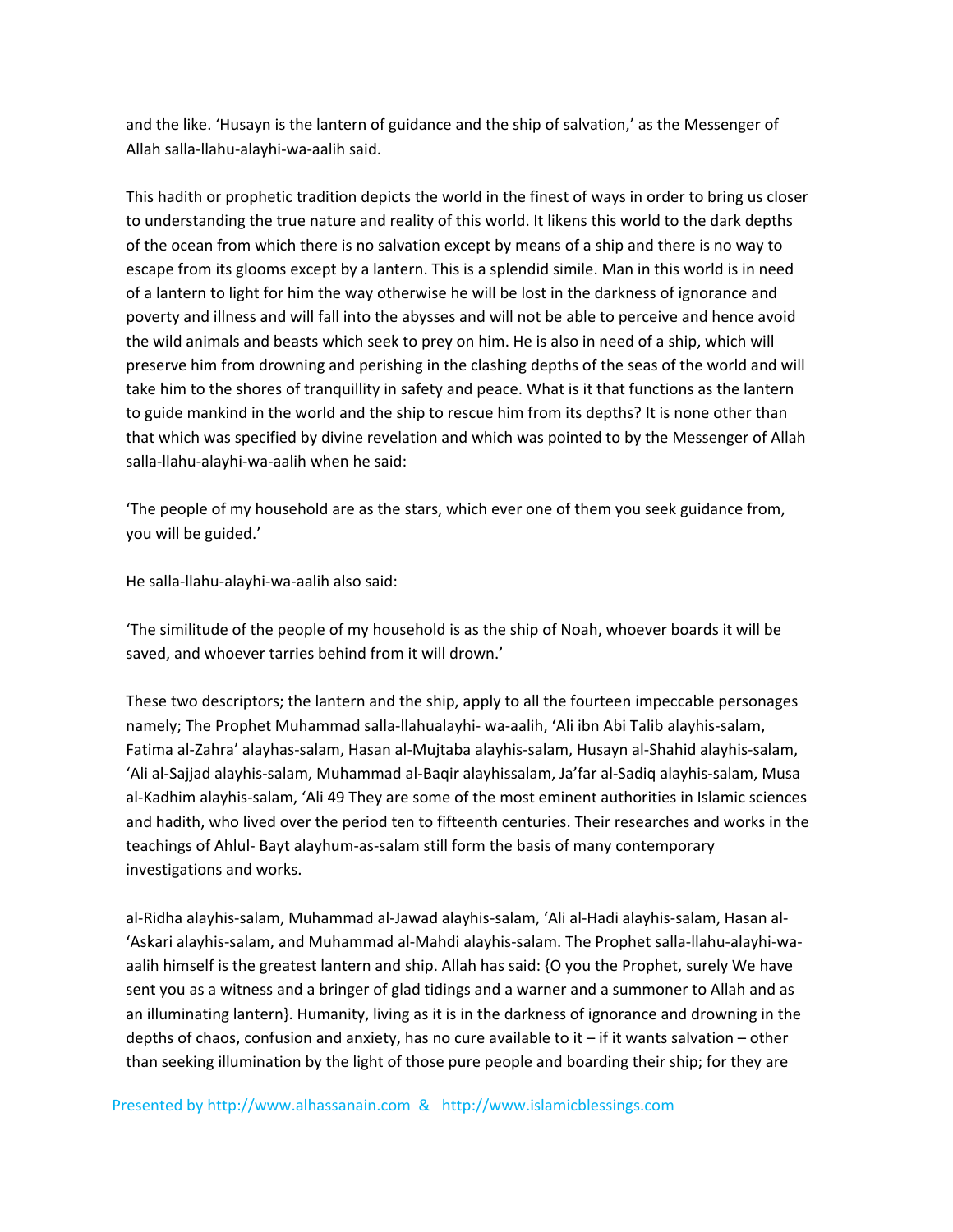the complement to the wise book (the Qur'an) as the Messenger of Allah salla-llahu-alayhi-waaalih has said:

'I leave behind me the two weighty things; the book of Allah and my household. As long as you adhere to these two you will never go astray after me ever.'

This points to the fact that without adherence to the household alongside adherence to the book there will be a resultant straying which, in this world means dishonour and ignominy and in the next world means hell and the inferno.

The month of Muharram is the month of the sorrows of the people of the Prophet's household alayhum‐as‐salam. It is the month when the religion was renewed by the uprising of the 'ship of salvation' and the 'lamp of guidance' (i.e. Imam Husayn alayhis-salam). In this sacred month, a strong Islamic nation should derive great benefit from this uprising. The supreme religious authority Ayatollah Muhammad al‐Shirazi believes that the benefit of this month has been confined previously to one aspect only; namely to the reviving of religious practises such as establishing prayer, and paying the statutory Khums and Zakat along with other acts of worship, ethical practises and etiquettes, and the building of religious centres in the name of Husayn alayhis‐salam and mosques and developing sites of religious interest as well as feeding the poor and providing water and the like. Two other aspects should be added to this, namely:

1. The implementation of the laws and rulings of Islam generally and fully. At the top of which comes a system of consultative government through the holding of free and fair elections to set up a government which fulfils the conditions stipulated by Islam. Next come the freedoms that Allah has ordered in saying: {. . . and (for the Prophet) to relieve them from the heavy burdens and the yokes that were upon them}, such as the freedom to form Islamic political parties under the supervision of the Islamic religious authorities (maraji'), the freedom to trade, the freedom to manufacture, the freedom to cultivate land, the freedom to build, the freedom to travel and settle in a place, the freedom to print and publish, the freedom of association, the freedom of expression, and all the other freedoms conferred by Islam and mentioned in the Qur'an and the sunnah or traditions and deeds of the Prophet. Next comes the abolition of taxes and customs and excise, and of all the laws that have no basis in the Qur'an and the sunnah or in the consensus of scholars or reason. Then comes the institution of Islamic unity meaning that no borders will exist between the countries of Islam and no differences small or large will be recognised between nationalities or races. For {The believers are brothers} and in the words of Imam Husayn alayhis‐ salam:

'By my life, the Imam is none but one who rules by the book and stands up for justice and equity and follows the religion of Allah and restrains himself for the sake of Allah.'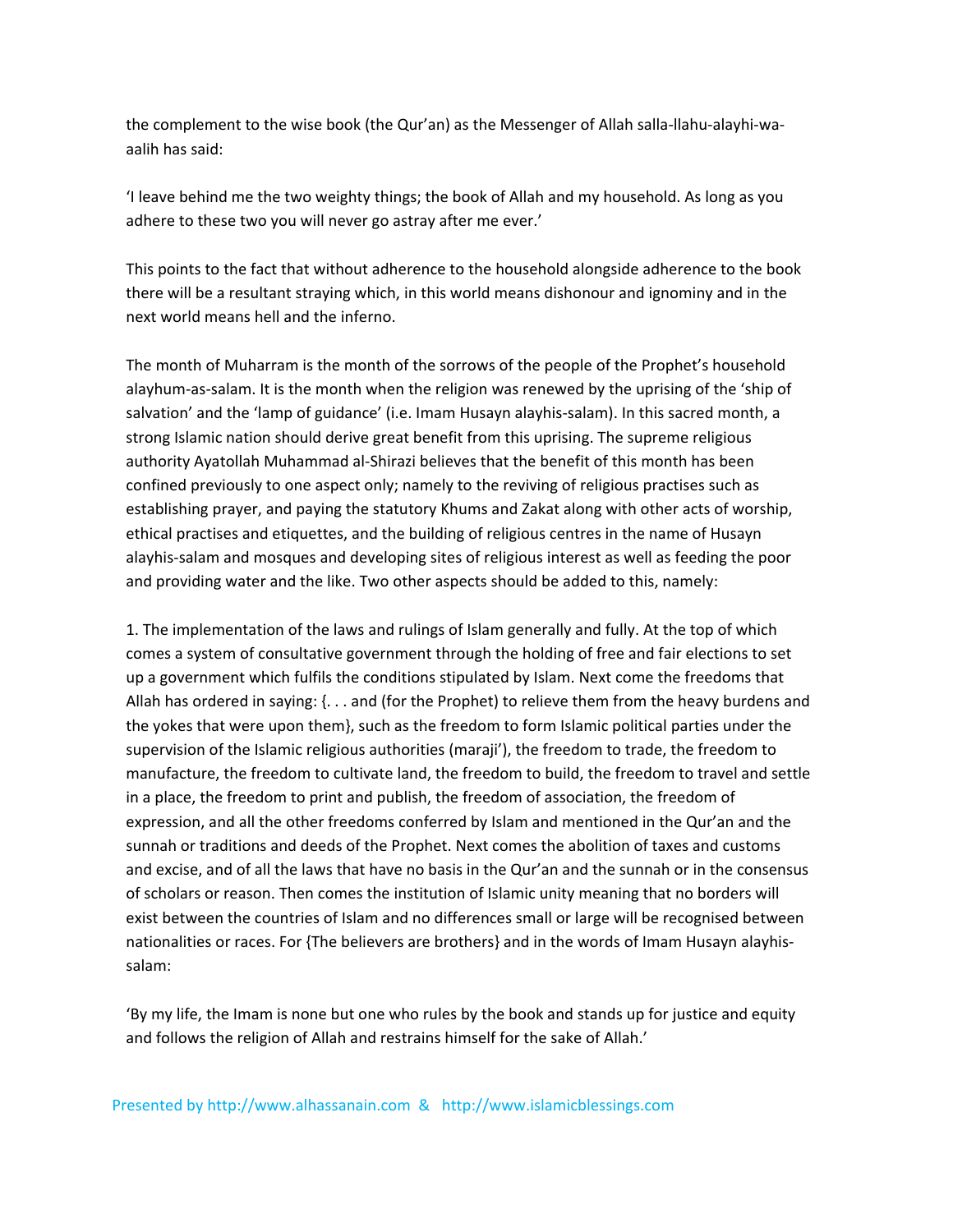Imam Husayn alayhis‐salam explains his eternal uprising saying:

'O Allah, you know that what we did was not out of competition for worldly power, nor were we seeking the vanities of this world, but we desired to see the features of your religion and reform in your land and so that the oppressed of your servants might find respite and so that your commands and laws might be carried out.'

2. The propagation of the message of Allah – Islam ‐ to the people of the world as a whole and instilling Islamic values and ideals.

The month of Muharram can become an appropriate starting point for propagating this message and these values and ideals, which were embodied in the goals of Imam Husayn alayhissalam, to a thirsty humanity. This mission can be funded through collections at gatherings and Husayniyas, and forming bodies, which will send missionaries to every part of the world. Benefit may be derived from the gatherings held in remembrance of Husayn in that they stir up deep emotions in the self and the occasion they provide for intellectual direction, which has an effect in changing human behaviour. Speakers should concern themselves in their sermons with showing the way to social responsibility and institutions should be established in every mosque and Islamic centre for the task of fulfilling the material needs of the people according to priorities. These may be funded by donations from charitable people and businessmen and the wealthy. Imam Husayn alayhis‐ salam said in encouraging donations and expending in the way of Allah:

'Your wealth does not belong to you unless you spend it in the way of Allah. Therefore do not leave it as a store for those who come after you, when you yourself will be held responsible for it. Know that you will not survive to make use of it and it will not remain for you, so consume it before it consumes you.'

Attention and concern must be paid to Islamic institutions for they continue to experience two crises; quantitative and qualitative. There is a noticeable lack in the number of Islamic cultural and social institutions and places of worship for Muslims in the Islamic world and for the Islamic communities in other countries. This quantitative lack may be filled by exploiting the occasion of Ashura so that preachers and hosts of gatherings concern themselves with setting up such institutions by encouraging and persuading the people to participate in providing the means and laying the ground work.

In this way and through these gatherings, which are spread throughout the world, we will be able, each year, to establish one hundred thousand institutions of differing types such as schools, mosques, Husayniyahs, libraries, clinics and hospitals, orphanages, radio and television stations, research institutes and newspapers and the like. After fifteen years this would probably equal the number of institutions the Christians have provided in Africa alone where they have founded hundreds of thousands of institutions.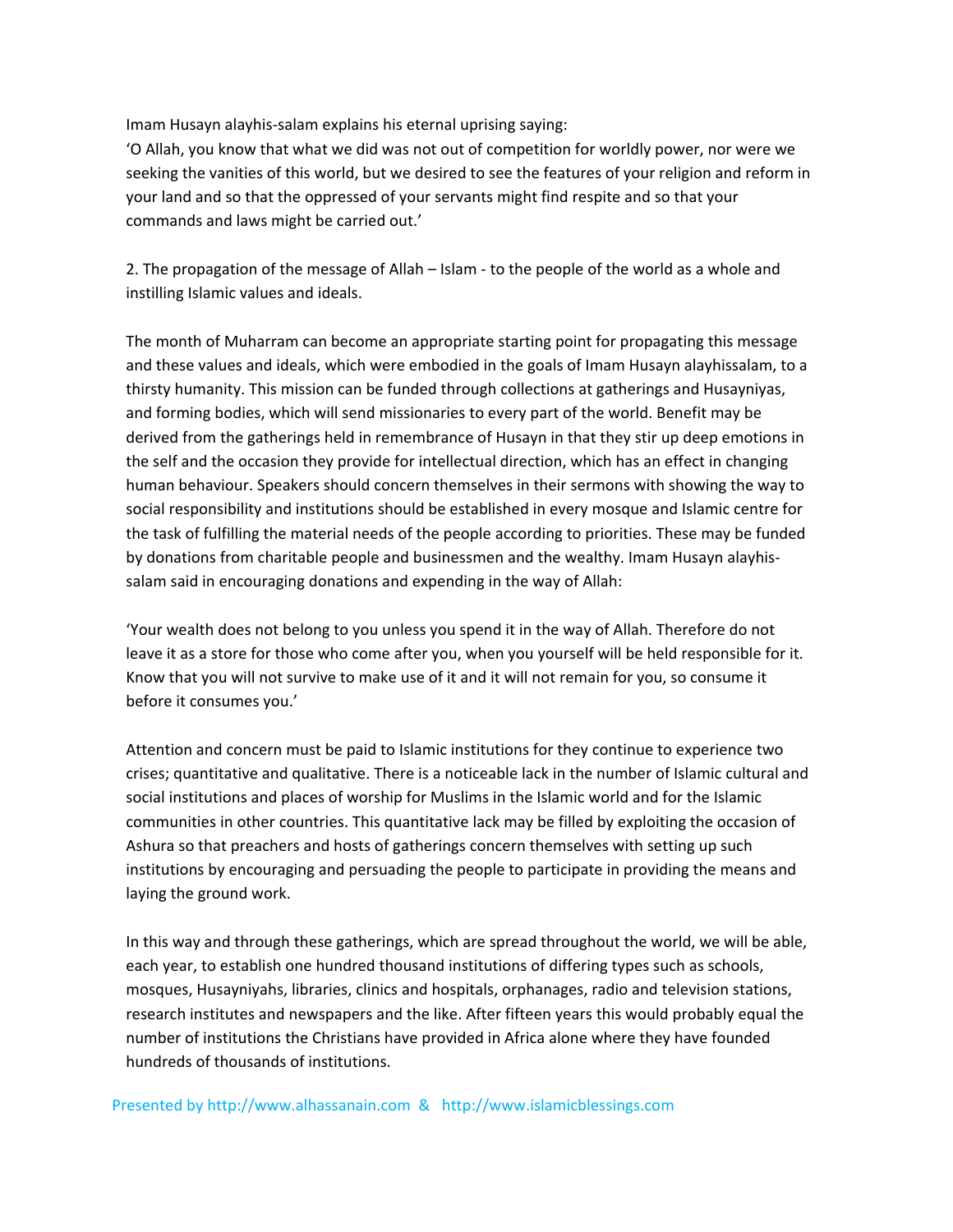As for the qualitative side, we must attain the necessary administrative and other skills to run these institutions in an organised and lasting manner so that the cultural institutions such as the Husayniyahs and mosques can be a source of thought and awareness including the scientific analysis of the events of Karbala and elsewhere, and linking the past to the present and the future. Without this, society will not be able to combat the dangers that surround it. The intellectual level of the pulpit must be deep so that the youth in particular can be protected from deviancy when it raises its ugly head. Often, it is a low intellectual level that is the cause of the deviancy of the youth and takes them to prisons and detention centres, and to the grave or exile. Hence, those who host gatherings and administrators must exhort the preachers to deliver the best possible psychological, social, historical, doctrinal, and other analyses. The speakers best equipped to carry out this task must be invited and their lectures must be recorded and published and distributed amongst the people to stir their emotions and direct them towards the good and the right and towards reform so that a wealth of information is available in all fields and aspects.

Islam is a world religion for the rescue of all people from darkness. It is not the religion of one thousand million Muslims only. However, this calls for great a deal of support. Is it not a source of regret that there are no more than few hundred Muslim missionaries working outside Islamic countries, whereas statistics show that the number of Christian missionaries in Africa is more than ten thousand and in Asia ninety thousand all equipped with all the aids and technology they need and whose task is to convert the Asians and Africans to Christianity? They have succeeded in converting tens of millions in these two continents.

If we, then, were to take the month of Muharram as a starting point for these three tasks, we will have fulfilled what is incumbent upon us as far as possible, as well as bringing Muslims from slavery to mastery and many non‐Muslims from the darkness to the light. This is in reality a world Islamic movement not merely a local or territorial one, which has begun to adopt these three tasks. Our condition today is as that of the person yawning as he is newly awakened from a long sleep. However, this is a sign of the beginning of an awakening rather than a preparation for sleep. The Muslims have slept long enough so that their lands have been divided up, their wealth plundered, their honour torn, and their blood spilt.

Illegal laws have been placed over them and chaos, ignorance, illness, poverty, enmity and sectarianism reign. Now, thanks be to Allah, they have begun to rise and they are able to make a programme for this rising out of these three aforementioned tasks and starting from this sacred month of Muharram so they might reach their lofty goal if Allah wills.

Among that which Imam Shirazi strongly recommends as part of this programme is:

1. The establishment of an organisation and expanding it to encompass all the lands of Islam so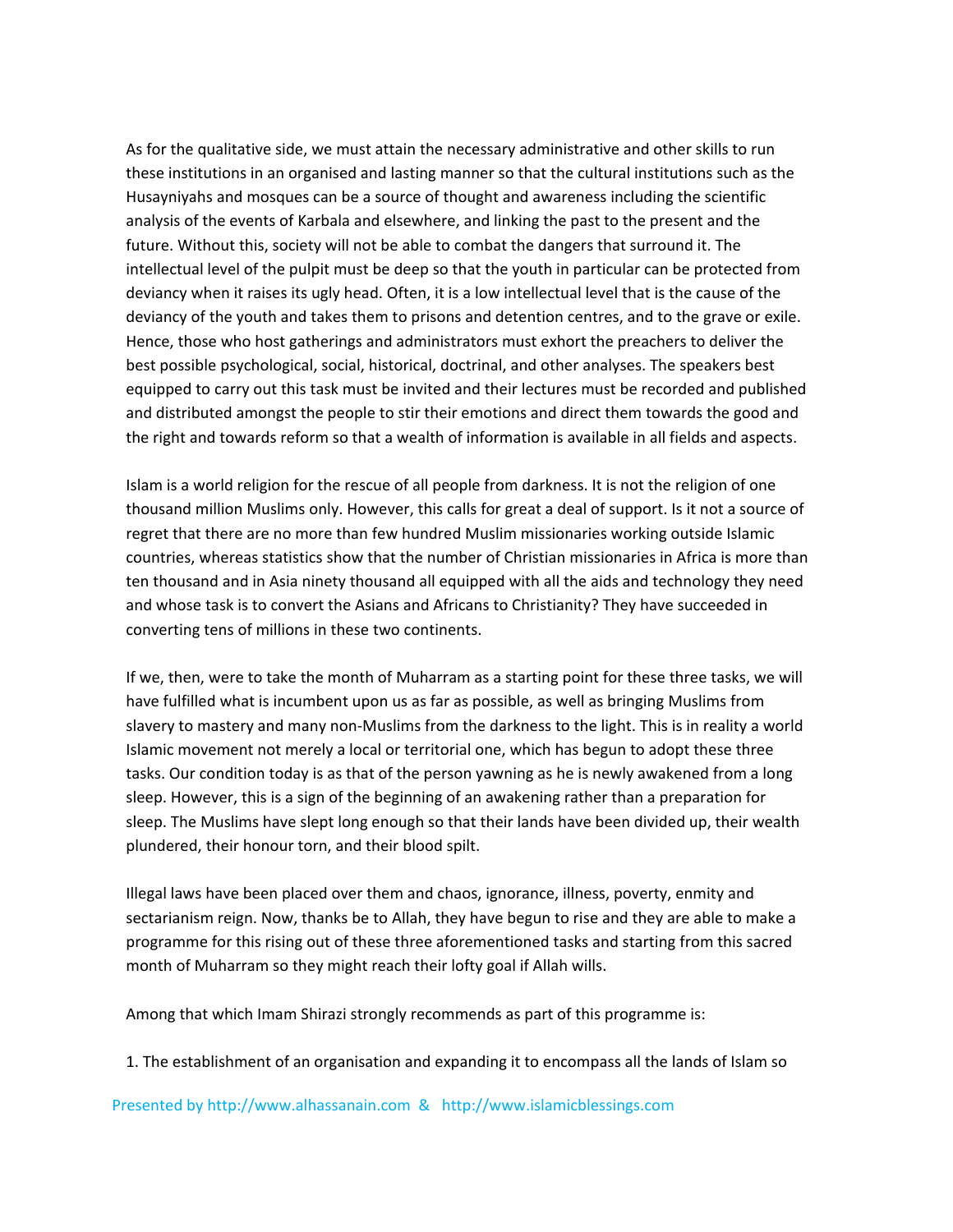that communication may take place amongst the various wings, on the condition that this organisation includes free and fair elections held for example every two years.

2. The founding of a supreme council for all Islamic organisations to discuss affairs and confirm activities by majority opinion. For Allah has said: {And your affairs are settled by mutual consultation} and Amir‐ul‐Mu'minin 'Ali ibn Abi Talib alayhum‐as‐salam has said:

'I adjure you by Allah to organise your affairs'.

3. Creating complete awareness by alerting the nation to its points of weakness and strength so that the former may be eliminated and the latter may be benefited from. This calls for millions of books. The Imam alayhis‐salam said:

'He who has knowledge of his times cannot be taken unawares'

4. The adoption of fine morals as in Allah's words: {You were the best nation brought out for the people, enjoining the good} like adopting reason and critical examination, flexibility, and affability, co-operation, sincerity, consultation, and mutual respect and the like, and {and forbidding the evil} like weakness, cruelty, despotism, sectarianism, hatred and feuding.

5. The organisation should maintain links with the populace and not become isolated from it as can be seen today in some Islamic organisations where pride, conceit and snobbery are present as well as the adoption of innovations and other things that will distance them from the public and will prevent them from being able to attract the people and will lead in the end to their failure.

Imam 'Ali alayhis‐salam said: 'He who acts despotically on his own opinion will perish.' Imam Husayn alayhis‐salam said: 'You should know that the needs that the people have of you are among the blessings of Allah upon you.'

6. The following of jurists (fuquha) and authorities (maraji'). Imam Husayn alayhis‐salam said:

'The running of affairs and rulings are in the hands of the scholars of Allah who are certain of that which Allah has made lawful or unlawful.'

If the organisation distances itself from the religious authorities, which have been chosen by the nation, it will fail even if the organisation creates an authority for itself upon whatever pretext or excuse. The nation should follow the true authorities and should not be fooled by falsities.

7. The recruiting of Islamic talent such as scholars, preachers and thinkers, teachers, and staff as well as infrastructure such as publishing houses, libraries, printing presses and schools. All these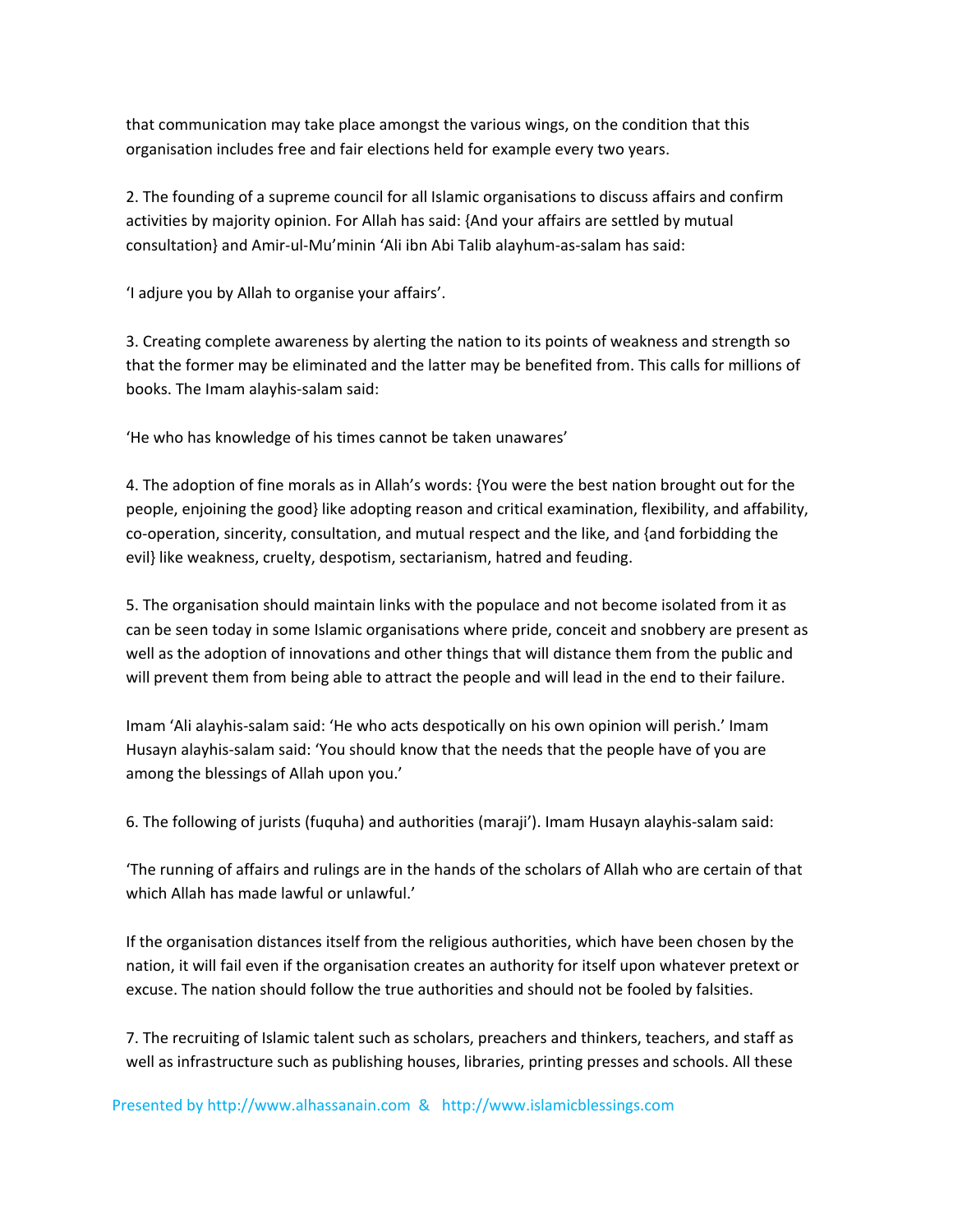talents are important in ensuring the arrival at the desired goal, for the seas are made of raindrops and the deserts from grains of sand! If we make the gatherings in remembrance of Imam Husayn alayhis‐salam a starting point for building an authentic and true Islamic nation,distinguished by the consultation of the religious scholars and the following of their rulings, and party pluralism, and the just rule of Islamic laws, then we will have conveyed a great deal to Imam Husayn alayhissalam who sacrificed himself, his family and his companions for nothing less than implementing Islam and rescuing the people. In the ziyarat of Imam Husayn alayhis‐salam are the words of the Imam alayhis‐salam addressing Allah: ' . . . to rescue Your servants from ignorance and the confusion of losing the way.'

Then the despotic organisations in all their forms will vanish, and power will be distributed amongst all the classes and groups whether that be power of governing or arms or knowledge or wealth. Capabilities will appear and bear fruit and the realities of knowledge in the fields of agriculture, manufacture, trade, education, and in the military will be become manifest. The lands snatched from Islam will be returned and their people will be rescued from the claws of colonisers. All this however requires an increase in sincerity of purpose combined with piety in the issues of Imam Husayn alayhis‐salam. For Allah accepts the works of the pious as he has said: {Indeed Allah accepts from the pious}. If we do all this, we will have participated in explaining the goal of Imam Husayn alayhis‐salam and in continuing on the path he took.

Chapter 6: Fatawa on Ashura Ceremonies

### **Introduction**

Every year, the holy month of Muharram acts as a reminder to the Muslims of the sombre memory of the martyrdom of Imam Husayn alayhis-salam, the grandson of the final Messenger of Allah, the holy Prophet Muhammad peace be upon him and his progeny. Imam Husayn alayhis‐ salam along with his brothers and nephews and some seventy of his loyal companions, were killed by the army of the brutal tyrant Yazid on the tenth day of Muharram – Ashura – in the field of the land of Karbala by the River Euphrates, while overwhelmed by severe thirst.

Imam Husayn alayhis‐salam stood up to defend the noble teachings of Islam, which his grandfather had brought, against the relentless efforts of the Umayyad dynasty to uproot those teachings and replace them with every evil and decadence they could master. Imam Husayn alayhis‐salam rose to revive Islam anew, for if it was not for the effort and monumental sacrifice that he and his followers and family members offered, there would most probably be no sign of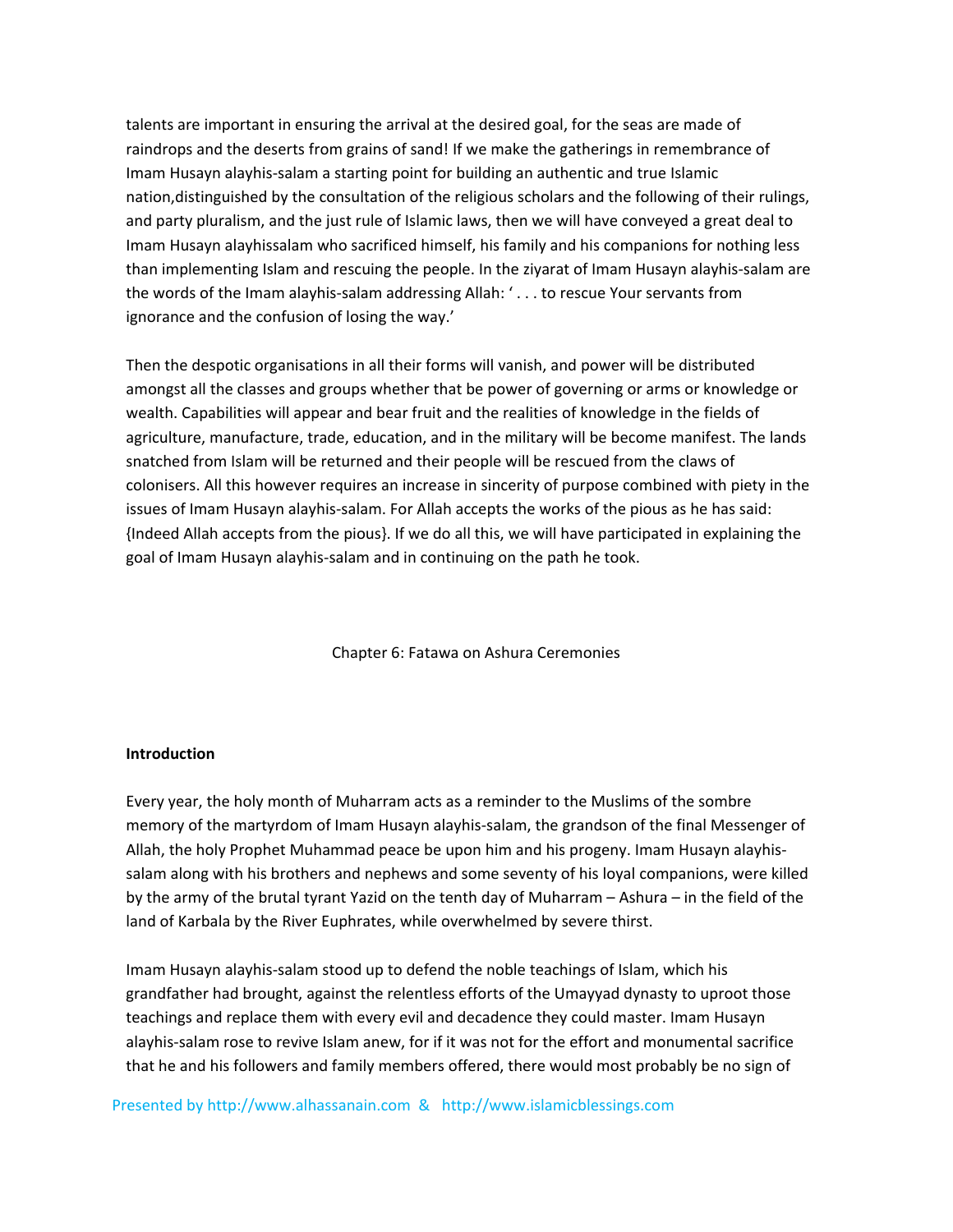Islam as we know it today. For such reasons, the holy month of Muharram, and the following month of Safar – both of which are known as the months of sorrows – are the time to mourn the tragic loss of such an impeccable personality, as well as the time to reflect on the teachings and movement of Imam Husayn alayhis‐salam, who became known as Sayyid‐ul‐Shuhada' meaning "Master of the Martyrs", and Abul‐Ahrar meaning "Father of the Free".

Every year, during the first ten days of the month of Muharram, special programs are held to commemorate the martyrdom of Imam Husayn alayhis‐salam. These Imam Husayn‐special commemoration programs – or Husayni Sha'a'er in the Islamic literature – serve as a school of learning for everyone, and at all levels. The Husayni Sha'a'er mainly consist of a series of lectures and speeches exploring the personality of Imam Husayn alayhis-salam, and those of his devout companions, covering the bravery, mission, and achievements of Imam Husayn alayhissalam.

These programs revive the fervour of the battlefield of Karbala and the sacrifice offered by Imam Husayn – the beloved grandson of Prophet Muhammad – the final Messenger of the Creator to humanity – and the son of Imam Ali and Lady Fatima al‐Zahra', daughter of the Prophet Muhammad peace be upon them.

The lectures also cover the movement of Imam Husayn alayhis‐salam, the values he stood for, and the aim for which he paid everything he had – his own life as well as those of his sons, brothers, nephews, and companions.

Various aspects of the teachings of Imam Husayn alayhis‐salam are normally addressed in these public lectures and speeches.

As part of the Husayni Sha'a'er, there are also programs of public show of grief, known as Ma'tam or Ta'ziah in Arabic, Azadari in Farsi. The programs of Ta'ziah take various forms such as: reciting lamentation poetry and chest beating. However, on the tenth day of Muharram, Ashura – the day of the killing of Imam Husayn, in their grief and sorrow, and in their wish to have been able to join Imam Husayn in his battle with falsehood, devotees of Imam Husayn take part in public processions of self‐flagellation (Zanjir) and/or hitting themselves on the top of their head with a sword or any other sharp blade to allow blood to flow – known as Tatbir in Arabic or Qama-Zani in Farsi, ‐ in sympathy with Imam Husayn,, and his companions. To create the atmosphere of the battlefield of Karbala, drums, horns, and cymbals are also used during the ceremony of Tatbir program. Needless to say that the ceremonies of Tatbir have been conducted for many generations, stretching over many centuries, and starting with the era of the Ahl-ul-Bayt alayhumas-salam. Over the many centuries the Tatbir program has proven to be very safe and is performed by experienced individuals.

Tatbir is performed by the devotees throughout the world; from India, Pakistan, and the Middle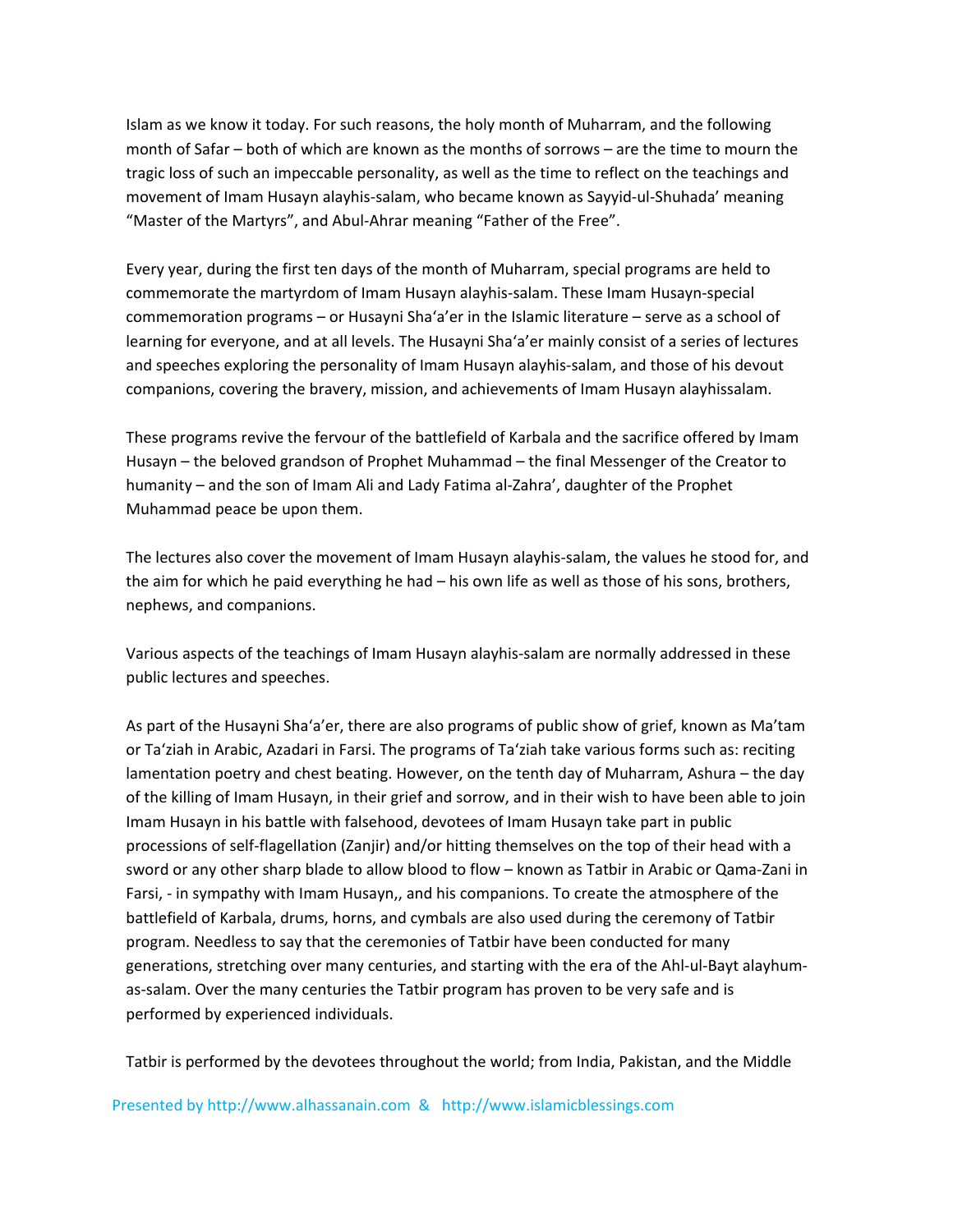East, to Europe, America and Australia. This is perhaps one of the manifestations of the famous saying; "Every day is Ashura, and every land is Karbala."

There are also programs of enactments – known as Shabeeh – depicting the scenes of the battlefield of Karbala and its aftermath, showing the severed heads, and the decapitated bodies, the marching of troops of Yazid taking the women and children captive, etc. After the killing of the Imam and his companions, the victorious army of Yazid torched their tents, and the fearful women and children, being chased from one place to another, ran over the ashes of the blazing tents that had been set alight by the triumphant troops.

Today, the torching of the tents are also enacted on the day of Ashura, by setting alight many tents that had been set up for this purpose. In sympathy with the sufferings of the women and children, many Muslims on the day of Ashura, also walk barefoot on red‐hot charcoal.

Although practices of Tatbir and fire walking on the day of Ashura are common amongst the Muslims, however, they are not the only people who engage in such practices. Tatbir for example is not limited to Muslims alone, but also followers of other religions such as Christianity perform such acts in certain parts of the world, as a sign of their devotion to Jesus Christ peace be upon him. Every year on the occasion of Easter, Christians in the Far East for example perform public acts of flagellation out of devotion to the prophet Jesus son of Mary peace be upon them. This issue is one of the topics of an interview conducted with a Christian scholar that appears at the end of this book.

Furthermore, the practice of walking on fire that devotees of Imam Husayn do in remembrance and sympathy with the women and children that were taken prisoners after the killing of Imam Husayn and his companions, is not limited to Muslims only. Even secular and non‐religious people practice and promote fire walking as part of their endeavour to enhance their physical, mental and spiritual stamina.

However, due to the widespread Islamophobia, and despite the nonuniqueness of these programs as referred to above, some Muslims go as far as calling for such programs to be stopped as, in their opinions, these programs "give bad image of Islam and Muslims". However, just as for any other aspect of life – private or public – that the Muslims seek clarification on the legality of a particular act from the Islamic legalistic viewpoint, the Muslim people at various stages and at various times have sought the opinion of the Maraje' of time – the Authorities on Islamic law – for such programs as the Tatbir and fire walking. In the following pages the Fatawa (decrees) of the Muslim world's leading and most eminent Maraje' of recent time are presented, along with questions and answers on the issues concerned from the legalistic and historic point of view.

Decrees of 22 of the most Eminent Maraje' of the Shi'a world regarding Ta'ziah or 'Azadari for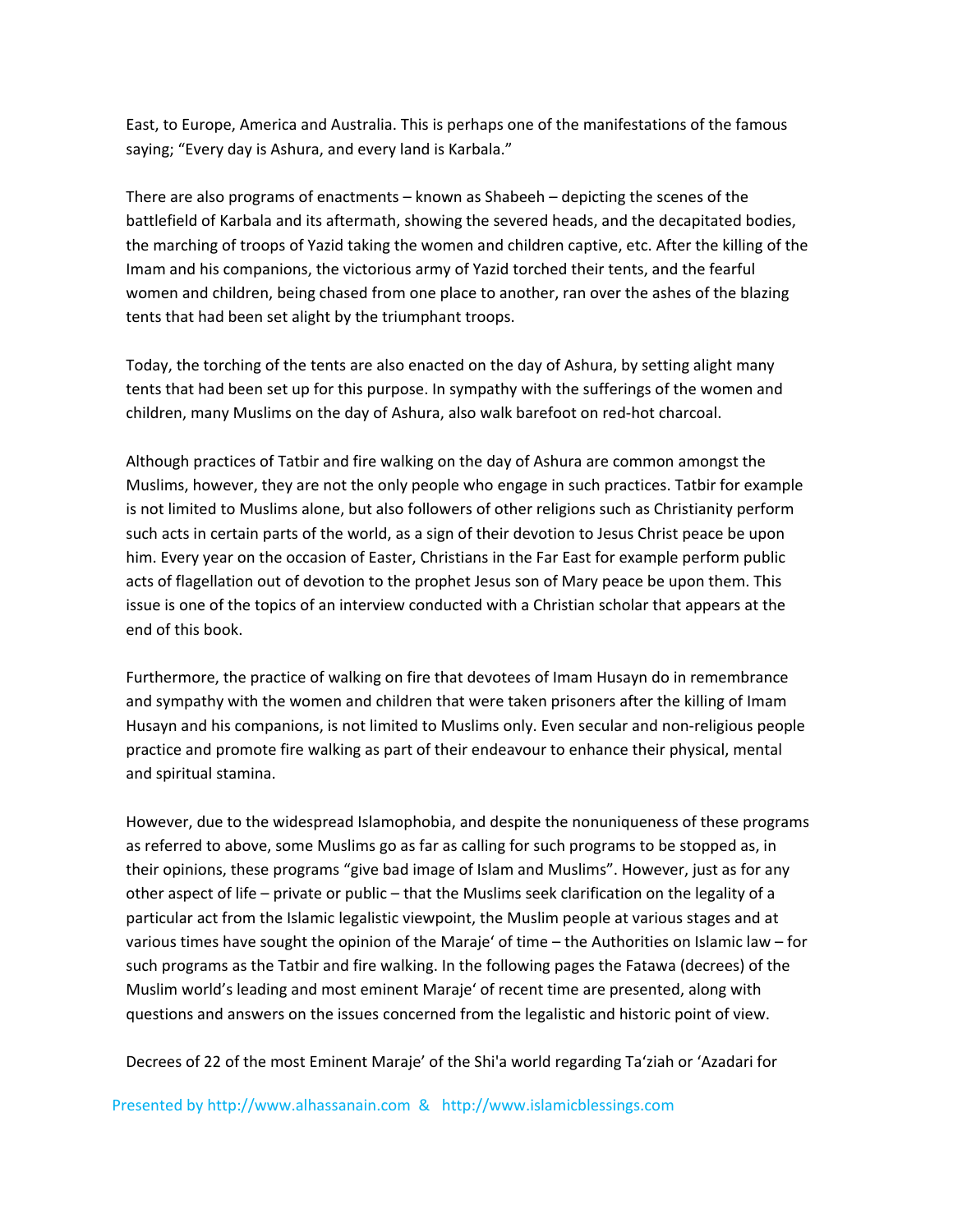Imam Husayn alayhis‐salam [The list below is not exhaustive, but it only enlists some of the eminent Maraje'.]

# Fatwa of al-Imam al-Sheikh Abdul- Kareem al-Ha'ery Founder of the current Hawzah50 in the **holy city of Qum**

"The hitting of swords on the heads (causing bleeding) is alright (allowed) provided there is no harm to the person doing this. Furthermore no one has the right to prohibit this (hitting the head with sword). In fact all kinds of TA'ZIAH – mourning – for SAYYID AL-SHUHADA' – Imam Husayn – may our souls be sacrificed for him, are MUSTAHAB – desirable deeds."

The above Fatwa by Sheikh Abdul Kareem al‐Ha'ery was endorsed and signed by the following eminent Maraje':

- 1. Ayatollah al‐Udhma al‐Sheikh Muhammad al‐Araki,
- 2. Ayatollah al‐Udhma al‐Sayyid Muhammad Ridha al‐Gulpaygani,
- 3. Ayatollah al‐Udhma al‐Sayyid Shahab‐el‐Deen al‐Mar'ashi al‐Najafi,
- 4. Ayatollah al‐Udhma al‐Sayyid Hasan al‐Tabataba'e al‐Qummi,
- 5. Ayatollah al‐Udhma al‐Sayyid Muhammad al‐Waheedi,
- 6. Ayatollah al‐Udhma al‐Mirza Jawaad al‐Tabrizi,
- 7. Ayatollah al‐Udhma al‐Sayyid Muhammad Saadiq al‐Rouhani,
- 8. Ayatollah al‐Udhma Muhammad Mahdi al‐Lankaroudi,

And many other Maraje' and eminent scholars . . .

50 University for Islamic sciences.

## **Fatwa of al‐Imam al‐Sheikh Muhammad**

## **Husayn al‐Naa'ini**

{'Ustadhul‐'Ulema} or {Teacher of the Maraje'} of the holy city of Najaf.

"There is no doubt as to the permissibility of the beating of the chest and the face with the hands to the point of redness or blackness (of the chest or the face). This is also extended to the lashing of the shoulders and the back with chains to the extent mentioned (above), and even if this led to bleeding. As for causing the bleeding of the head by sword beating, this is also allowed provided it does not lead to endangering harm, such as unstoppable bleeding or harm to the scull, etc. as it is known amongst the experts in doing this (hitting on the head)."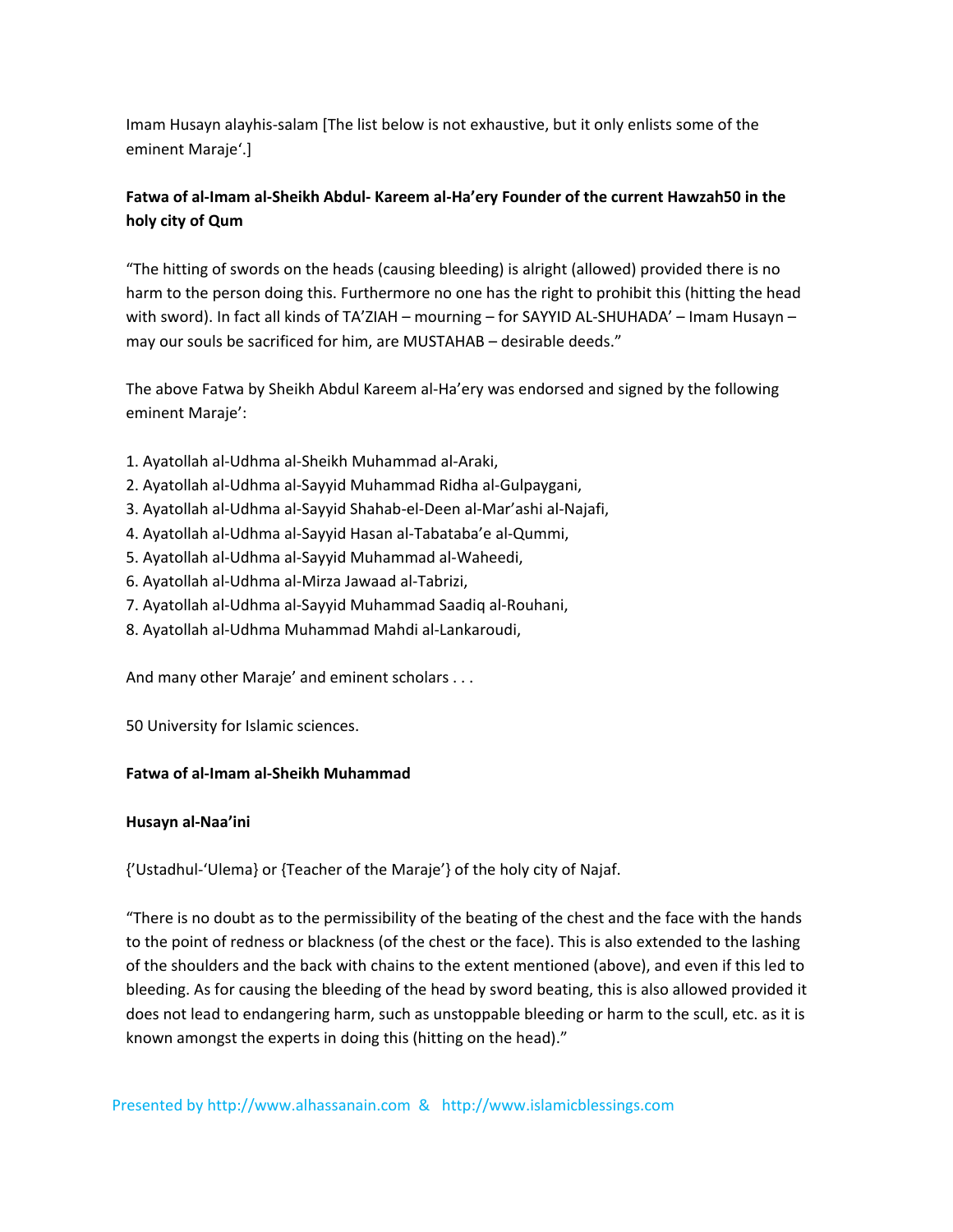The above Fatwa by Sheikh Muhammad Husayn al‐Naa'ini was endorsed and signed by the following eminent Maraje':

- 1. Ayatollah al‐Udhma al‐Sayyid Mohsen al‐Hakim,
- 2. Ayatollah al‐Udhma al‐Sayyid Muhammad Kaadhem al‐Shari'at‐ Madari,
- 3. Ayatollah al‐Udhma al‐Sayyid Abd‐el‐A'la al‐Sabzewary,
- 4. Ayatollah al‐Udhma al‐Sayyid Abul‐Qassim al‐Kho'i,
- 5. Ayatollah al‐Udhma al‐Sayyid Muhammad Ridha al‐Gulpaygani,
- 6. Ayatollah al‐Udhma al‐Sayyid Ali al‐Husayni al‐Seestani,
- 7. Ayatollah al‐Udhma al‐Sayyid Muhammad Saadiq al‐Rouhani,
- 8. Ayatollah al‐Udhma al‐Mirza Jawaad al‐Tabrizi,

9. Ayatollah al‐Udhma al‐Sheikh Husayn al‐Waheed al‐Khurasani, And many other Maraje' and eminent scholars . . .

# Fatwa of Ayatollah al-Udhma al-Sayyid al- Kho'i The former leader of the Hawzah of the holy **city of Najaf**

## **Question:**

Is there any problem with causing the bleeding of the head – TATBIR – as it is practiced, to express one's grief about the martyrdom of our Imam Husayn peace be upon him, assuming there is going to be no permanent harm?

## **Answer:**

There is no problem with that, given the assumption made in the question, and Allah knows best.

## **Question:**

You stated that there is no problem in causing the bleeding of the head – known as Tatbir – if it does not lead to harm. It is said that it is not more than a permissible act, then can Tatbir be Mustahab – desirable – if the intention was the upholding and honouring the Sha'a'er – signs of Allah – and sympathy with the Ahl‐ul‐Bayt, alayhum‐as‐salam?

## **Answer:**

Most probably Allah Almighty would give thawab – reward (the individual) – for sympathising with the Ahl-ul-Bayt alayhum-as-salam if the intention is sincere.

## Fatwa of Ayatollah al-Udhma al-Sayyid al-Seestani Current leader of the Hawzah of the holy city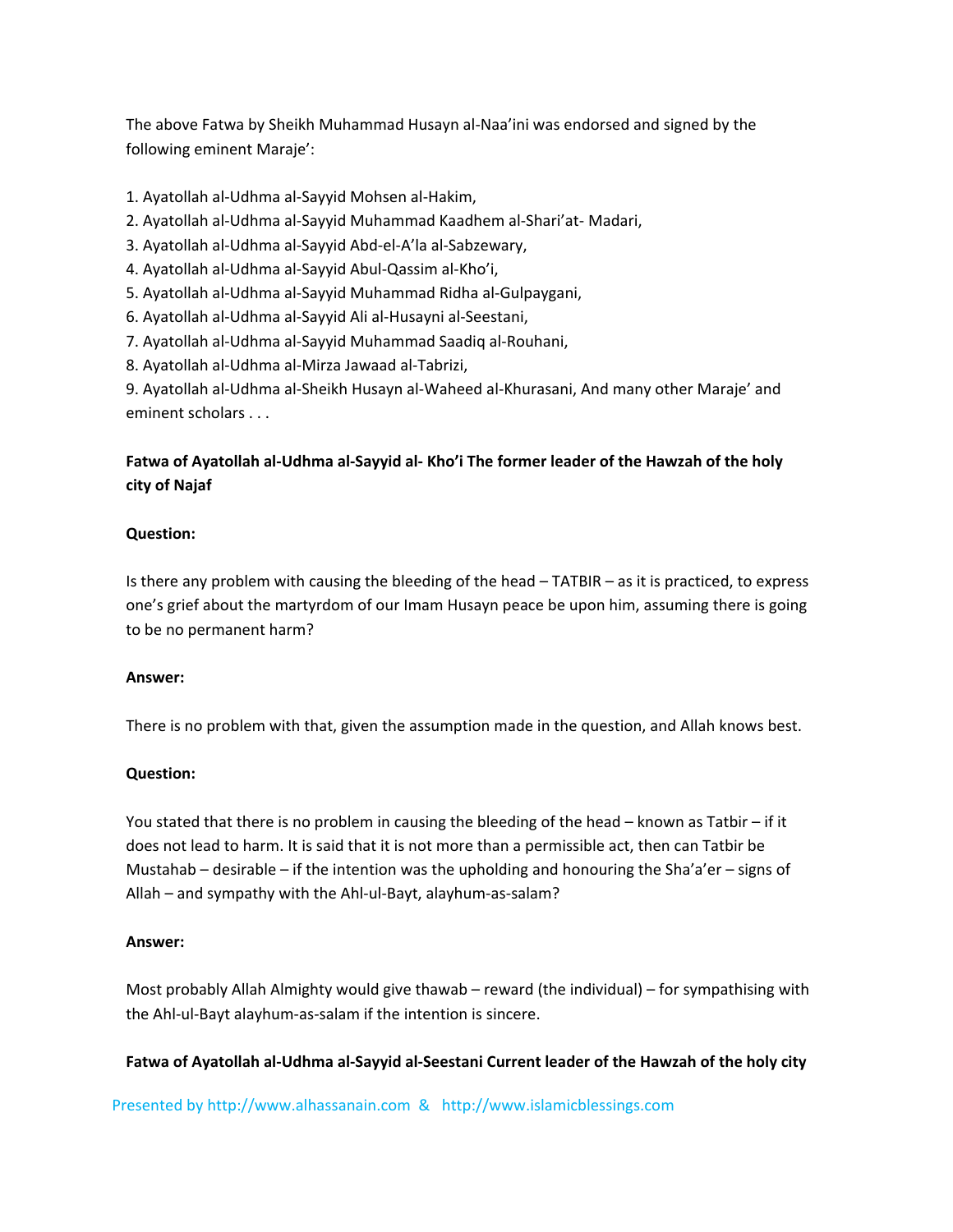## **of Najaf**

### **Question:**

What is the ruling regarding the lashing with chains, chest beating, and walking on fire on the occasion of mourning the martyrdom of Imam Husayn peace be upon him?

### **Answer:**

If (these are) not associated with extreme harm or loss of limb, there is no objection.

### **Question:**

What is the ruling regarding wearing black, and chest beating when commemorating the martyrdom of Imam Husayn peace be upon him, as well as other infallible Imams peace be upon them?

### **Answer:**

This is permissible, and in fact this is regarded as one of the best means of seeking nearness to Allah, since it is upholding and honouring the Sha'a'er of Allah Almighty51.

51 This is a reference to the Qur'anic verse 22:32. – translator.

## **Fatwa of Ayatollah al‐Udhma al‐Imam al‐Sayyid Muhammad al‐Shirazi**

"It is desirable to observe and establish all kinds of mourning programs for Imam Husayn alayhis‐ salam, such as weeping, chest beating, Tatbir or Qama‐Zani, Husayni Majlis, etc. There is no objection to organise such programs in public and to march through the streets in full view of men and women. Also there is no objection to carry flags, standards, banners, and such like in front of the mourning processions, however, instruments of music may not be used."

## **Question:**

What is your opinion regarding hitting the head with sword – Tatbir – on the day of Ashura whether or not it harms the individual?

#### **Answer:**

The most common and widely known opinion of the Fuqaha52 is that the desirability (of Tatbir) is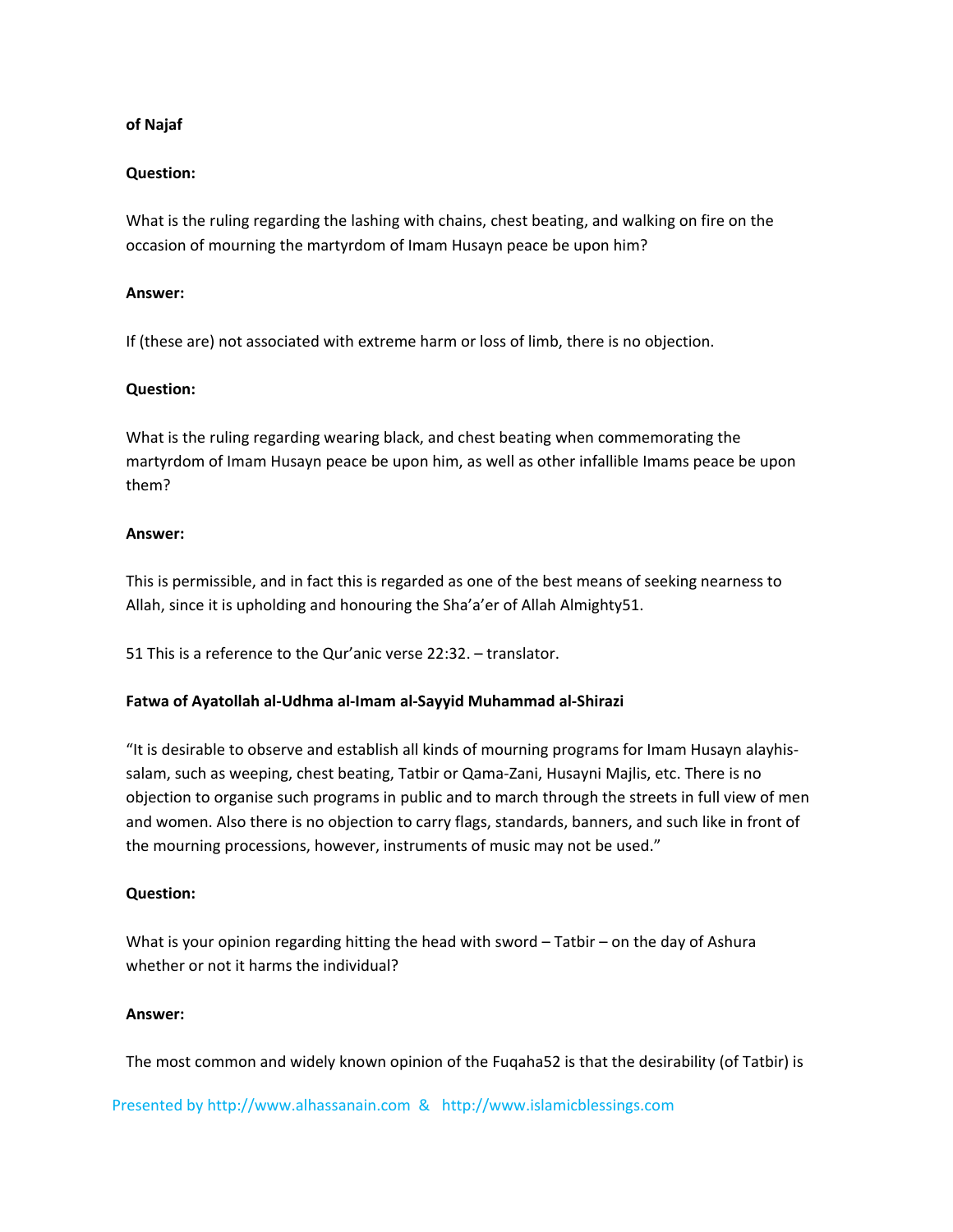(recognised) if it is not (considered) extremely harmful.

### **Question:**

If one engages in the Ta'ziah (mourning) program of for Imam Husayn alayhis‐salam, and goes on to serve the program, but does not do Tatbir, is he regarded as a sinner, who deserves to be humiliated?

### **Answer:**

Tatbir is a desirable act, and a mukallaf – i.e. one who has reached the adolescence age and is duty bound – may forsake a desirable act.

However, it is not allowed to humiliate a Mu'min53, and also one who does not do Tatbir may not humiliate or insult others, or accuse them (of false things).

52 scholars of Islamic law.

53 A faithful

**More Fatawa from Imam Muhammad Shirazi**

#### **Husayni Ceremonies**

#### **Question:**

If religious Sha'a'er (ceremonies) in general, and the Husayni ones in particular were to be ridiculed by others, should one stop practicing those Sha'a'er?

### **Answer:**

The Holy Qur'an states, {alas for the servants! there comes not a messenger to them but they mock him!}54 It is imperative to educate those who are ignorant of the reason and background of these ceremonies and remind those who are familiar (with them of the significance of these Sha'a'er).

## **Question:**

If failure and neglecting to attend in the Husayni Majalis (programs) would lead to weakening the Islamic spirit for the individual, and his family, would this be considered as a sin?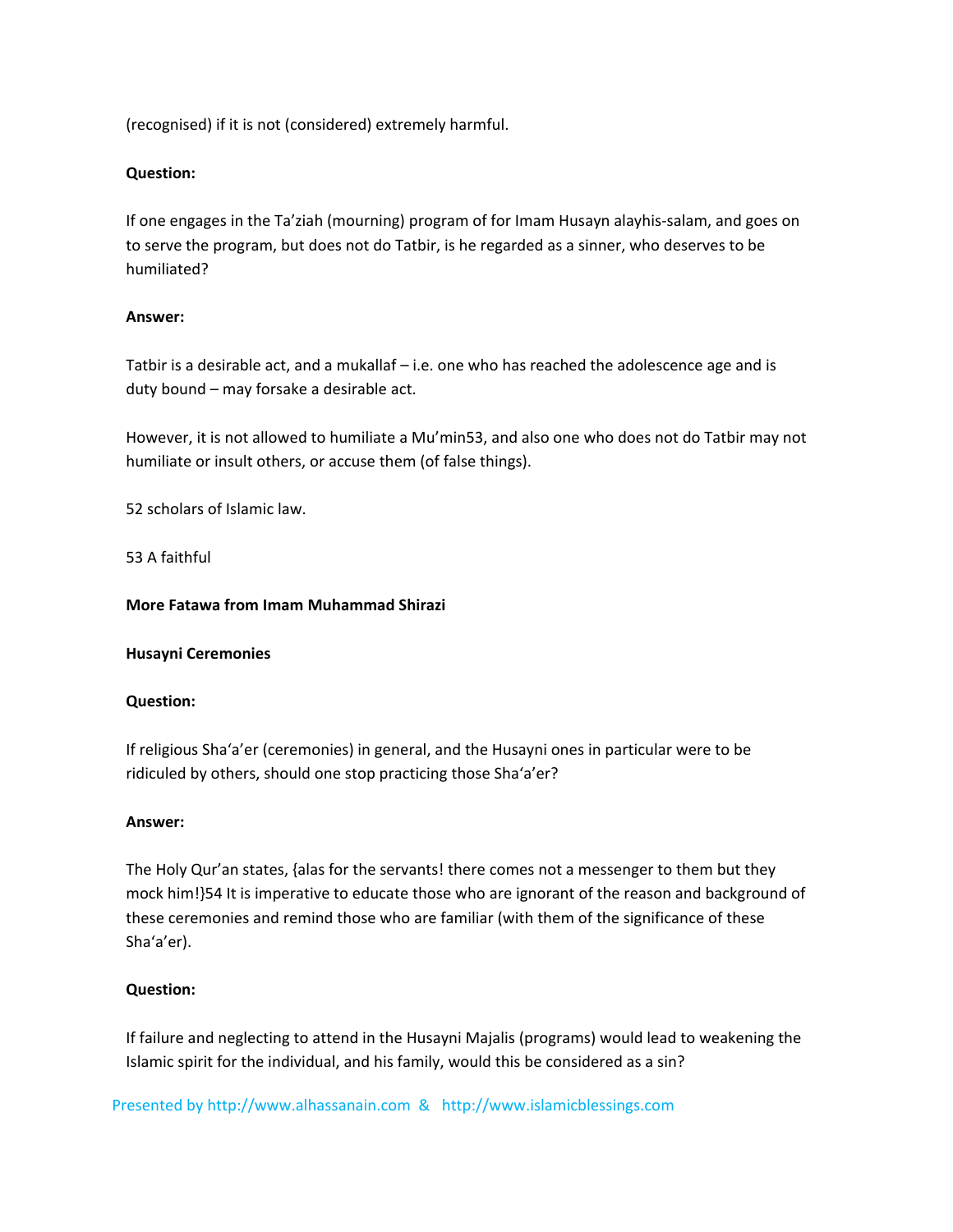#### **Answer:**

Yes.

### **Question:**

Is it obligatory to ensure that Ashura is commemorated?

#### **Answer:**

Yes, and it (Ashura) is one of the most important of religious Sha'a'er.

### **Question:**

They say we are the nation of weeping . . . the nation of political weeping .

. . we are a nation that with its tears floods and destroys the obstacles that confront Islam. What is your opinion?

#### **Answer:**

Weeping is a powerful weapon for expressing oppression, and this weapon has been used by many of the prophets and saints, and there is no doubt that the case of Imam Husayn alayhis‐ salam has attracted many to Islam.

54 The Holy Qur'an, [36:30]

## **Imam Husayn and Events of Ashura**

## **Question:**

I have heard a hadith that Imam Baqir alayhis‐salam has said, "All Imams are ships of salvation, but Imam Husayn alayhis-salam is the largest (Ship). Is this hadith true, and where can I find it?

#### **Answer:**

It is reported that the Imams (of Ahl‐ul‐Bayt) alayhum‐as‐salam are the ships of salvation, and the ship of Imam Husayn alayhis‐salam is bigger,and in the deep seas (it is) faster . . . . You may refer to "Ikmaal al‐Deen wa Itmaam al‐Ni'mah" by sheikh al‐Sadouq, "Ma'ali al‐Sebtayn" by sheikh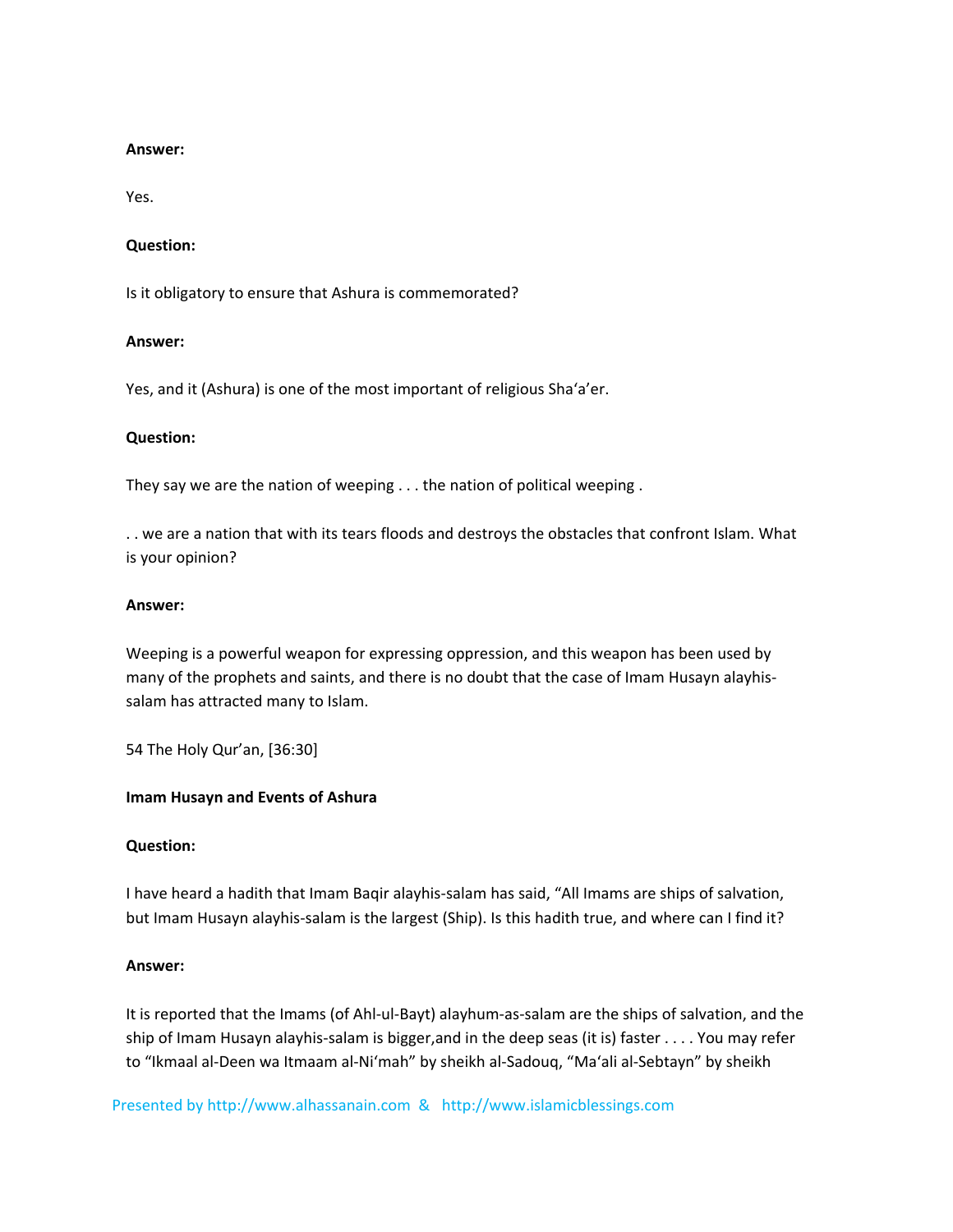Muhammad Mahdi al‐Mazandarani.

### **Question:**

When Imam Husayn alayhis‐salam headed for Iraq, did he know that he would be killed and his family taken prisoners? And if yes, does this not constitute exposing oneself to a certain death?

### **Answer:**

He knew of his fate, and his action is the manifestation of:

if the religion of Muhammad is not to survive except with my death,then O Swords! Take me.

### Question:

On his way to Iraq, was Imam Husayn alayhis‐salam seeking martyrdom, or was he seeking power, and why?

### Answer:

He was seeking martyrdom, for Islam depended on that course of action.

Question:

Is there no contradiction between the peace pact Imam Hasan alayhissalam made with Mo'awiyah, and the uprising of Imam Husayn alayhissalam against Yazid?

#### Answer:

There is no contradiction between the two stances, since each has his own duties and responsibilities according to the circumstances of the day. The circumstances of uprising that Imam Husayn alayhis‐salam faced did not arise at the time of Imam Hasan alayhis‐salam, nor did they arise during the first ten years of his (Imam Husayn's) imamah (leadership). More details about the lives and the circumstances are given in details in reference books, which address the lives of the two Imams alayhum‐as‐salam. For us it is sufficient the saying of the Prophet Muhammad sallallahu‐alayhi‐wa‐aalih when he said, "Al‐Hasan and al‐Husayn are two Imams whether they rise up or not".

## Question: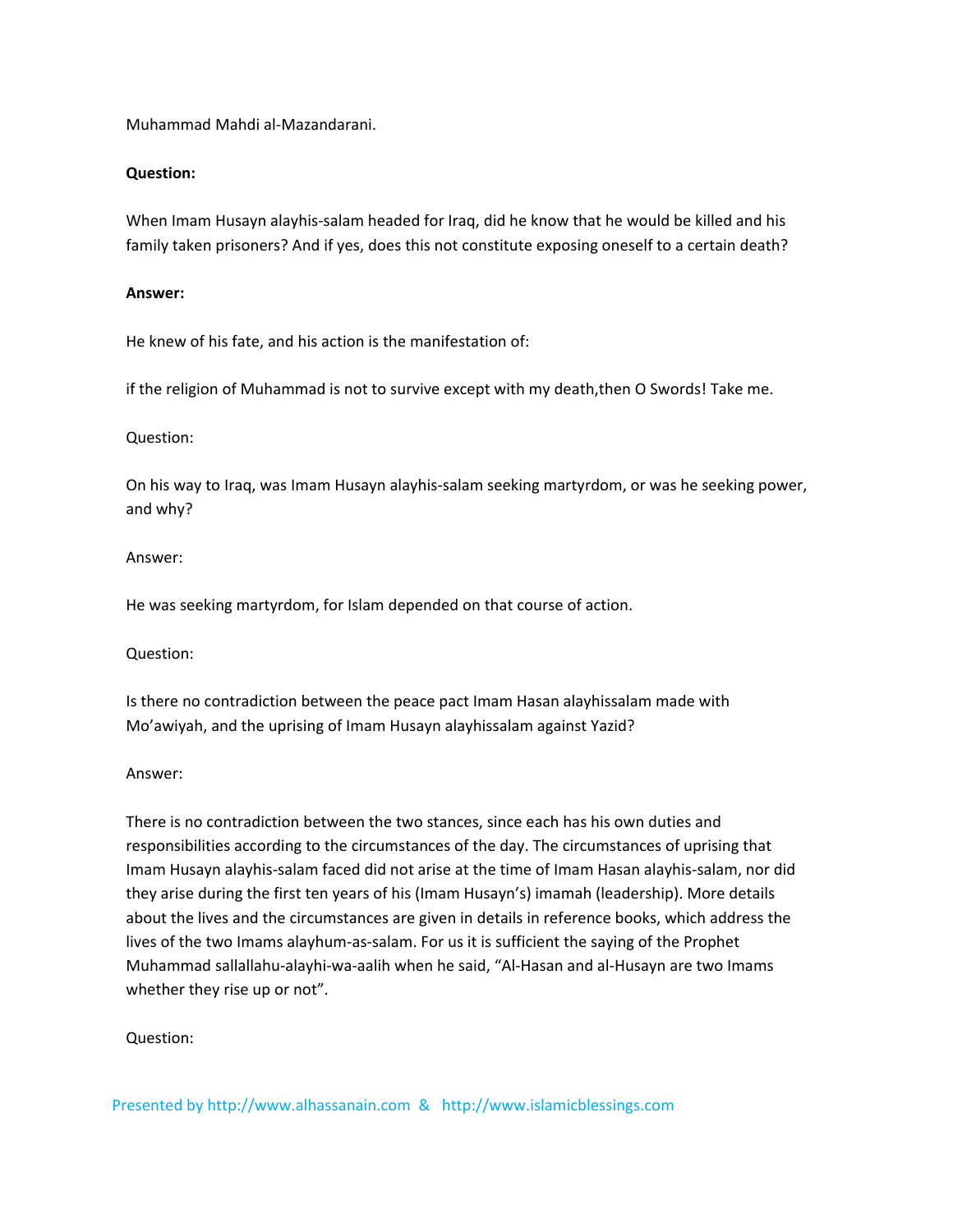What would you put Muhammad ibn al‐Hanafiyyah55 not joining Imam Husayn alayhis‐salam down to?

Answer:

He was sick and unable to go.

Chest beating

Question:

What is your opinion with regards to chest beating ceremonies for Imam Husayn alayhis‐salam, and was it practiced at the time of the Ma'soom Imams alayhum‐as‐salam?

Answer:

(Performing) chest beating ceremonies for the Ma'soomeen alayhum‐assalam is permissible, and in fact Mustahab (desirable), and the ladies descendent from Fatima al‐Zahra' established chest beating in the presence of Imam Zayn al‐'Abidin alayhis‐salam.

Tatbir

Question:

Some individuals say that I do not see shedding my tears as enough to express my grief for Imam Husayn alayhis‐salam, his household and his companions on the day of Ashura. So is hitting myself with sword and injuring myself is allowed?

Answer:

The Husayni Sha'a'er, including Tatbir, are some of the raajih56 issues.

Tatbir is a Mustahab or desirable deed, unless it leads to death, loss of limb, or loss of faculties.

55 Muhammad ibn al‐Hanafiyyah is Imam Husayn's half brother, whose mother was called al‐ Hanafiyyah.

56 raajih means acts that are permissible, but could be classified as desirable, or even obligatory depending on the circumstances of the time. The determination of those circumstances that render this are made by the Marje'. – translator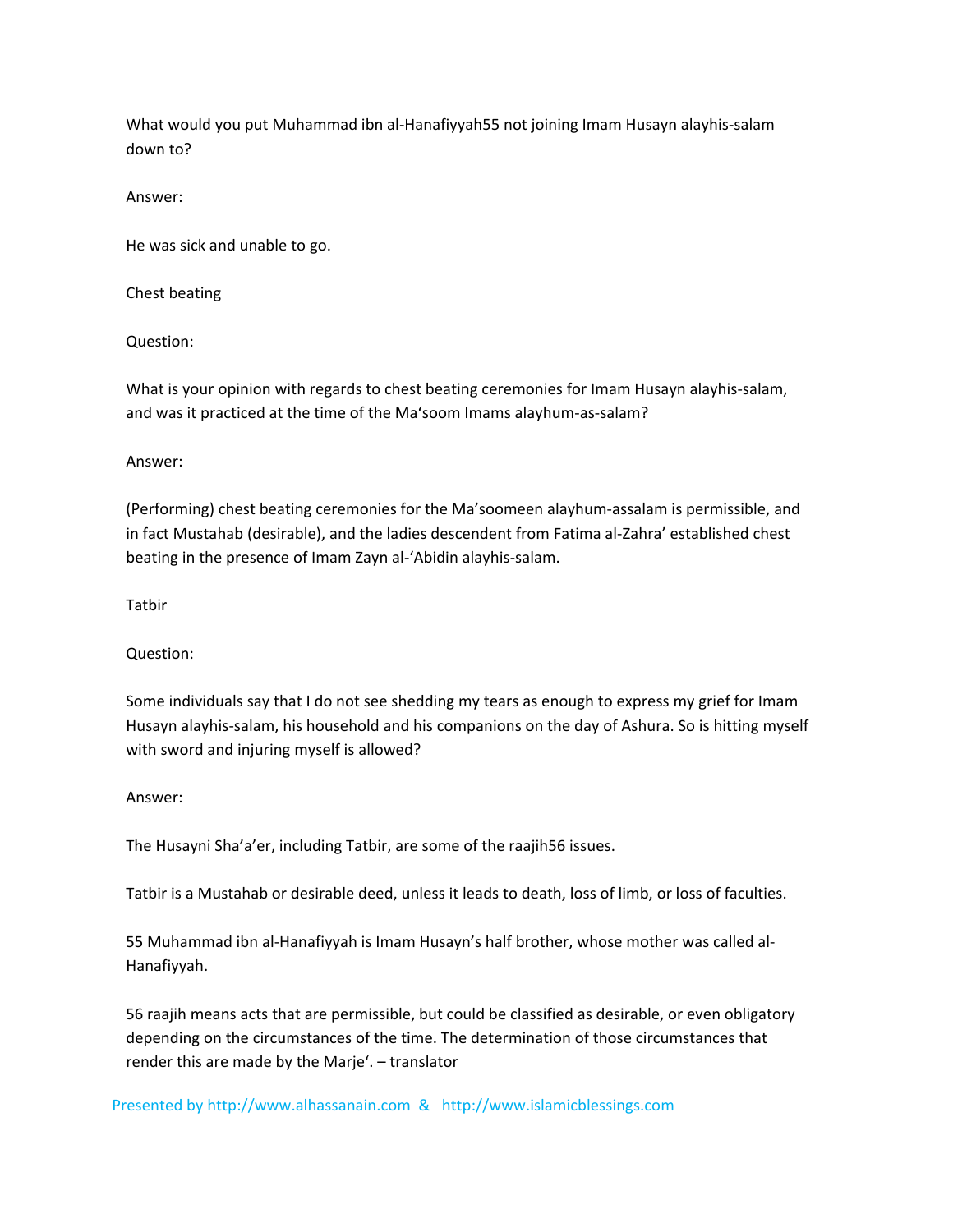## Question:

Imam Mahdi, alayhis‐salam and may Allah hasten his reappearance, addresses his great grandfather, Imam Husayn alayhis‐salam (in Zeyarahal‐ Nahiyah): ". . . I shall mourn you every morning and every evening, and I shall weep blood for you instead of tears . . ." Can we deduce from this statement that Tatbir (hitting the head with swords to make blood flow) is an emphatically desirable act?

Answer:

Yes.

### Question:

Did the Ahl‐ul‐Bayt alayhum‐as‐salam used to hurt themselves for Imam Husayn alayhis‐salam, in commemorating and glorifying the Husayni Sha'a'er, such that we should follow suite?

### Answer:

Yes, as can be found in various reports and narrations. Some of these would be discussed in more detail later on in this book.

## Question:

What is your opinion regarding the reports that Lady Zaynab alayhassalam, when she saw the head of her brother Imam Husayn alayhis-salam, being paraded in public, hit her forehead on the bar of the carriage she was travelling in, causing bleeding to flow from beneath her veil, which was visible to those onlookers who witnessed the event?

Answer:

Yes that is proven.57

Question:

Some would raise questions that, "why do we not give blood on the day of Ashura instead of performing Tatbir, since that would be more civilized than Tatbir, which may pollute the environment, and other sects may ridicule us." What is your opinion in this respect?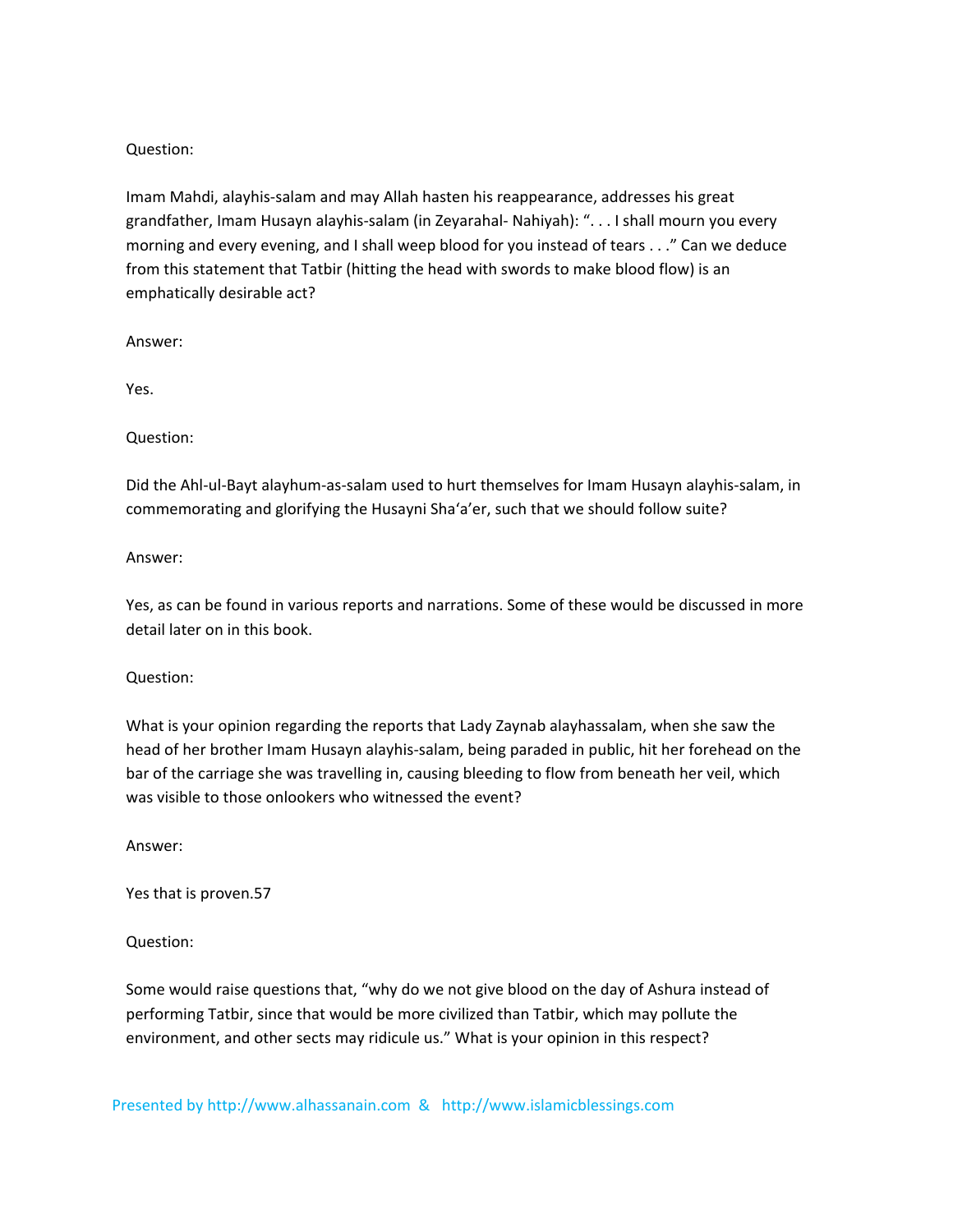### Answer:

57 {Some of the famous references, which confirm the above report, are as follows:

Bihaar al‐Anwaar; v. 45, p. 114, Jalaa' al‐'Oyun; v. 2, p. 238, Zaynab al‐Kubra; p. 112, Asraar al‐ Shahadah; p. 474, Al‐Muntakhab; v. 2, p. 478, Nusrat‐ul‐Madhlum; p. 18.

Needless to say that 'Allamah Majlisi – compiler of Bihaar al‐Anwaar – and Sheikh al‐ Shari'ah al‐ Isfahani have confirmed the authenticity of the report.}

Giving blood in its own right is good, but this does not conflict with performing the Husayni Sha'a'er. Furthermore, drawing blood from the head accompanies many health benefits, and it is a Sunnah of Rasulollah salla‐llahu‐alayhi‐wa‐aalih, and Rasulollah used to call it al‐Mughithah and al-Mungithah (literally meaning "the saviour") and both the Shi'a and the non-Shi'a agree on its authenticity, and Bukhari and many others have reported many narrations in this respect. It is reported from Imam Sadiq alayhis‐salam that, "It is cure from insanity, leprosy and other skin diseases, diseases that lead to blindness, and toothache". The Mu'minin may give blood on another day, such as 3rd of Sha'baan, which is the birthday of Imam Husayn alayhis‐salam.

## Question:

If something such as Tatbir would result in distorting the image of the true religion, which in turn would weaken other Husayni Sha'a'er in the heart of the Mu'minin58, what is the ruling then?

## Answer:

Tatbir is generally a desirable act, and it is actually not proven that it causes distortion and the like. In fact many media experts would consider it as one of the most important means of education, giving vitality to the (Shi'a) school of thought59. Furthermore, merely on grounds that an act would bring about distortion or ridicule, does not mean that one may abandon a ruling or a practice, otherwise we would have to abandon many of rulings of Allah Almighty, such as hijab, hajj, the daily prayers, fasting, etc. Allah Almighty says in the Qur'an: {alas for the servants! there comes not a messenger to them but they mock him!}60. Does the mock and ridicule of the prophets means that they should withdraw from their mission?

# Question:

Is the harm attained as a result of Tatbir regarded as permissible or desirable, for which one would be rewarded? Did the Ahl-ul-Bayt alayhum-as-salam encourage this?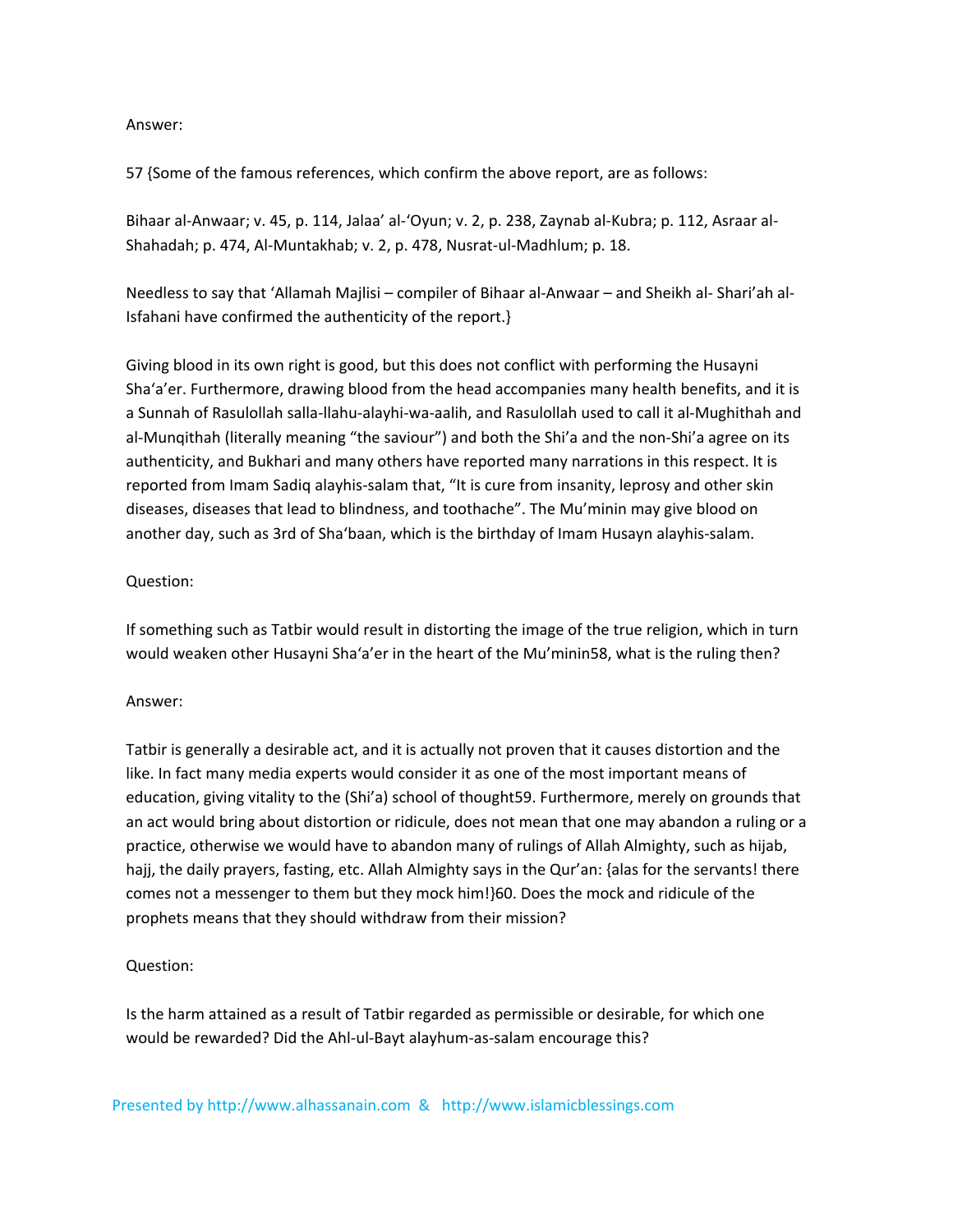### Answer:

Tatbir is permissible if it does not result in death, loss of a limb, or loss of use of a limb – such as blindness of an eye. If Tatbir was performed with 58 The faithful 59 See for example the interview with a Christian scholar towards the end of this book. 60 The Holy Qur'an, [36: 30]

intention of sympathy with Sayyid‐al‐Shuhada61 alayhis‐salam, and to express one's devotion to him and to defend the Truth, to train for and attain faithful spirituality, sacrifice, and steadfastness, then it would be amongst the definite desirable acts, and in this respect scholars in the old and modern times have issued endorsing Fatawa (rulings). Many reports have been narrated about the biographies of the Ma'soomeen alayhum‐assalam that indicate that the bearing of hardship and losses in the way of Allah, and training and disciplining the self on Taqwa (piety) are considered desirable. For example our lady Fatima al‐Zahra alayhassalam used to stand up in worship for prolonged periods such that her feet would swell. Another example is that Imams Hasan and Husayn alayhumas‐ salam used to go to the Hajj pilgrimage in Makkah on foot while their camels walked behind them.

## **Play Acting**

## Question:

Every year we organise enactment of the scenes of Karbala, focusing on the important personalities such that of the Ma'soom, or al‐Abbas, and other members of Ahl‐ul‐Bayt alayhum‐ as-salam. The actors concerned may not fit the reported physical characteristics of the individuals concerned. Is this permissible.

## Answer:

It is of the best means to seek closeness to the Almighty to use various permissible means to disseminate the teaching and heritage of the Ahl‐ul‐ Bayt alayhum‐as‐salam, and those of Imam Husayn alayhis‐salam. This must be done with utmost care, paying meticulous attention to details and accuracy, so that the presentation is fitting to the occasion and commendable from every aspect.

Working on Ashura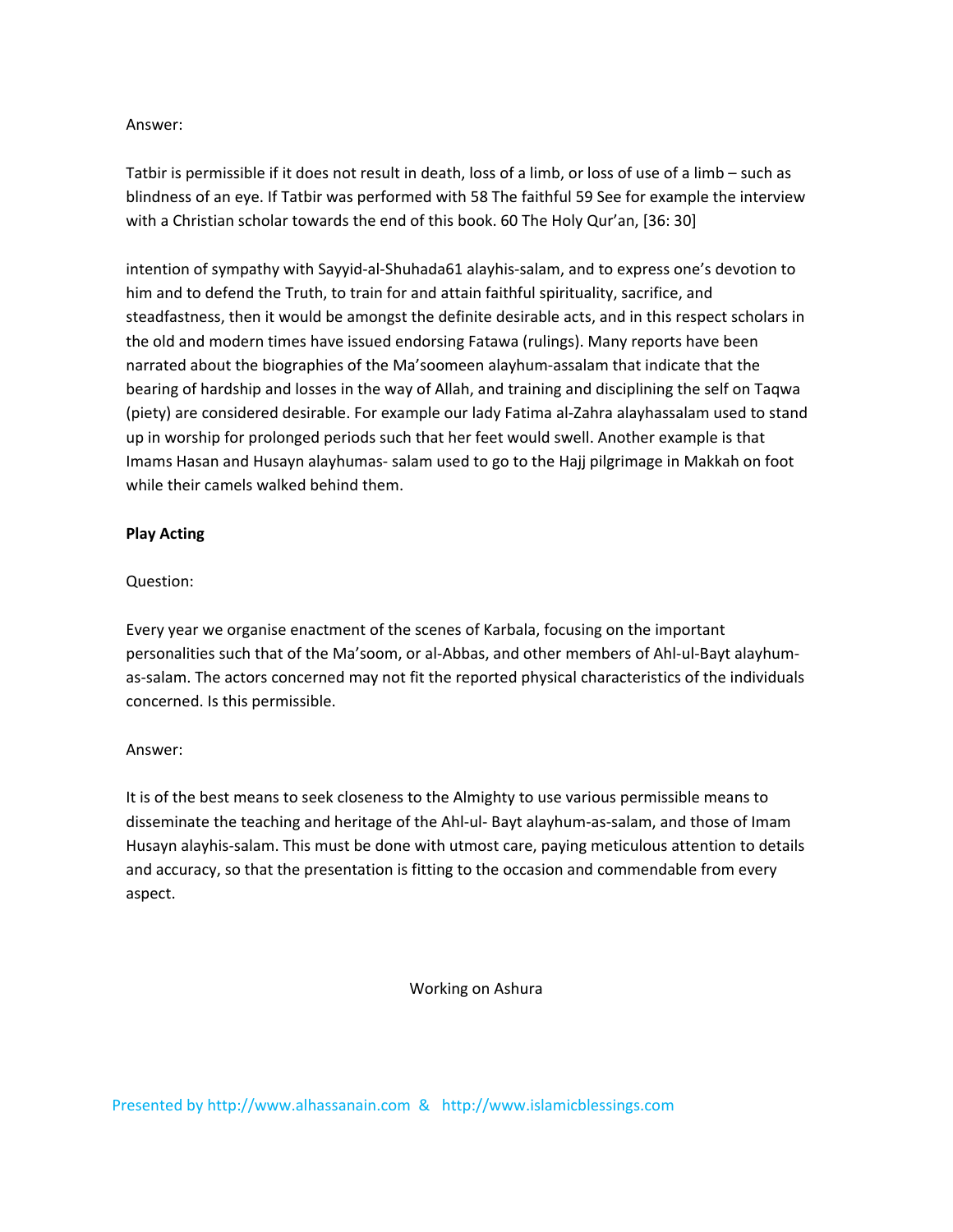### Question:

Is it permissible to go for work on the day of Ashura?

### Answer:

It is Makruh or undesirable, and the work shall not be blessed on that day.

61 meaning "Master of the Martyrs". This is title of Imam Husayn alayhis‐salam.

#### **Husayni Shrine**

### Question:

Were the severed heads of the martyrs returned with the captives of Ahlul- Bayt alayhum-assalam and buried with the bodies? Or were the heads buried in another location?

### Answer:

The overwhelming evidence is that they were returned back and buried with the sacred bodies.

## Question:

We have a mosque in Cairo, where it is believed that the sacred head of mam Husayn alayhissalam is buried. However, I have also seen in Bihar al-Anwar that the head was buried in the holy city of Najaf. What is your opinion about this issue, and where do you think the head is buried?

#### Answer:

Based on reliable and authentic sources, the head of Imam Husayn alayhis‐salam was returned to the holy Karbala and Imam Zayn‐al‐Abidin alayhis‐salam buried the head with the sacred body. There are other claims, but that we mentioned above is the correct one.

#### **Zeyarah**

## Question:

In some books it is stated that if we wanted to read the Zeyarah (salutation) of Imam Husayn alayhis‐salam from a distant location – not actually being in Karbala – we should go to the roof of a building and face the direction of Karbala, and read the Zeyarah. Does this mean that reading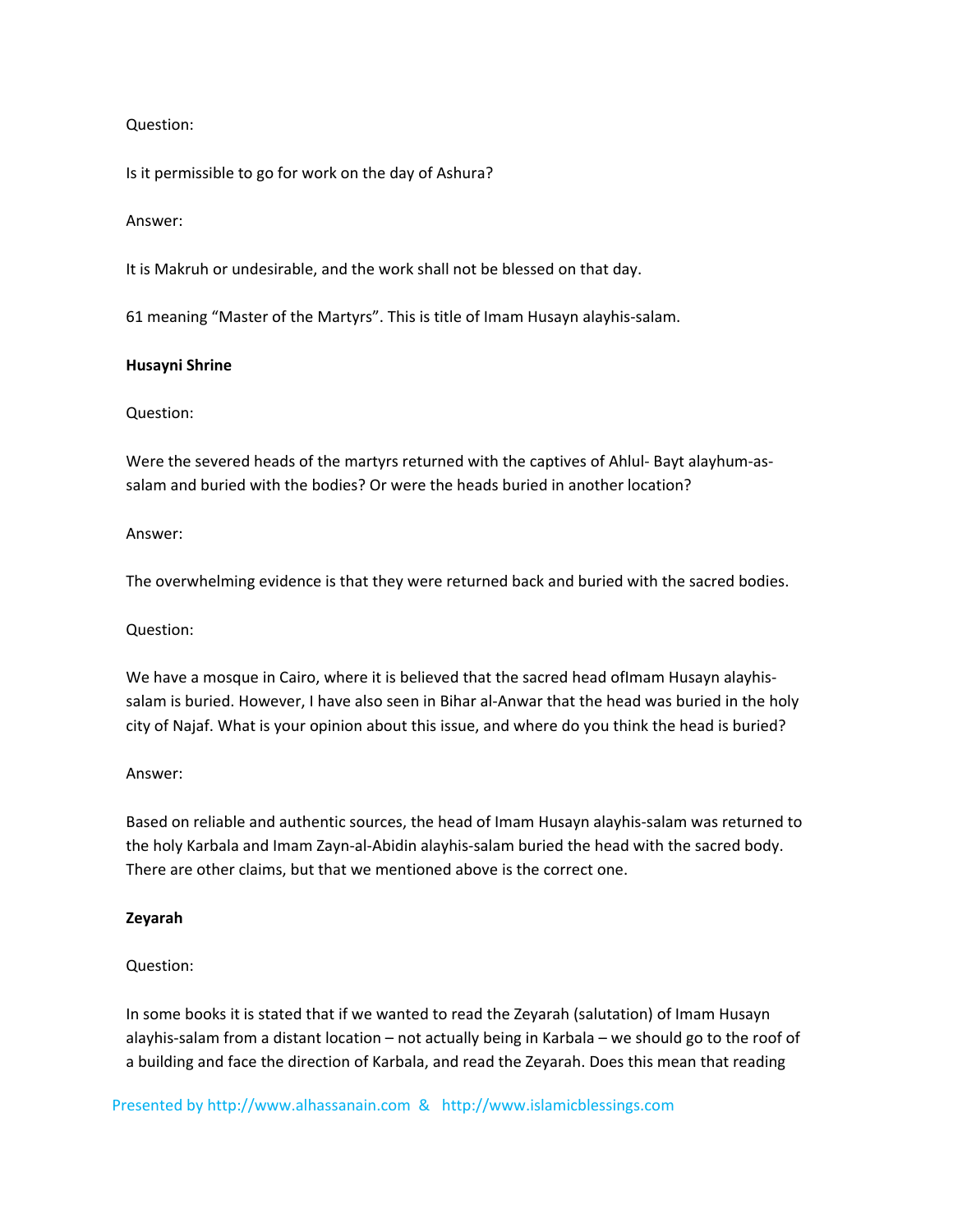the Zeyarah from a room is not acceptable? Is the Zeyarah without reading the associated prayer acceptable?

#### Answer:

The Zeyarah is acceptable. Going to the roof, and performing the associated prayers increases in the reward.

## Question:

Are the Zeyarah of Ashura, and Zeyarah of Nahiyah reliable and authentic? What about Du'a Nudbah?

#### Answer:

All are correct, reliable, and authentic.

### **Query on Ashura**

A group of the faithful presented a question on the validity of Tatbir to the leading Maraje' of the Shi'a world in Muharram 1423 Hijri, March 2002.

The question and the respective Maeaje' fatawa are given below:

Their Excellencies the Grand Maraje', may Allah protect them.

#### Salaam Alaykum,

We would be grateful if you express your opinion about Qama-Zani. Please state the ruling if it were to be conducted in private and/or in public.

With thanks

The Lovers and Devotees of Abi‐Abdillah al‐Husayn alayhis‐salam.

## **Fatawa**

Decrees of the leading Shi'a Maraje' in the holy city of Qum in response to the above query:

## **Fatwa of Ayatollah al‐Udhma Behjat**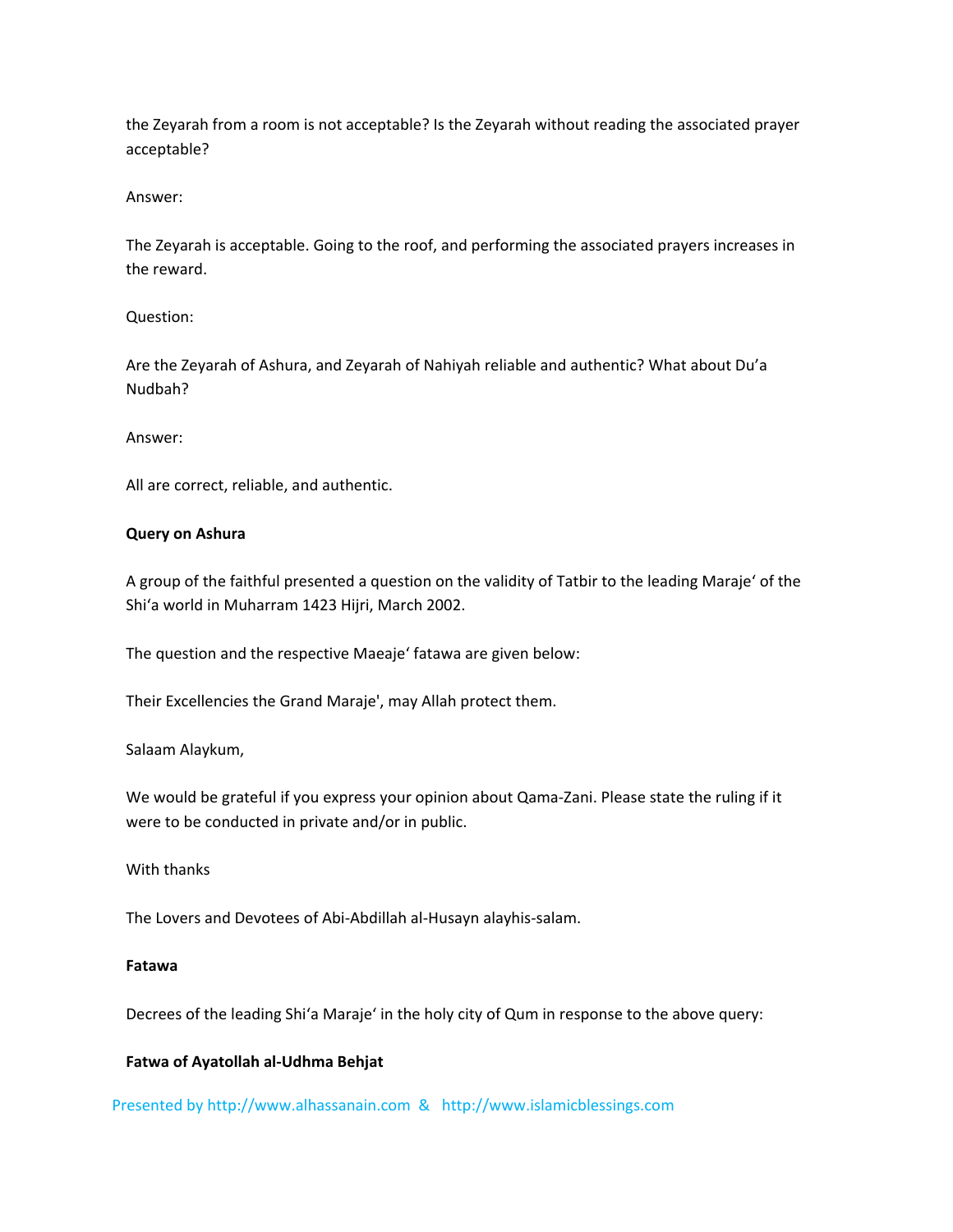In the case of it (Qama-Zani) not being harmful, there is no problem with it.

Stamp of the office of Ayatollah al‐Udhma Behjat

Fatwa of Ayatollah al‐Udhma Abtahi

If it does not cause death, or unbearable harm, it should not be prohibited.

For Allah is the Knower and Helper to the good.

Seal of Ayatollah al‐Udhma Abtahi

Fatwa of Ayatollah al‐Udhma Mirza Jawad Tabrizi

There is no objection to Qama‐Zani in its own right.

Seal of Ayatollah al‐Udhma Mirza Jawad Tabrizi

Fatwa of Ayatollah al‐Udhma Muhammad Sadiq Rouhani

To do Qama‐Zani is a very good act indeed, and to perform Qama‐Zani in public enhances the excellence of this act, and ifm one is harmed in the process, the reward (Thawab) for this act will be increased even further.

One of the things that I regret not doing is that I did not have the honour to perform this great practice, and now that I am old and frail, I am unable to perform it.

In any case, from all the people who have had the honour to perform this religious symbol I wish to ask them to pray for me after performing Qama‐Zani.

#### **Signature and seal of Ayatollah al‐Udhma Muhammad Sadiq Rouhani**

#### **Fatwa of Ayatollah al‐Udhma Langaroudi**

Salaam upon the Lovers of Imam Husayn

In our opinion since Abi‐Abdillah al‐Husayn alayhis‐salam is Thar‐ Allah, the Blood of Allah, then it would be appropriate, but in fact imperative that for the Blood of Allah, the blood of the creatures of Allah is shed. Therefore not only Qama‐Zani is permissible, but it is also regarded as one of the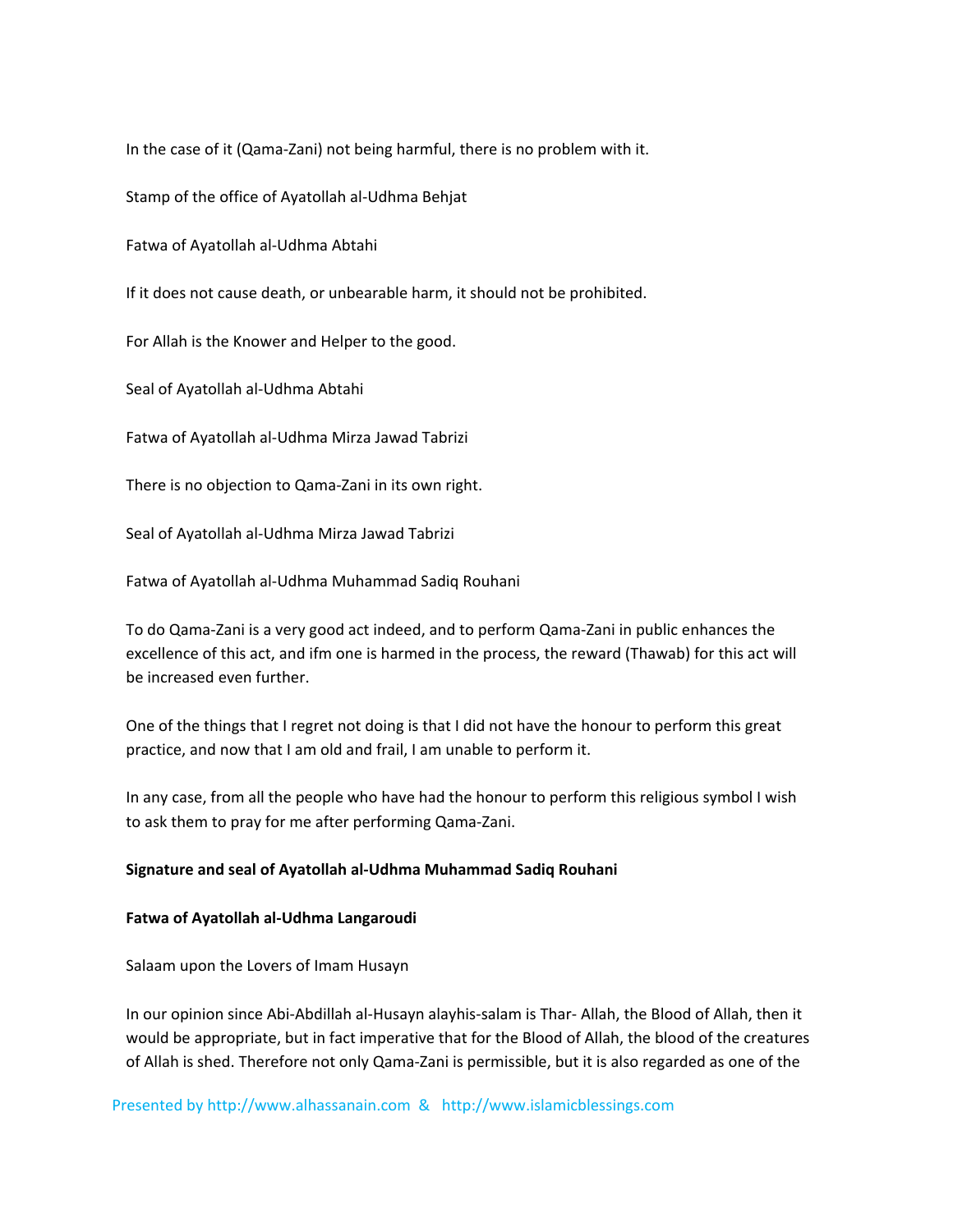Sha'a'er and it has great, and extensive Thawab (reward).

It is honour and good for the Husayni Lovers who participate in this beautiful and honourable act, since Qama‐Zani is one of the Sha'a'er.

Needless to say that to practice this Sha'a'er in public is better.

Salaam be upon the Righteous Lovers (of Imam Husayn) and upon all the Righteous servants of Allah.

Signature and seal of Abd‐el‐Saheb Sayyid Muhammad Mahdi Murtadhawi Langaroudi

Fatwa of Ayatollah al‐Udhma Sayyid Sadiq Shirazi

Bismillah al‐Rahman al‐Rahim

To perform Qama‐Zani, whether in private or in public, and other kinds of Azadari for Sayyid al‐ Shuhada Abi‐Abdillah al‐Husayn ‐ may my soul be his sacrifice and peace and blessings of Allah be upon him ‐ brings about the pleasure of Allah Almighty as well as Imam Mahdi ‐ may Allah hasten his reappearance ‐ InSha'Allah.

{And he who glorifies the Sha'a'er of Allah, surely it is from the piety of the hearts.} [The Holy Qur'an, 32: 22]

Signature and seal of Ayatollah al‐Udhma Sayyid Sadiq Shirazi

Is it true that . . .

Question:

Is it true that the skies wept blood for Imam Husayn when he was killed? Answer:

Yes. When he was killed, the sky wept blood for Imam Husayn alayhissalam.

It is reported that when Imam Husayn alayhis‐salam was killed not only the residents of the heavens cried for Imam Husayn alayhis-salam, but even the skies cried for him and they wept blood for him. This is reported not only in the Shi'a books but also in the most important Sunny references: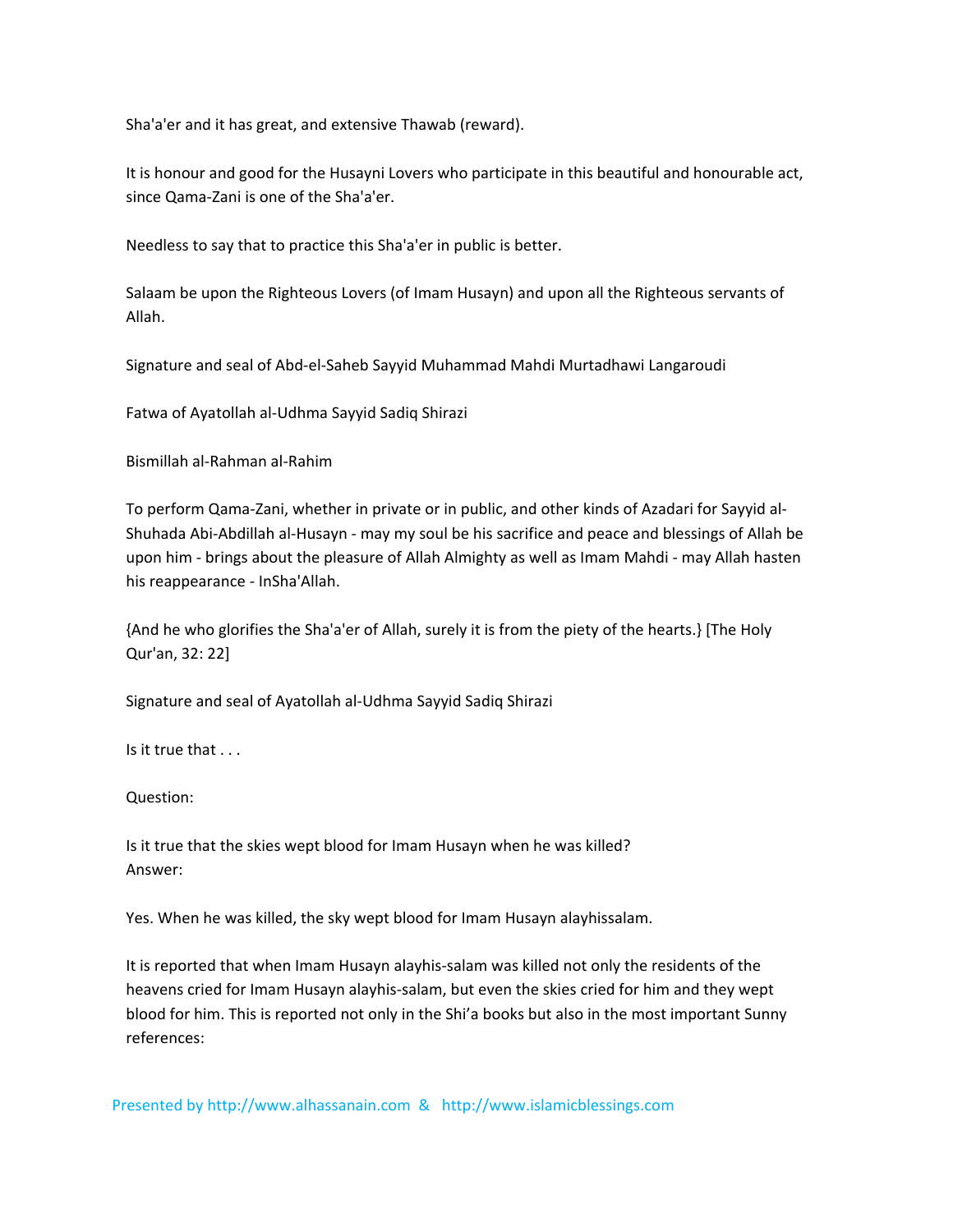"On the day of the martyrdom of Husayn alayhis‐salam the sky rained blood . . ."

See

Thakhaa'er al‐Uqba pp 144, 145, 150.

Al-Sawaa'eq al-Muhriqah pp 116, 192. . . . . .

"(on the day Husayn was killed) there was not a stone which was not lifted but underneath it was found blood . . ."

See

Al-Sawaa'eq al-Muhriqah pp 116, 192. Tathkirat-ul-Khawaas p 284, Tafsir ibn Kathir vol. 9, p 162.. . . .

There are great many more hadith and great many references in abundance in this respect, but for brevity only a few are cited here. These astonishing events were observed and reported by people in various geographical locations. The chroniclers in the reference such as the above record theses reports from people who were in Medina, Karbala, Kufa, Damascus, Jerusalem, etc. But this does not mean that these events were confined to those areas only. In fact we have solid evidence that the skies everywhere wept blood for Imam Husayn alayhis‐salam. Chroniclers in Britain for example, have recorded that in the year coinciding with the event of Ashura, the skies in Britain rained blood, and milk and butter turned into blood! The exact quote is as follows:

"685. In this year in Britain it rained blood, and milk and butter were turned into blood."

The above is recorded in:

The Anglo‐Saxon Chronicle,

Translated, edited by G. N. Garmonsway,

Professor of English,

King's College, London

ISBN 0‐460‐87038‐6

Question:

Is it true that Imam Mahdi alayhis‐salam weeps blood for Imam Husayn?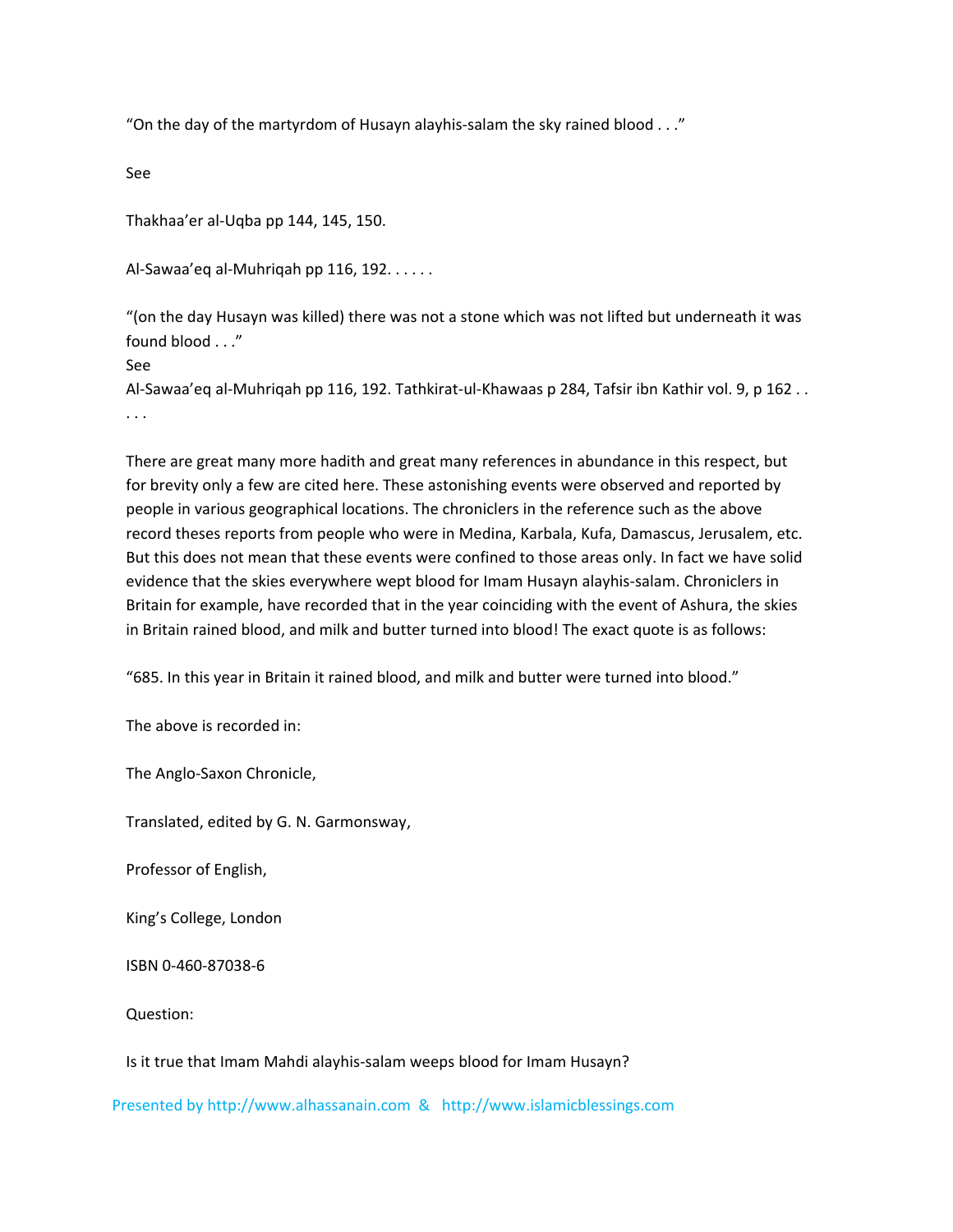### Answer:

Yes it is true. Imam Mahdi, may Allah hasten his reappearance, mourns for Imam Husayn alayhis‐ salam every day - night and day - and he weeps blood for his great grandfather, as seen from his declaration he makes in his Zeyarah, known as Zeyarah of Nahiyah: ". . . now that I could not be with you on the day of Ashura to defend you and fight your enemies, I shall mourn you every morning and every evening, and I shall weep blood for you instead of tears . . . "

## Question:

Is it true that the head of Imam Husayn alayhis‐salam spoke, and recited the Qur'an, while being carried from Karbala to Shaam and back?

## Answer:

Yes this is true, and the report of this phenomenon is reported by numerous chroniclers and recorded in many references. This topic is referred to in more details in chapter three of this book.

## Question:

Is it true that Imam Zayn al‐'Abidin alayhis‐salam mourned and wept for Imam Husayn alayhis‐ salam for more than twenty years?

## Answer:

This issue is widely reported in and recorded in history books. More details are presented in chapter three of this work.

Who was the first to . . .

## Question:

Who was the first individual who founded the Husayni Sha'a'er or the mourning ceremony for Imam Husayn alayhis‐salam? was she Zaynab alayhas‐salam, the loyal sister of Imam Husayn? or was he one of the imams?

## Answer:

The first one who founded the Husayni Sha'a'er is Allah the Almighty.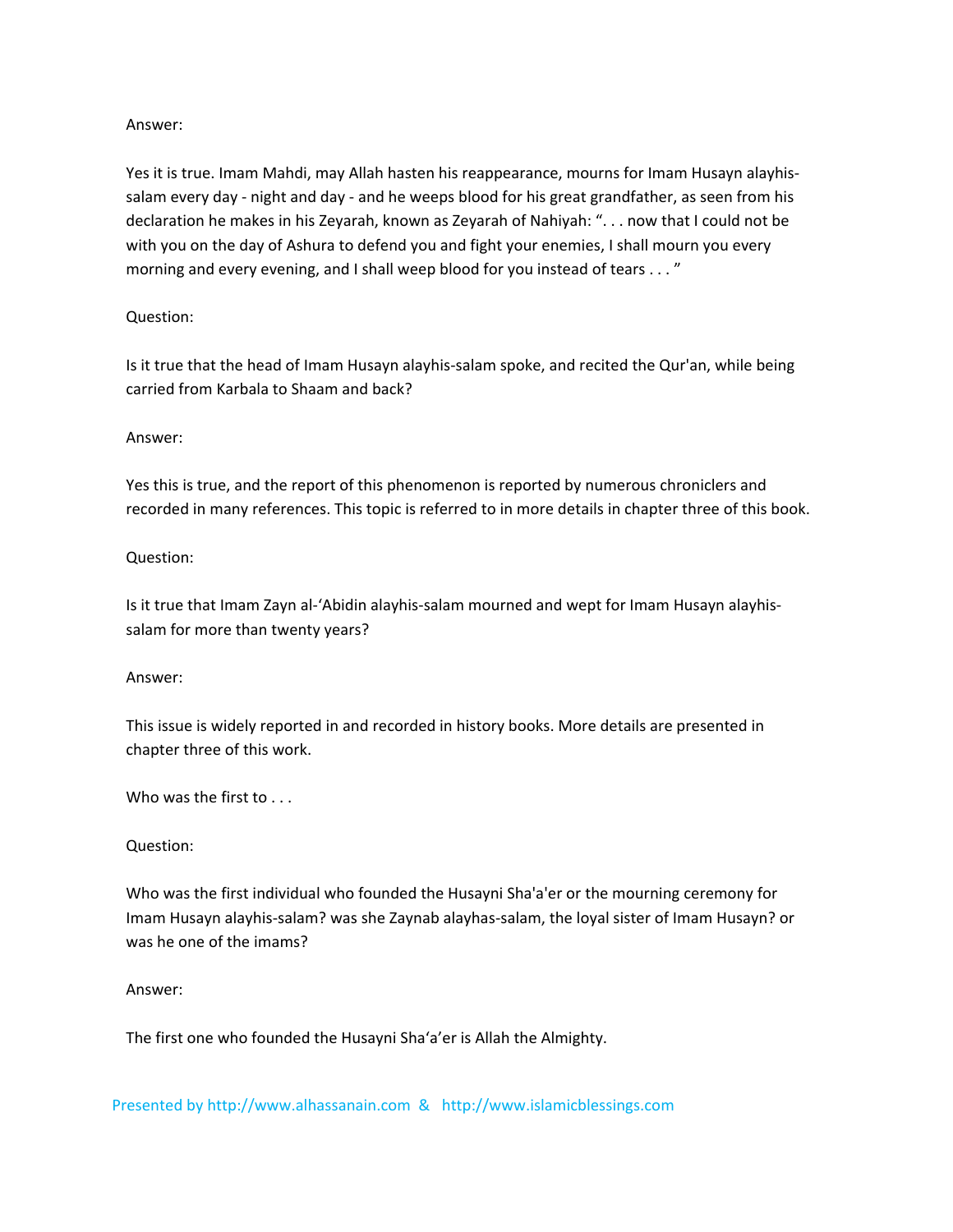This was in the form of the composition of Zeyarah of Ashura. According to authenticate hadith, it (Zeyarah of Ashura) was composed by the Almighty.

[The hadith of Zeyarah of Ashura being the composition of Allah Almighty is reported in Bihar al‐ Anwar, volume 98, page 300, second edition, 1983/1403, al‐Wafa publishers, Beirut.] After narrating Zeyarah of Ashura and the Du'a that comes after the Zeyarah, Imam Ja'far al‐Sadiq states, "I have received this Zeyarah from my father, who received it in this form from Ali ibn al‐ Husayn, who received it in this form from al‐Husayn, who received it from his brother al‐Hasan, who received it from Amir-ul- Mu'minin Ali ibn Abi Talib alayhum-as-salam, who received it in this form from Rasulollah salla‐llahu‐alayhi‐wa‐aalih, who received it from Jibra'il alayhis‐salam, who received it from Allah Almighty."

This report also appears in misbaah al‐motahajjid, pp 542‐546, by Sheikh al‐Tousi.]

Needless to say, the Ahl‐ul‐Bayt alayhum‐as‐salam continued with the Husayni Sha'a'er, starting from Lady Zaynab alayhas‐salam, and Imam Zayn‐al‐Abidin alayhis‐salam, and the rest of the Ma'soom Imams alayhum‐as‐salam.

## Question:

Who was the first person that wept for Imam Husayn for the momentous tragedy of Ashura? is it true that when Imam Husayn alayhis‐salam was born, archangel Jibra'il descended upon Rasulollah salla‐llahu‐alayhi‐waaalih to tell him of the events of Karbala?

# Answer:

Yes this is true. On a number of occasions, Rasulollah wept for Imam Husayn alayhis-salam while the latter was a baby, and quoted Jibra'il alayhis‐salam of the events of Ashura in a land called Karbala. However the first person who wept for Imam Husayn alayhis‐salam was the father of mankind Adam alayhis‐salam. Adam alayhis‐salam is reported as saying to archangel Jibra'il when he descended upon him on one occasion, "Why is it that every time I pass through this particular area I feel extremely sad and depressed and weep?" Jibra'il alayhis‐salam said to Adam, "The name of this particular area is Karbala", and he went on to narrate to him the events of Ashura in detail.

# Question:

Who was the first individual who founded the practice of walking on fire?

# Answer: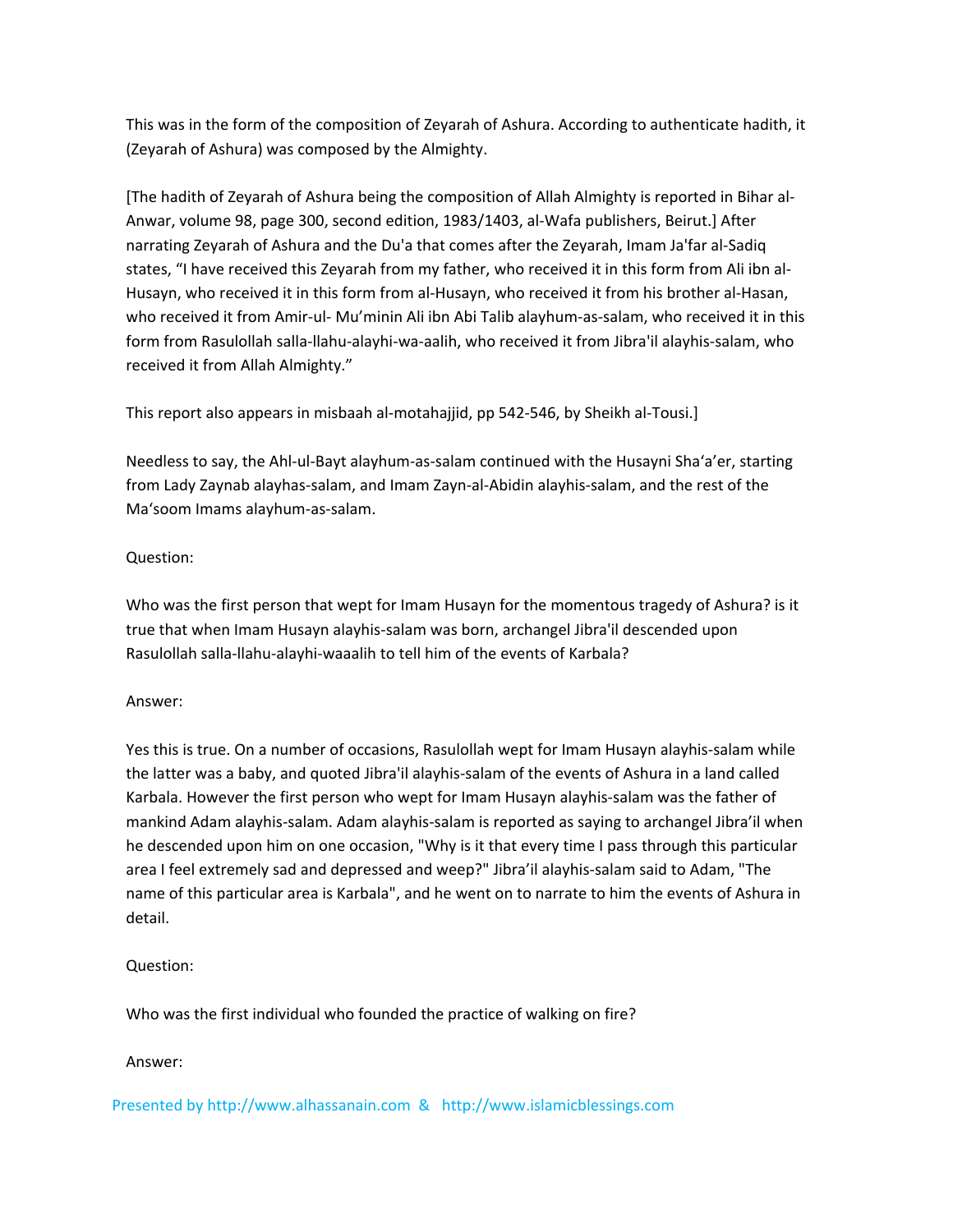Lady Zaynab and Imam Zayn‐al‐Abidin alayhum‐as‐salam are the founders of walking on fire in the Husayni Sha'a'er.

When the army of Yazid slaughtered every companion and then Imam Husayn alayhis‐salam, they attacked the living quarters of the Imam and his companions. The victorious army of Yazid torched the tents and the women and children fled the blazing tents. Lady Zaynab alayhas‐salam was asked why she did not escape, as they were about to torch her tent, she replied "how can I when I have a patient inside the tent". When her tent was eventually set on fire, Lady Zaynab dragged her nephew, Imam Zaynal‐ Abidin alayhum‐as‐salam, walking on the fire of the burning tents as they crossed them to a less dangerous area.

## Question:

Who was the first Ma'soom Imam from the Ahl-ul-Bayt to hold a mourning and lamentation program, like the traditional Majlis Husayni that are held annually in Muharram today? Or is it that the Majlis Aza that we have today is the invention of the Shi'a over the last few centuries?

#### Answer:

Imam Zayn al‐Abidin alayhis‐salam was the first member of the Ahl‐ul‐ Bayt alayhum‐as‐salam to publicly hold a mourning and lamentation program for Imam Husayn ‐ like the Majlis Aza that are held today.

After they were released from captivity in Shaam, the women and children of Imam Husayn and his followers, lead by Imam Zayn-al-Abidin alayhissalam headed towards Karbala so that they could revisit the graves of their loved ones and bury the heads of the Martyrs with their bodies. They arrived at the site of the graves and the battle of Karbala on the twentieth of Safar – forty days after the martyrdom of Imam Husayn and his followers, hence Arba'een occasion which means forty.

After Karbala they headed back to their hometown ‐ Medina. At the outskirts of Medina, Imam Zayn‐al‐Abidin alayhis‐salam ordered the caravan to halt and to set up their tents there. They ended up staying there for three days. The Imam turned to Bishr Ibn Hadhlam asked him if he could compose poetry and lamentation for Imam Husayn saying, "Your father was a very good poet, have you inherited some of that talent" The reply of Bishr was affirmative.

Bishr Ibn Hadhlam entered Medina and went to the tomb of Rasulollah salla‐llahu‐alayhi‐wa‐aalih and announced the martyrdom of Imam Husayn alayhis‐salam, describing, in his lamentation poetry, the savagery and brutality with which Imam Husayn and his sons, brothers, and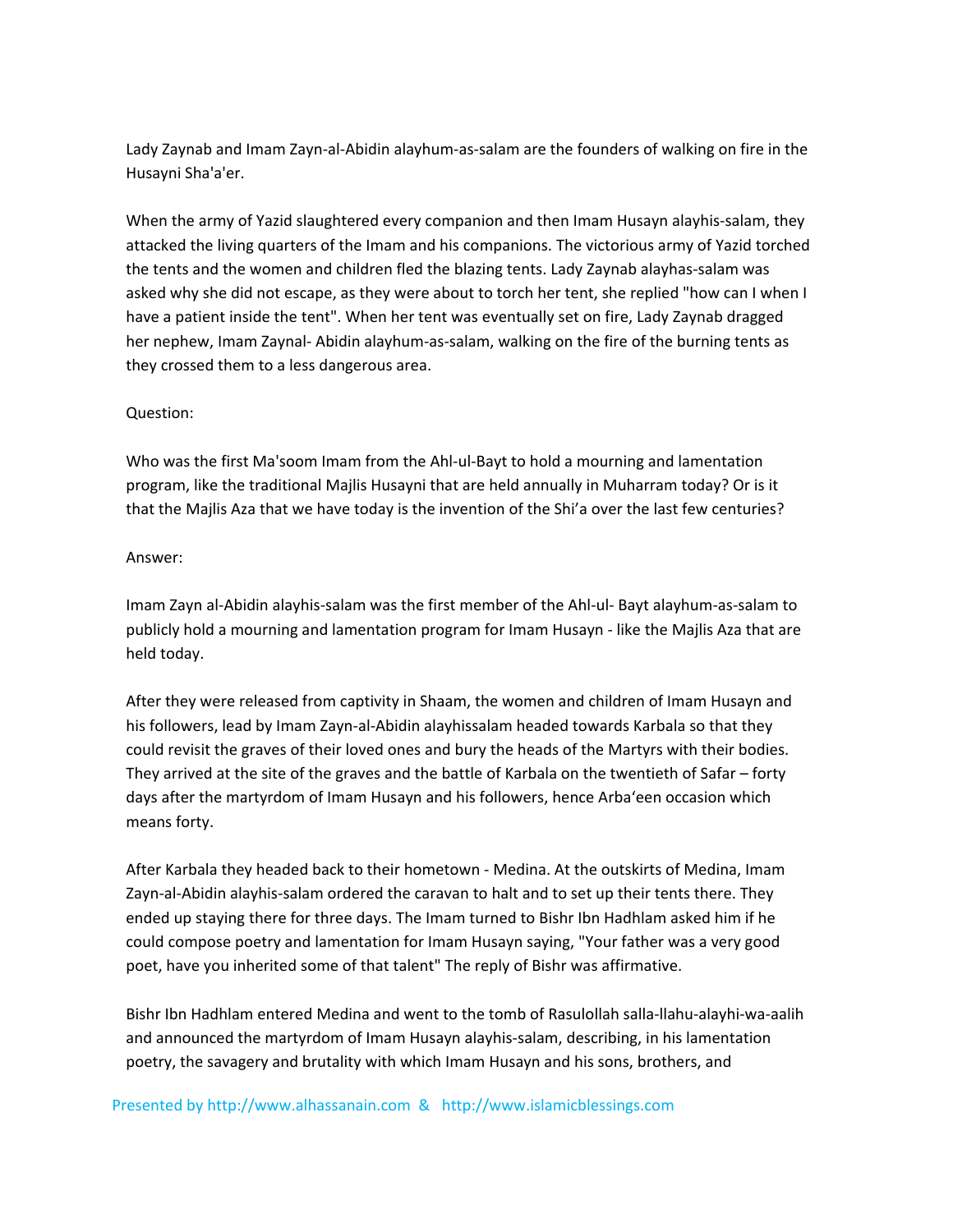companions were killed. This touched the heart of the people to the extent that the whole of Medina was lamenting Imam Husayn alayhis‐salam, and almost everyone gathered at the tomb of Rasulollah salla‐llahu‐alayhi‐waaalih to mourn his grandson en masse.

Then the people headed to the outside of the city to receive the remainder of the Ahl‐ul‐Bayt alayhum‐as‐salam . . . . . .

### **Historical background / evidence for Ashura practices**

### Question:

I was wondering if you could provide some historical background / evidence to the mourning ceremonies that the Shi'a people perform during the ten days of Muharram. Did any of the Imams perform and or condone such practices?

### Answer:

Members of the Ahl-ul-Bayt alayhum-as-salam always encouraged their followers to commemorate the memory and the tragedy of Imam Husayn alayhis‐salam and they themselves set examples in different ways for us to follow. Commemoration of Ashura is on the same basis as the commemoration of the birthday of Rasulollah salla-llahu-alayhi-wa-aalih,which are referred to as Sha'a'er or symbols, just as the Hajj is an example of Allah's Sha'a'er:

"Behold! Safa and Marwa are among the Sha'a'er (Symbols) of Allah "62 ". . . and whoever holds in honour the Sha'a'er of Allah, such (honour) are truly from the piety of heart."63 There are also reports that Imam al‐Saadiq alayhis‐salam arranged for shabeeh or 'enactment' about Ali al‐ Asghar (the infant son of Imam Husayn alayhis‐salam) to recreate the scene of Karbala for the people, and the Imam alayhis‐salam does not hold this enactment solely for the Ali al‐ Asghar but for all the martyrs of Karbala. On another occasion a poet comes to the Imam alayhis-salam and asks permission to recite a poem about Imam Husayn alayhis‐salam. The Imam alayhis‐salam said to the poet to wait so that he could set up a partition screen so that the women could come to the Majlis and listen to the lamentation. When the screen was set up, the Imam invited the women to come to the Majlis and asked the poet to start reciting, which he did. The Imam alayhis‐salam stopped him and asked him to recite the lamentation in the dialect that he does it in their hometown (in Iraq for example).

All these indicate that the Ahl‐ul‐Bayt alayhum‐as‐salam used to teach and proactively encourage their followers to uphold the memory of the torment, and the teachings of Imam Husayn by words, poetry, enactment, and by showing devotion to Imam Husayn alayhis‐salam in Tatbir as shown by Zaynab al‐Kubra alayhas‐salam (as discussed later).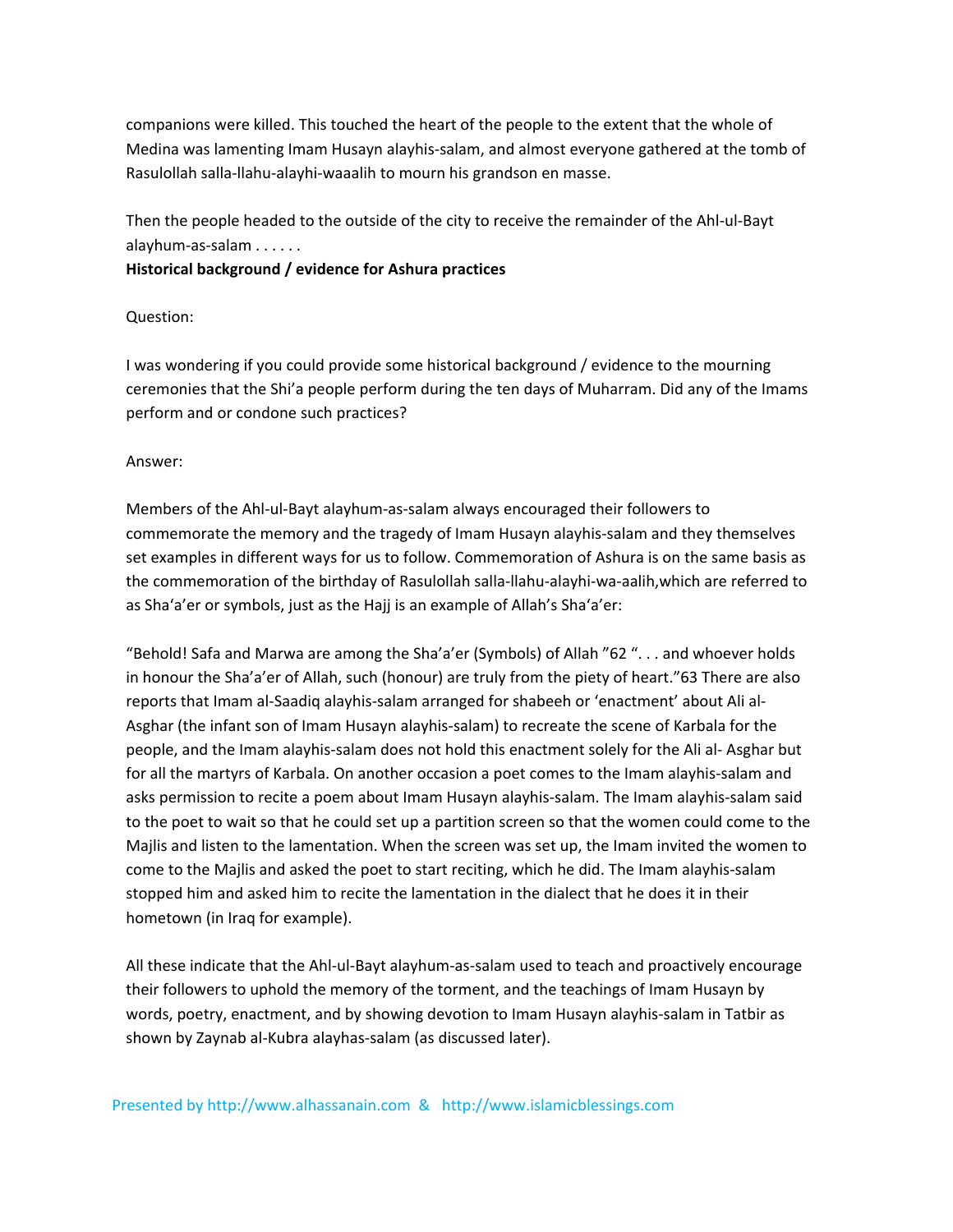Furthermore, if today some people engage in practices that does not contradict the teachings of Islam and at the same time those practices depict the tragedy of Karbala in different ways then this could be approved by the Maraje'.

#### **On the legality of Tatbir**

Question:

Please enlighten me on Imam Shirazi's teachings regarding the practice of drawing blood during mourning ceremonies in Ashura. Is it permissible or Makruh? What category does it fall in?

62 The Holy Qur'an, [2: 158] 63 The Holy Qur'an, [22: 32]

Answer:

Any action of a Muslim may fall in one of the following categories:

### **Haram Forbidden**

Makruh Detestable/undesirable but not Forbidden Halal Permissible Mustahab Desirable but not obligatory Waajib Obligatory As with the issue of hitting the head with swords (Tatbir in Arabic or Qamah‐Zani in Farsi) Imam Shirazi is not exceptional in any way to permit, and encourage this action in Ashura. In fact all high-ranking 'Ulema, Ayatollahs, and Maraje' not only have this permissible, and continue to do so, but throughout the entire history of the Shi'a over the past fourteen centuries, they have always encouraged this, declaring Tatbir as Mustahab.

And it should be pointed out that if one suffers hardship in the cause of commemorating Imam Husayn alayhis‐salam, then so be it! Imam Husayn alayhis‐salam is a special case. He went out of his way to save Islam, and offered all he had in this cause, not only worldly possessions, but also his Ahl-ul-Bayt and sons . . . from Ali al-Akbar to his infant sons . . . and not only that but his womenfolk (wives, sisters, daughters, nieces) were left at the mercy of the most ruthless people on earth, to be taken prisoners. All of this is in aid of us receiving the Islam we have today. If it were not for the monumental sacrifices offered by Imam Husayn alayhis‐salam, today we would be living in an unimaginably different world, if at all. Whatever we do is nowhere nearly sufficient in appreciating what Imam Husayn alayhis‐salam did.

## Question:

As part of Ashura ceremonies, is shedding one's blood permissible these days? Was it ever permissible?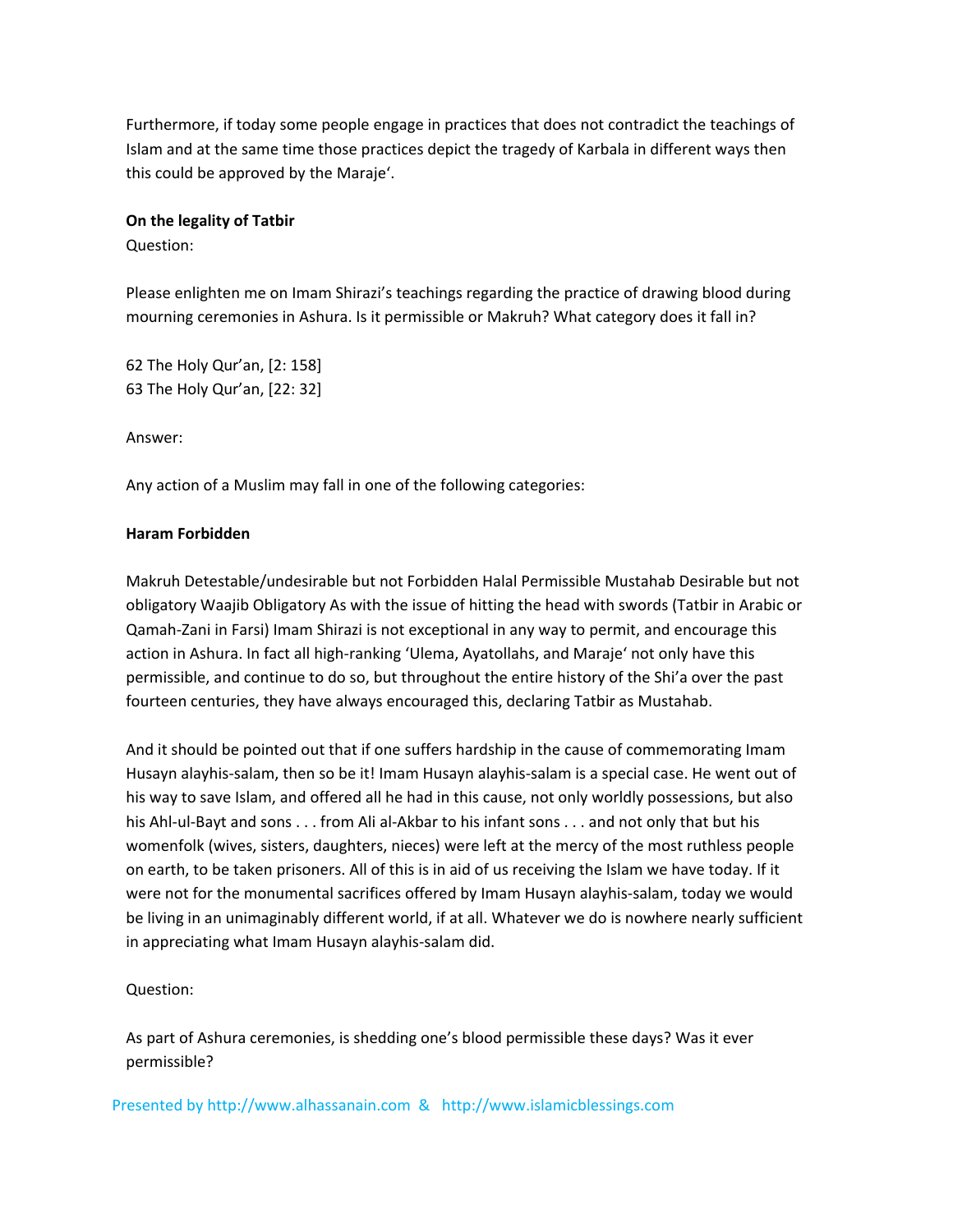### Answer:

The shedding of blood on the day of Ashura (the 10th of Muharram) for Imam Husayn alayhis‐ salam is not only Mubaah (permissible), but it is also very Mustahab (desirable) indeed, and all prominent scholars and religious authorities – Maraje' – always encouraged it throughout the history of Islam. This included Tatbir or Qama-Zani which is the hitting of the head with swords. The Maraje' have even decreed that it is acceptable and permissible if one is harmed in this process, provided the injuries sustained do not constitute permanent injuries or endanger the life of the individual.

The people who practice Tatbir take lead, amongst the teachings of other infallibles, from Zaynab al‐Kubra, the heroin of Karbala and the loyal sister of Imam Husayn alayhum‐as‐salam. Lady Zaynab alayhas‐salam was the first person who hit her forehead to a bar in the carriage she was in, causing considerable bleeding, when the head of Imam Husayn alayhissalam was being paraded in Kufa. This is one evidence that the shedding of blood is permissible.

Last, but not least, our Imam Mahdi alayhis‐salam – may Allah hasten his reappearance – states in his Zeyarat-al-Nahiyah, addressing Imam Husaynalayhis-salam: " . . . . now that I could not help you when needed most help . . . I SHALL WEEP BLOOD FOR YOU INSTEAD OF TEARS."

And according to the Fatwa of Imam Shirazi, we can deduce from this statement by Imam Mahdi, that Tatbir is an emphatically Mustahab (desirable) act.

## **Conducts of members of the Ahl‐ul‐Bayt**

The following questions and answers are related to the topic of Tatbir from the point of view of history and Shari'ah.

## Question:

Did Zaynab alayhas‐salam hit her head on the bar by mistake, or did she do it on purpose? What was her Niyya (intention) when she did the act? Is it categorised as an act of Mubaah (permissible) or Mustahab (desirable)?

## Answer:

There is no doubt that Lady Zaynab alayhas‐salam hit her head to the bar on purpose, and most certainly this was not done by mistake. And her ladyship alayhas‐salam did that to show her grief and anger for the catastrophe that had been brought about upon the Ahl-ul-Bayt alayhum-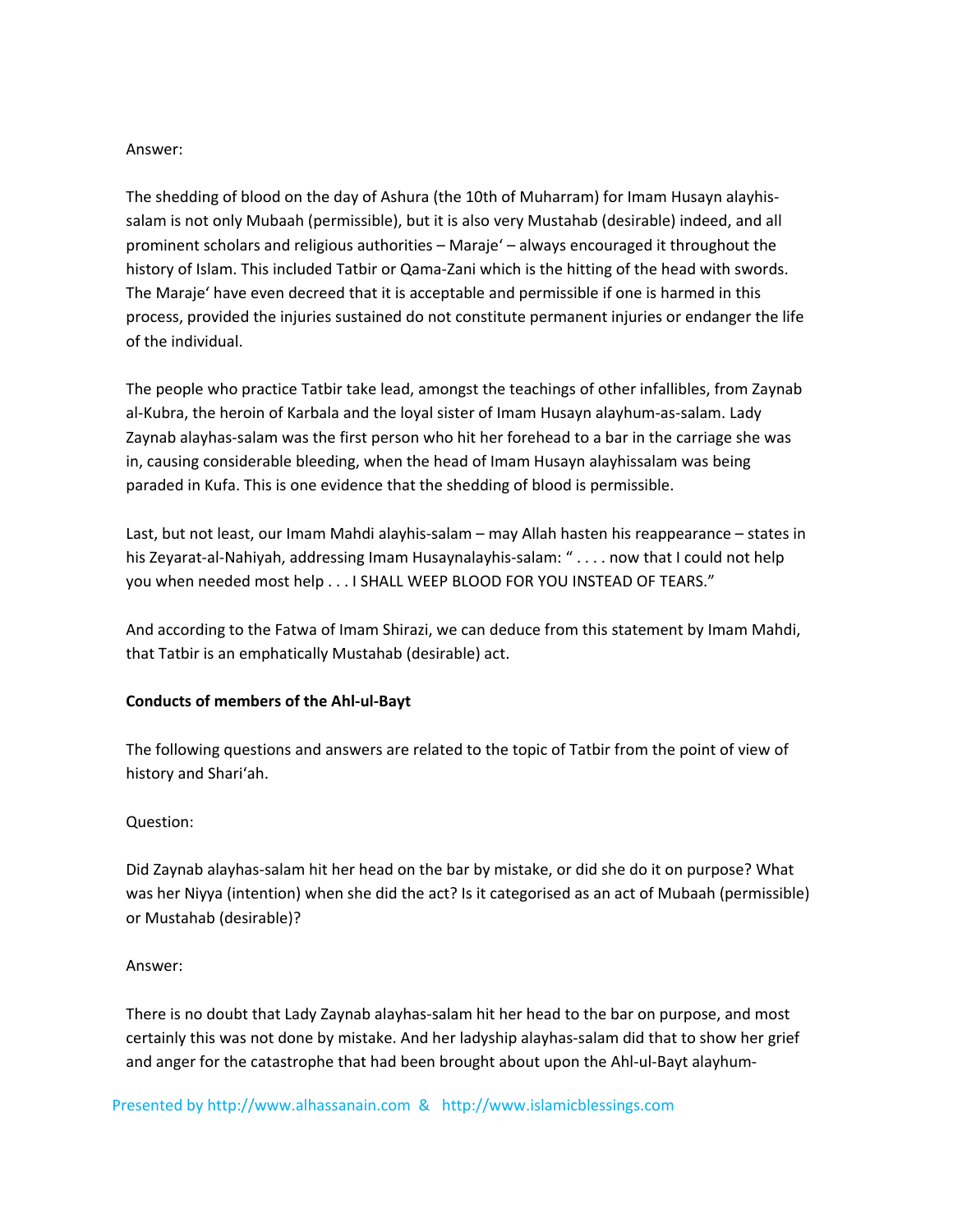assalam and upon Islam, and in particular to Imam Husayn alayhis‐salam – who was the head of the Ahl‐ul‐Bayt and leader of Islam.

This act was to declare her stance about the awesome events of Karbala.

The evidence that would suggest that Lady Zaynab alayhas‐salam did what she did with the intention of a Mustahab act is that with her action she wanted to defend the reputation of Imam Husayn alayhis‐salam and to defend the stance he took against the tyrant of the time. She did that to show how oppressed Imam Husayn alayhis‐salam was, and to declare and defend his cause, which is the Truth and the Haqq, and she did that to declare the Batil or False nature of the front opposing Imam Husayn alayhis‐salam, who are also the enemies of Islam and the Ahl‐ul‐Bayt alayhum‐as‐salam.

Her action was very much Mustahab, if not obligatory, given the role she had to play and the responsibility to discharge under those circumstances.

It was her duty to defend the stance of Imam Husayn alayhis‐salam and his cause, which is the Truth, and to expose the opponents of Imam Husayn alayhis‐salam who are the Falsehood.

If it were not for the actions of Lady Zaynab alayhas‐salam ‐ and every single action of hers for that matter ‐ and those of Imam Zayn‐al‐Abidin alayhis‐salam, the message of Imam Husayn alayhis‐salam and his action and effort would probably have been lost.

## Question:

Was our 4th Imam alayhis-salam present when it happened (Lady Zaynab hitting her head to the bar), or was he alayhis‐salam later informed about it and he alayhis‐salam consented to the action?

## Answer:

Most probably Imam Zayn‐al‐'Abidin alayhis‐salam was present when Lady Zaynab alayhas‐salam hit her head to the bar, since when she did so, the captives were being paraded in one single caravan through the Kufan streets, and she did so at the moment when the army displayed the head of Imam Husayn alayhis‐salam and those of his followers.

Even if we were to suppose that the Imam alayhis‐salam was not present in the vicinity of Lady Zaynab alayhas‐salam at that moment, history does not record that the Imam Zayn‐al‐'Abidin alayhis‐salam protested against that action! Normally the Ahl‐ul‐Bayt alayhum‐as‐salam used to advice the people in general not to show (too much) grief for their dead! But on the contrary, the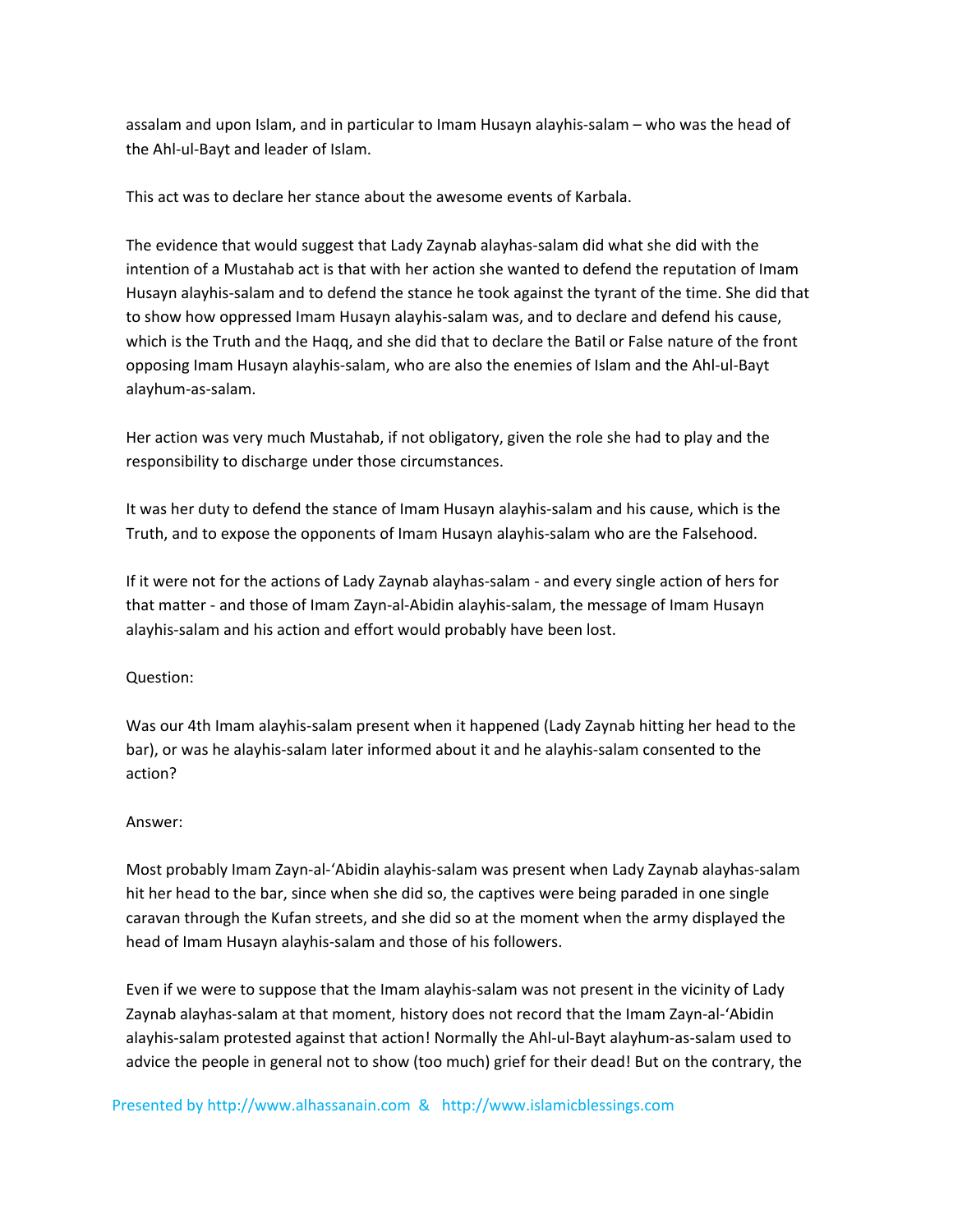history of the Ahl‐ul‐Bayt alayhum‐as‐salam is full of examples of the Imams actually supporting and encouraging grief – Azadari – for Imam Husayn alayhis-salam and the show and enactment of the scenes of Karbala.

### Question:

A few of the brothers here say that what Zaynab did was an understanding but typical female emotional response to the event of Ashura. What is your opinion about this claim?

### Answer:

In arguing against the practice of Tatbir or Qama‐Zani, some might argue that Lady Zaynab alayhas‐salam was overwhelmed by emotion, and therefore she hit her head to the bar causing substantial bleeding, i.e. it was a natural, spontaneous, and emotional reaction and nothing more than that.

The reply to this argument is two fold.

First, the statement of Imam Zayn‐al‐Abidin alayhis‐salam about her ‐ "an ntaught scholar" – would counter any such argument. The infallible Imam Zayn‐al‐Abidin alayhis‐salam used to address Lady Zaynab al‐Kubra alayhas‐salam by saying to her "Anti al‐Hamdu‐Lillah 'Alimah Ghair Mu'allimah", meaning "By the Grace of Allah, you are an untaught scholar" Alimah Ghair Mu'allimah – an untaught scholar – means that Lady Zaynab alayhas‐salam did not her knowledge through the time's formal education, but through divine teaching. Scholars see this statement as indicating a degree of infallibility for Lady Zaynab alayhas‐salam, let alone her expertise in Shari'ah laws, and ability in legislation. Therefore Lady Zaynab alayhas‐salam is better able to derive the laws of Islam – if she needs to do so – than any of the scholars we follow today! Today the scholars and the Fuqaha of Islam derive the laws of Islam for the Halal, Haram, Mandoub, and Makruh while there is no specific hadith about the scientific, scholarly status of any particular Faqih. Despite that we follow their Fatwa and their Decisions in the Halal and Haram.

Whereas in the case of Lady Zaynab alayhas-salam there is a specific hadith from the infallible Imam alayhis‐salam about her status.

So shedding blood to show one's grief for Imam Husayn alayhis‐salam was carried out by the likes of Lady Zaynab, and condoned by Imam Zayn al‐Abidin alayhis‐salam.

Second, if she were to be overcome by grief and emotion, she would have done so in Karbala, where the carnage and the unbearably horrific scene there on the Day of Ashura were overwhelming to the utmost degree . . .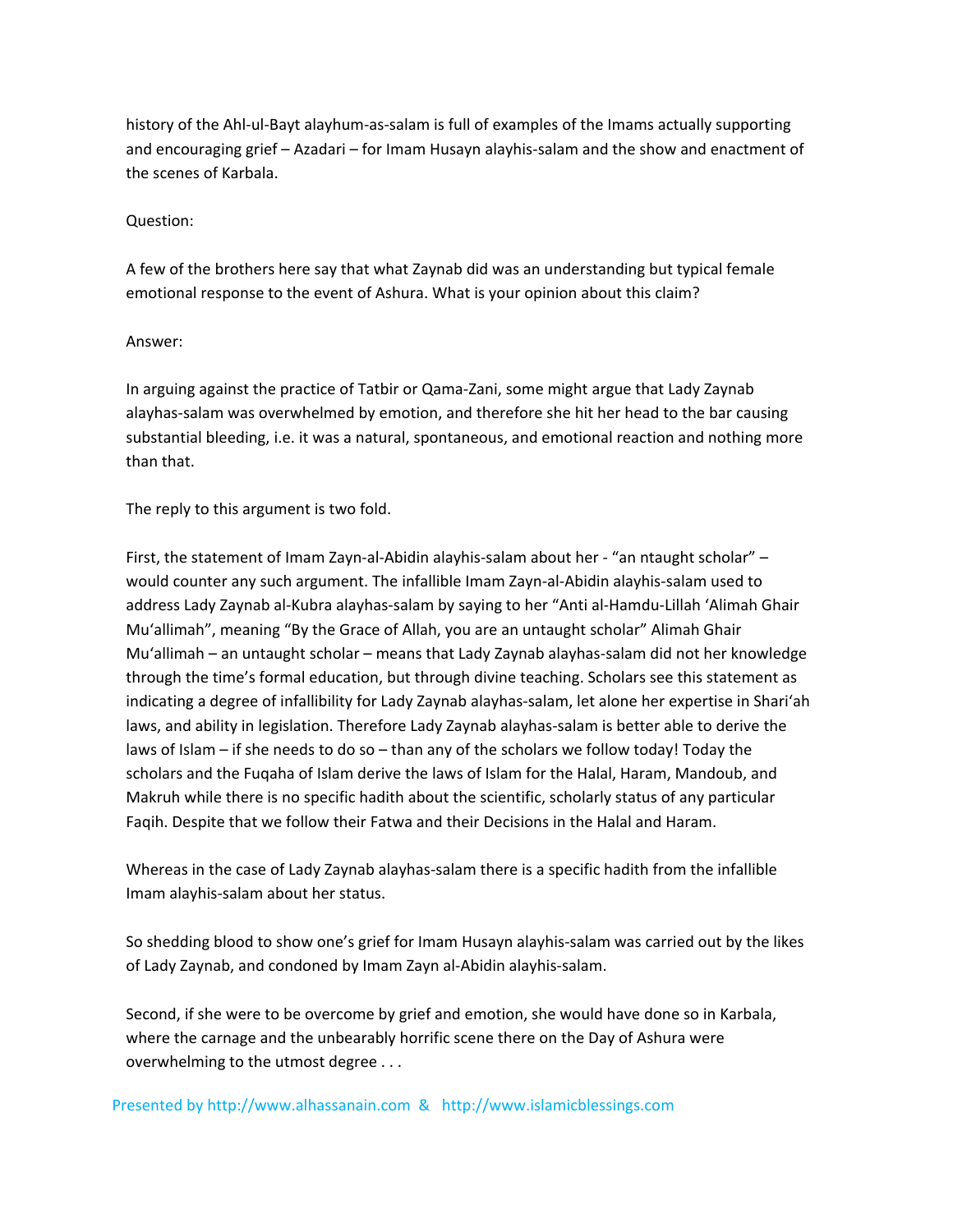but in fact her Ladyship alayhas-salam did not do such a thing there ...

let's not forget that at Karbala she sees her loved ones being slaughtered and decapitated one after the other . . . before her own eyes . . . the young and the old . . . and even the infants have their throats slit . . . no one is spared, no matter what their age is . . . and ultimately she sees the then leader of Islam and Ahl‐ul‐Bayt alayhum‐as‐salam, her most beloved one is slaughtered, beheaded and then his body is trampled upon before her eyes . . . given this most horrific scene – the pain of which no pen can put to paper, with the blood of her loved ones flooding the battlefield and mutilated bodies everywhere, Lady Zaynab alayhas‐salam could have taken one of the hundreds of swords there and hit her head with it, but Zaynab alayhas‐salam does not do that. On the contrary she keeps her composure – which is impossible for almost any man and woman to do under those circumstances – and takes care of the petrified orphans and bereaved women who were being chased by the victorious army of Yazid after their tents were burnt and possessions looted.

Lady Zaynab alayhas-salam does not hit herself in the highly charged atmosphere at the scene of Karbala, but she does so in the relatively calmer environment of Kufa, the first public gathering following the Karbala massacre. Therefore it cannot be said that she was overcome by grief and emotion and she did not know what she was doing, but in fact her actions were calculated . . . she did that in Kufa to make a public statement . . . about the events of Ashura, Imam Husayn alayhis‐ salam, his cause, and what he stood for.

#### Question:

Did any of the Shi'a present at that time follow the example of Lady Zaynab alayhas‐salam?

#### Answer:

Whether any of the Shi'a followed her example or not, does not change the legality of this act or reduce or diminish from its desirability. Without researching more into this aspect, we cannot tell whether the people followed the practice of Zaynab alayhas-salam or not, especially at the times of the Umayyad brutal rulers when people were arrested on mere suspicions, and executed on the basis of an accusation of being followers of the Ahl‐ul‐Bayt alayhum‐as‐salam.

## Question:

Which of our Imams alayhum-as-salam use to draw blood during the days of Muharram?

#### Answer: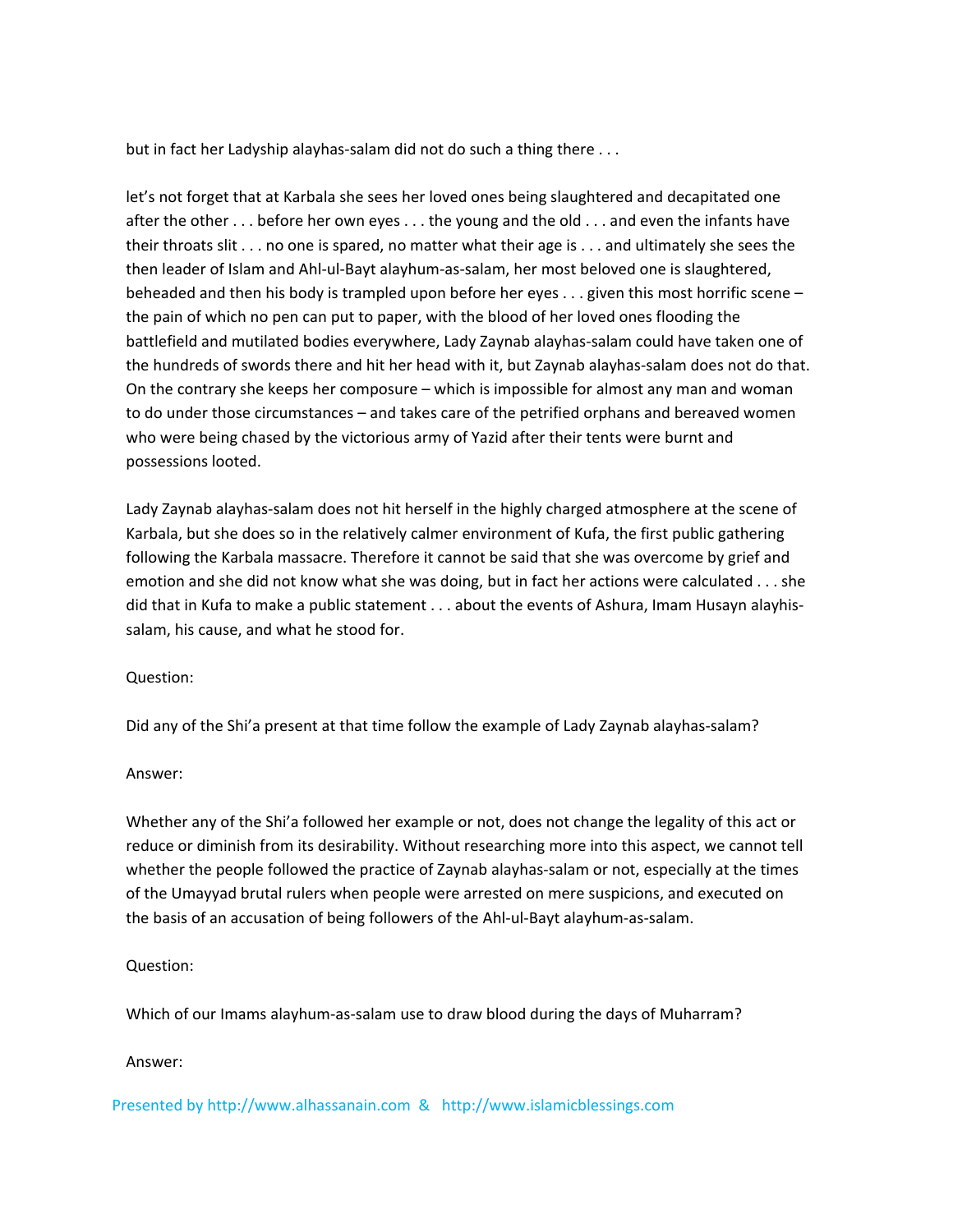There have been many books written about the biography of the Imams of the Ahl‐ul‐Bayt alayhum-as-salam but were brunt or destroyed. So we do not know if any of the Imams alayhumas-salam did draw blood from their heads on the Day of Ashura. However there have been many hadith that show the extent the ma'soom Imams used to go to in order to emphasise the importance of such matters. This can be seen from the following hadith, which is one of many clear instructions from the infallible Imams to the Shi'a, the enormity of the orders given to the Shi'a goes far beyond what the Shi'a do today, and which they would have to do if it comes to that . . .

Imam al‐Saadiq alayhis‐salam used to encourage the Shi'a to go and visit the tomb of Imam Husayn alayhis‐salam, at all costs and under any circumstances, at a time when the ruling authorities used to threaten the visitors of the tomb with the amputation of the limbs. Despite that, the Imam alayhis‐salam used to urge them to visit the tomb, and used to detail the thawab (rewards) for such visits, even if one loses an arm and a leg in the process and even if such a visit led to the killing of the person visiting the tomb of Imam Husayn alayhis‐salam.

This is an irrefutable evidence on how far the Imams of the Ahl‐ul‐Bayt alayhum‐as‐salam used to go to keep the cause of Imam Husayn alayhissalam alive, even to the extent of arms and legs being amputated and lives lost, let alone the shedding of a few drops of blood, which we do these days!

Needless to say that we have mentioned elsewhere in this work reports that the Imams alayhum‐ as‐salam used to, and Imam Mahdi alayhis‐salam, and may Allah hasten his reappearance, goes as far as weeping blood instead of tears for Imam Husayn alayhis‐salam.

Chapter 7: Husayni Ceremonies‐ Interview with a Christian Scholar

#### Interviewer: Jasim Safar

The following is an extract of the interview with Dr Paul al‐Hilw which appeared in the Arabic Kuwaiti monthly 'al‐Minbar', issue 12 (2nd Year), May 2001, page 12. Translated by Ali Adam, London.

## **Introduction**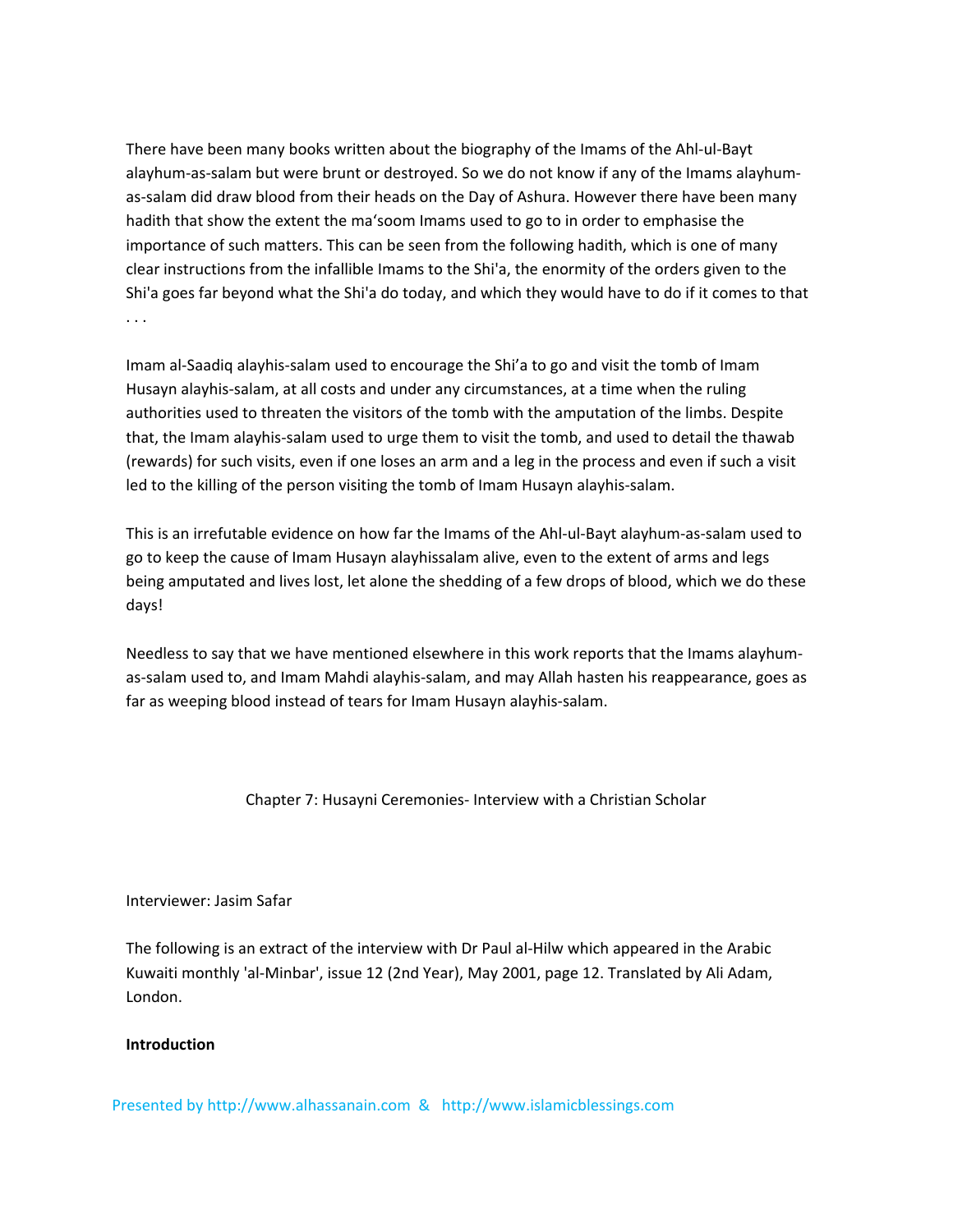There is a point which must be dealt with in reply to the question: is it truethat our upholding of the Husayni ceremonies (al‐sha'a'ir al‐ Husayniyyah) including tatbir or the striking of the head with a sword, causes others to look down upon us? The answer is more obvious than the question, for it is evident that all Islamic ceremonies are likely to be looked down upon, including theceremonies of prayer and the hajj pilgrimage and so on, if we do not workto clarify the philosophy of these ceremonies to others. When people look at us, they require an explanation from us of the religious rituals andceremonies that we practise. This is a natural thing. If we were not toclarify to them this philosophy or explain its aspects and aims, then we open the door to looks of bewilderment, mockery and denigration. Ifhowever, we work towards explaining this to the people, and particularly to thinkers, intellectuals and people of understanding, they will comprehend the lofty goals of these civilised ceremonies and will grasp the extent of their importance and this will result in an increased respect for us and our beliefs and our school of thought.

We do not say this out of thin air, for reality proves this since many thinkers and academics; westerners more than Muslims, have testified to the greatness of these ceremonies and have bowed their heads in respect to them. It would suffice for us to peruse books such as 'Testimonies of western scholars about Husayni ceremonies,' or 'Tatbir, a reality not an innovation,' in order to examine these statements and testimonies in abundance64.

#### **The Interview**

Here we record the testimony of a Christian academic who specialises in the study of human societies and their traditions and customs, the Lebanese Maronite, Doctor Paul Joseph al‐Hilw.

He has been a professor and lecturer at several Lebanese universities and is a writer and linguist in many scientific and academic circles. The testimony of Doctor al‐Hilw is of increased importance because of the dissertation he prepared in the past for his masters degree which was entitled: 'The Salafi Movement and its Effects on the Islamic World.' Presently he is preparing an academic study entitled: 'Comparisons Between Christianity and the Imamiyyah . . . An Analytical Study.' His Doctoral thesis was entitled: 'The Area of Juzein Over 80 Years . . . An Economic, Cultural and Sociological Study.' This is the thesis which earned him his doctorate in the University of The Holy Spirit in Lebanon.

We took the opportunity of directing some questions to him about this subject as well as other questions about the noble Husayni revolution. The answers given by Dr al‐Hilw, which bore the hallmark of the analytical method, were more than beneficial. What follows is an edited version of the conversation that took place.

..al‐Minbar: Why has the voice of the Husayni revolution not subsided and what is the secret of its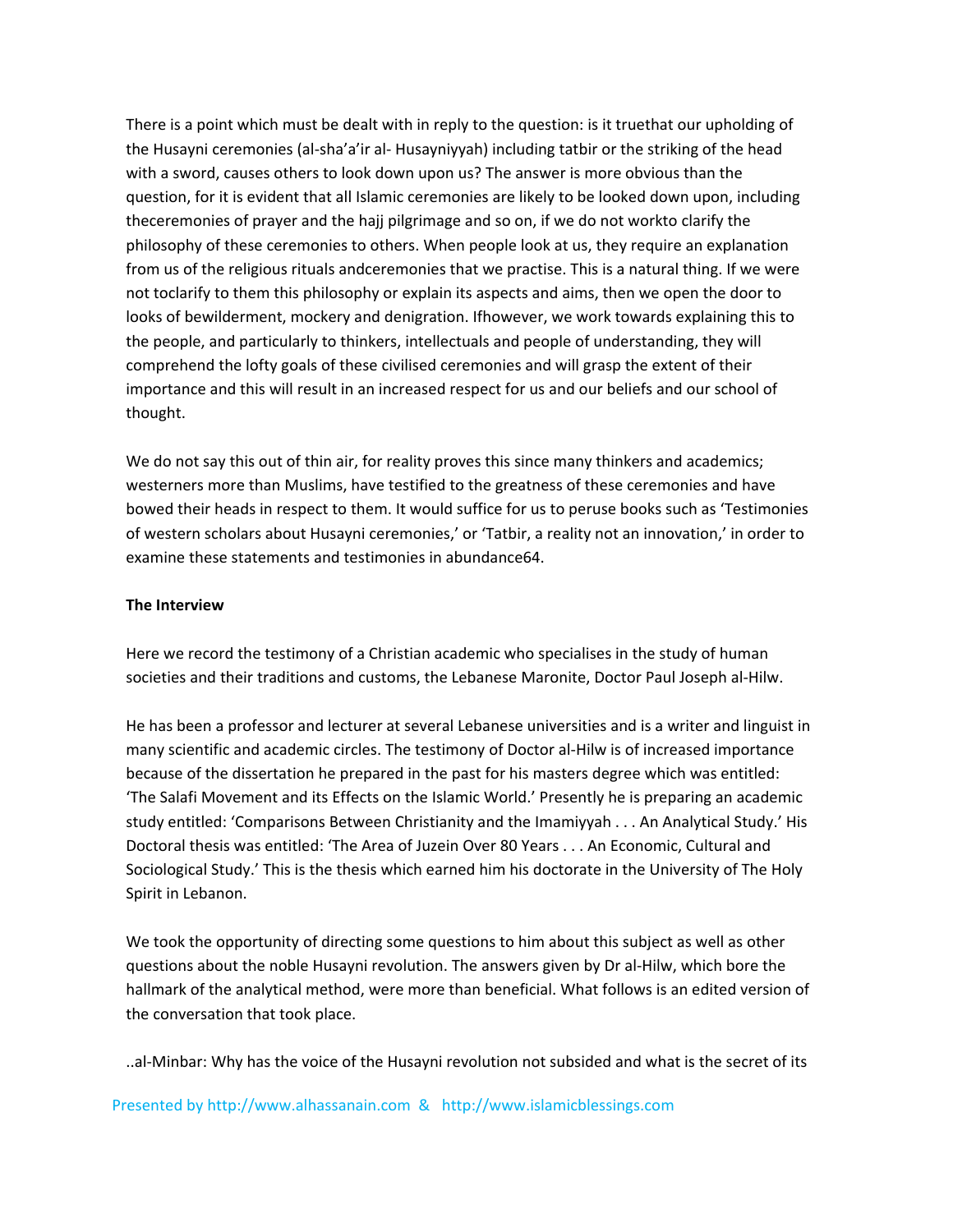### survival and the renewal it experiences every year?

‐ According to my belief, the Husayni condition is not confined to the Shi'a alone. It is general and all-inclusive. Hence we find that the Husayni revolution's connection with the principle of resisting oppression has made it very relevant to a person whatever his religion or beliefs might be, because as long as there are oppressors and oppressed then there will always be Yazid and Husayn as two fundamental symbols of oppressor and oppressed. This is from a philosophical and spiritual standpoint. From a practical and existential viewpoint, the rituals that are practised by the Shi'a, during the days of the anniversary of the martyrdom of Imam Husayn, attach an aspect of renewal to this revolution by which it is made to be continuously present in the human mindset.

### ..al‐Minbar: How so?

‐ The sociological view of these rituals or ceremonies is that they are international or universal ceremonies, which express the idea of resisting oppression and aiding the oppressed. This expression is what gives these ceremonies a universal flavour and which makes them accepted on a societal level in many different environments and cultures. That a revolution should take place in a certain place and time and also remain alive until our time means that this revolution is connected with universal human concepts on the one hand, and also that it relies upon recurring social interactions on the other. These interactions take the form of these rituals or ceremonies, which take place in the days of Muharram and particularly on the tenth day.

..al‐Minbar: Then you believe that these rituals are a source for the survival of this revolution . . . correct?

‐ Naturally, because when we remember a person the way we remember Husayn, it is not enough that we pray for his soul or remember his deeds or virtues, but rather, something palpable and something painful must be brought into the equation.

#### ..al‐Minbar: Painful?!

‐ Yes, painful. For that which does not cause pain to the body does not persist. It is the pain that preserves the issue and the memory and is what allows them to be implemented on an existential level and to have effects on cultural and social movements. The persistence of the memory and its survival in the human mind must be accompanied by tangible physical pain and this is what the Husayni rituals accomplish. When one feels pain in one's body, one will contemplate its source and when this contemplation leads one to the pains that befell Husayn, then one will evoke his revolution and his principles and goals in a spontaneous way. ..al‐Minbar: There are those who believe that Husayni rituals are superstitions, which cause a negative view of those who practise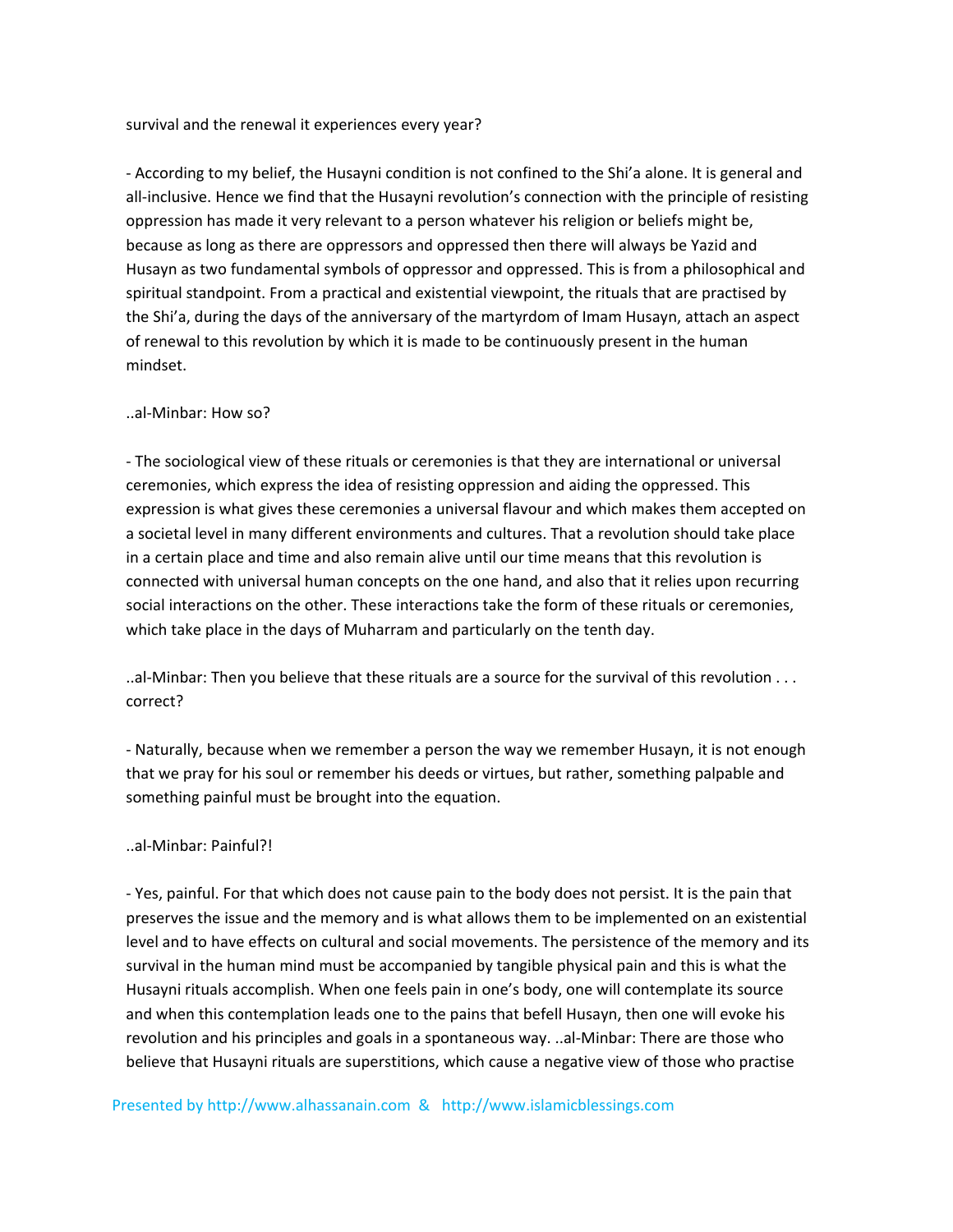them in the eyes of the world. Is this true in your view?

‐ This is nonsense and is far from scientific realities. As we know, a superstition is something invented by the human mind to explain a certain form or image that he finds difficult to understand. Hence we see that with the development of the human mind the superstition does not persist. Theprinciple as regards superstition is that it does not persist and does not remain but ceases to be when its inventor ceases to be. Religious rituals and ceremonies however, are based on doctrine and faith, which know no imperfection or middle ground; hence they have persisted and survived.

There is a difference between belief and mythology. Mythology consists of imaginings invented by man in order to arrive at what is behind natural phenomena and these imaginings are what generally drives man towards superstitions until he comes close to understanding and comprehendingthese phenomena. Most of these superstitions are now obsolete; for instance, we can see how those who used to worship the sun or the moon are now extinct except for some in isolated places in Africa. This is because their superstition cannot remain in the face of the tremendous progress that has occurred in scientific discoveries.

The Husaynian ceremonies however, because of their intellectual aspects and living values, have persisted throughout all these centuries and this is because they are practises, which have a connection with the psychological mechanism of human belief. For a person who believes in a thing is not like one who invents a superstition and if these ceremonies were superstitions they would not have persisted for the past fourteen hundred years and would not still be perceptibly increasing every year.

..al‐Minbar: What then is the cause of this clamour that has been stirred up about the Husayni ceremonies?

‐ In truth, I have only seen the existence of this clamour amongst you (Muslims)! In any case, any movement whose fate it is to persist and succeed will naturally find many enemies and critics and whenever the enemies and critics are numerous, the movement always becomes stronger on the condition that it is based upon authentic foundations connected with the psychological belief mechanism as I mentioned.

..al‐Minbar: And what about the tatbir that the Shi'a practice on the day of Ashura out of grief for their Imam Husayn alayhis‐salam, what is your evaluation of it as a ritual?

‐ Tatbir is one method of evoking physical pain to attain a state of complete remembrance as I have already explained. Tatbir is, in my view, the ritual which is most effective in stimulating